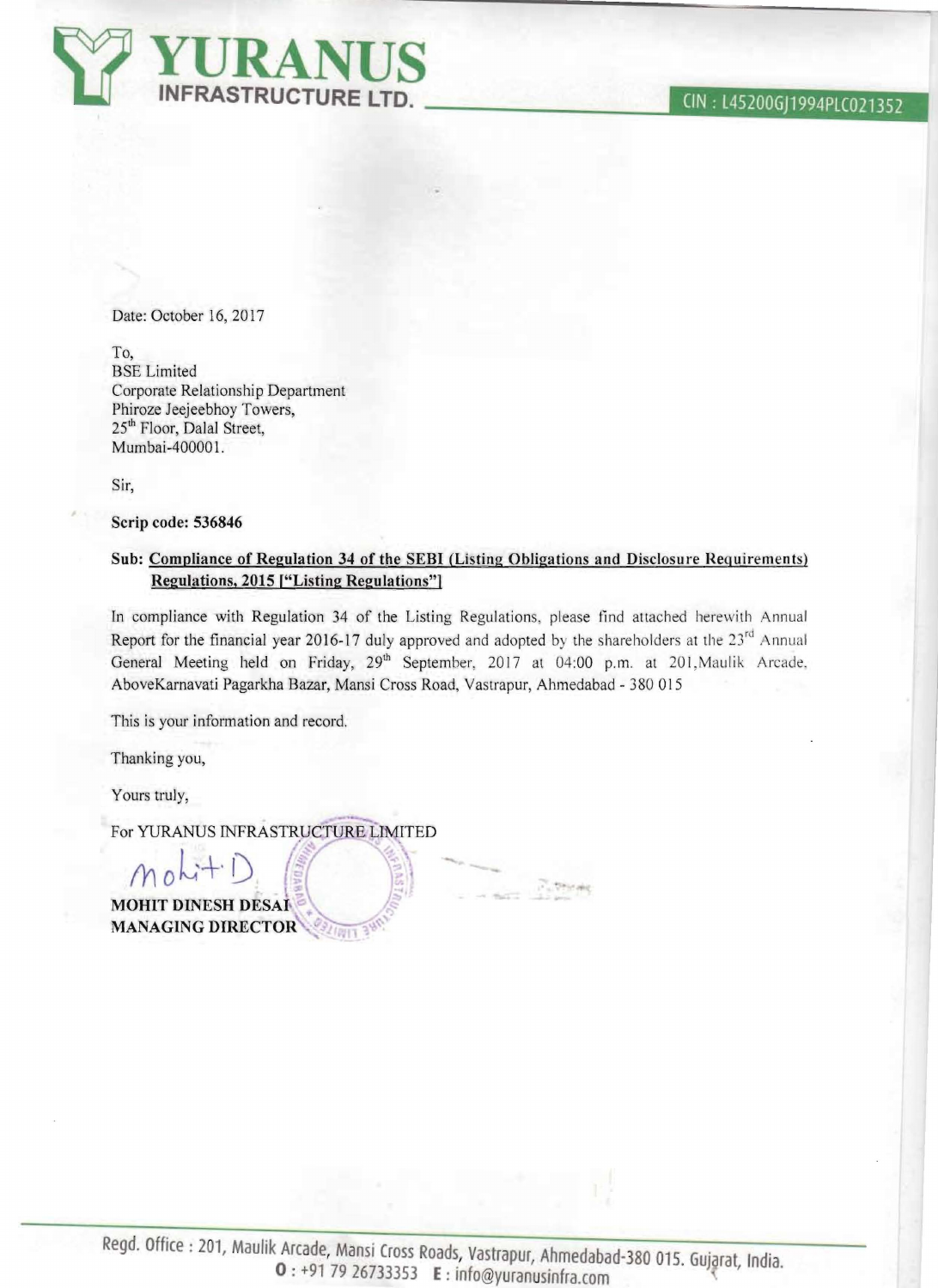# **YURANUS INFRASTRUCTURE LIMITED**

**23rd ANNUAL REPORT 2016-17**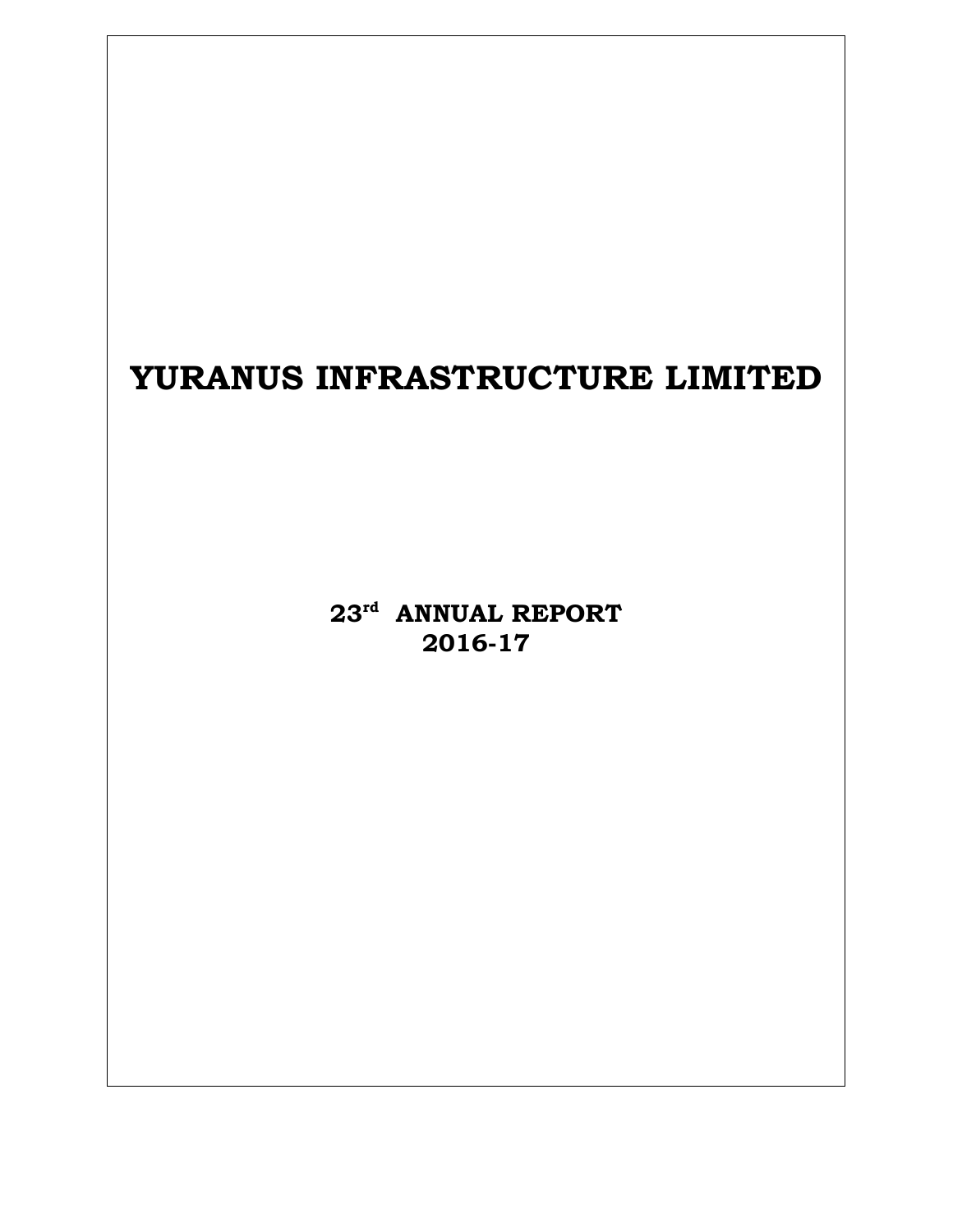**Annual General Meeting Mohit Desai**  Thursday, 29<sup>th</sup> September, 2017 Managing Director

2nd Floor, Maulik Arcade, Above Karnavati Pagarkha Bazar **Atul Shah**  Mansi Cross Road, Vastrapur, The Mansi Cross Road, Vastrapur, The Independent Director Ahmedabad-380 015

#### **At**

04:00 P.M.

The Shareholders are requested to bring their copy of the Annual Report along with them at the Annual General Meeting, since copy of the Report will not be distributed at the meeting. **Auditors** 

#### **Registrar and Share Transfer Agent 1988 Registered Office**

Link Intime India Pvt. Ltd. 201,2nd Floor, Maulik Arcade,

**Board of Directors** 

 **Rajendrakumar Gandhi At** Independent Director

 **Ms. Ashita Sharma**  Independent Director

 M/s. Loonia & Associates 218, New Cloth Market, Opp. Raipur Gate, Ahmedabad 380 002

Ahmedabad Above Karnavati Pagarkha Bazar Mansi Cross Road,Vastrapur, Ahmedabad-380 015 Tel : +79-40082820/21 Email : info@yuranusinfra.com Website : www. yuranusinfra.com CIN : L45200GJ1994PLC021352

#### **Contents**

| Notice and the set of the set of the set of the set of the set of the set of the set of the set of the set of the set of the set of the set of the set of the set of the set of the set of the set of the set of the set of th |    |
|--------------------------------------------------------------------------------------------------------------------------------------------------------------------------------------------------------------------------------|----|
| Directors' Report                                                                                                                                                                                                              | 10 |
| Management Discussion And Analysis ________ 19                                                                                                                                                                                 |    |
| Extracts of Annual Return                                                                                                                                                                                                      | 22 |
|                                                                                                                                                                                                                                | 29 |
| Independent Auditors Report 31                                                                                                                                                                                                 |    |
| Financial Statements                                                                                                                                                                                                           | 39 |
| Schedule Of Financial Statements                                                                                                                                                                                               | 41 |
| Proxy Form                                                                                                                                                                                                                     | 52 |
|                                                                                                                                                                                                                                |    |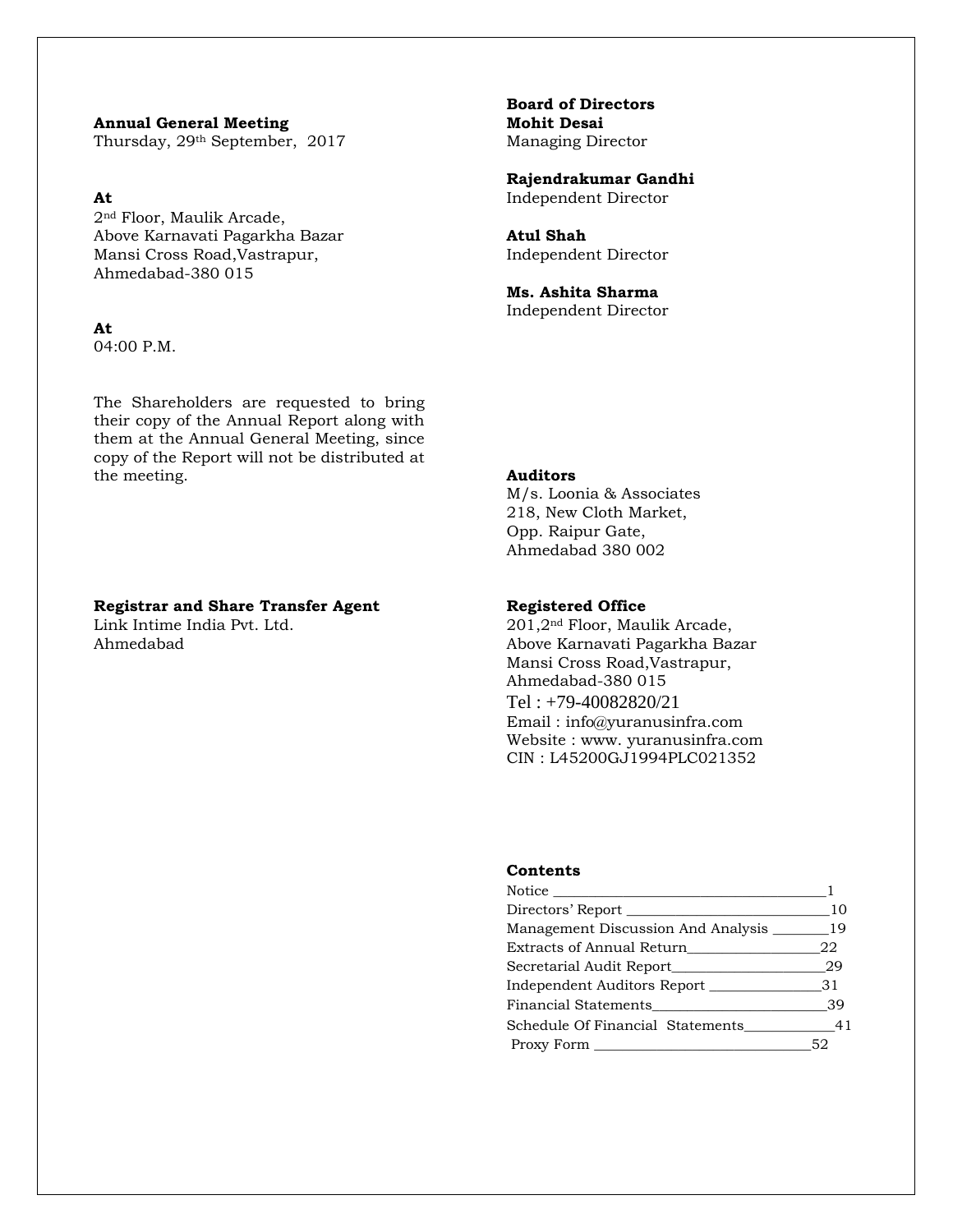#### **NOTICE**

Notice is hereby given that the 23rd Annual General Meeting of the members of **Yuranus Infrastructure**  Limited will be held at 04.00 P.M. on Friday, 29<sup>th</sup> day of September, 2017 at 201,Maulik Arcade, Above Karnavati Pagarkha Bazar, Mansi Cross Road, Vastrapur, Ahmedabad - 380 015 to transact the following businesses:

#### **Ordinary Business:**

- 1. To consider and adopt the Balance Sheet as at 31st March, 2017, Profit & Loss Account and Cash Flow Statement of the Company for the year ended on that date together with reports of the Board of Directors and Auditors thereon.
- 2. To appoint the Auditor and to fix their remuneration and in this regards pass with or without modification(s) the following resolution as an Ordinary Resolution.

"RESOLVED THAT pursuant to the provisions of Section 139, 142 and other applicable provisions, if any, of the Companies Act, 2013 and the Rules made thereunder, the appointment of M/s. Loonia & Associates, (Membership No. 135424), as Auditors of the Company, by resolution passed at the  $20<sup>th</sup>$  Annual General Meeting of the Company, to hold office from the conclusion of the  $20<sup>th</sup>$  Annual General Meeting until the conclusion of the 24<sup>th</sup> Annual General Meeting, be and is hereby ratified for the balance term and accordingly they continue to hold office from the conclusion of the  $23<sup>rd</sup>$  Annual General Meeting until the conclusion of the  $24<sup>th</sup>$  Annual General Meeting on such remuneration as may be fixed by the Board, apart from reimbursement of out of pocket expenses as may be incurred by them for the purpose of audit."

#### **Special Business:**

#### **3. Appointment of Mr. Mohit Dinesh Desai as Director of the Company:**

To consider and if thought fit, to pass with or without modifications, the following Resolution as an Ordinary Resolution:

"RESOLVED THAT, pursuant to Section 149 and 152 read with and all other applicable provisions of the Companies Act, 2013 read with the Companies (Appointment and Qualification of Directors) Rules, 2014 (including any statutory modification(s) or re-enactment thereof for the time being in force), including any Regulations of the SEBI (Listing Obligations & Disclosure Requirements) Regulations, 2015, Mr. Mohit Dinesh Desai, who was appointed as an Additional Director of the Company by the Board of Directors with effect from 2nd, September, 2017 and who holds office till the date of the AGM, in terms of Section 161 of the Companies Act, 2013, and in respect of whom the Company has received a notice in writing from a member under Section 160 of the Companies Act, 2013 signifying his intention to propose Mr. Mohit Desai as a candidate for the office of a director of the Company, be and is hereby appointed as Executive Director of the Company, whose term of office shall not be liable to be determined to retire by rotation as per Companies Act, 2013 and Article of Association of the Company."

#### **4. Appointment of Mr. Mohit Dinesh Desai as a Managing Director of the Company:**

 To consider and in thought fit, to pass with or without modification(s), the following resolution as a Special Resolution:

"RESOLVED THAT pursuant to recommendation of the Nomination and Remuneration Committee and approval of the Board and subject to the provisions of Sections 196, 197, 198, 203 and other applicable provisions of the Companies Act, 2013 and the rules made thereunder (including any statutory modification or re-enactment thereof) read with Schedule-V of the Companies Act, 2013 and Articles of Association of the Company, approval of the members of the Company be and is hereby accorded to the appointment of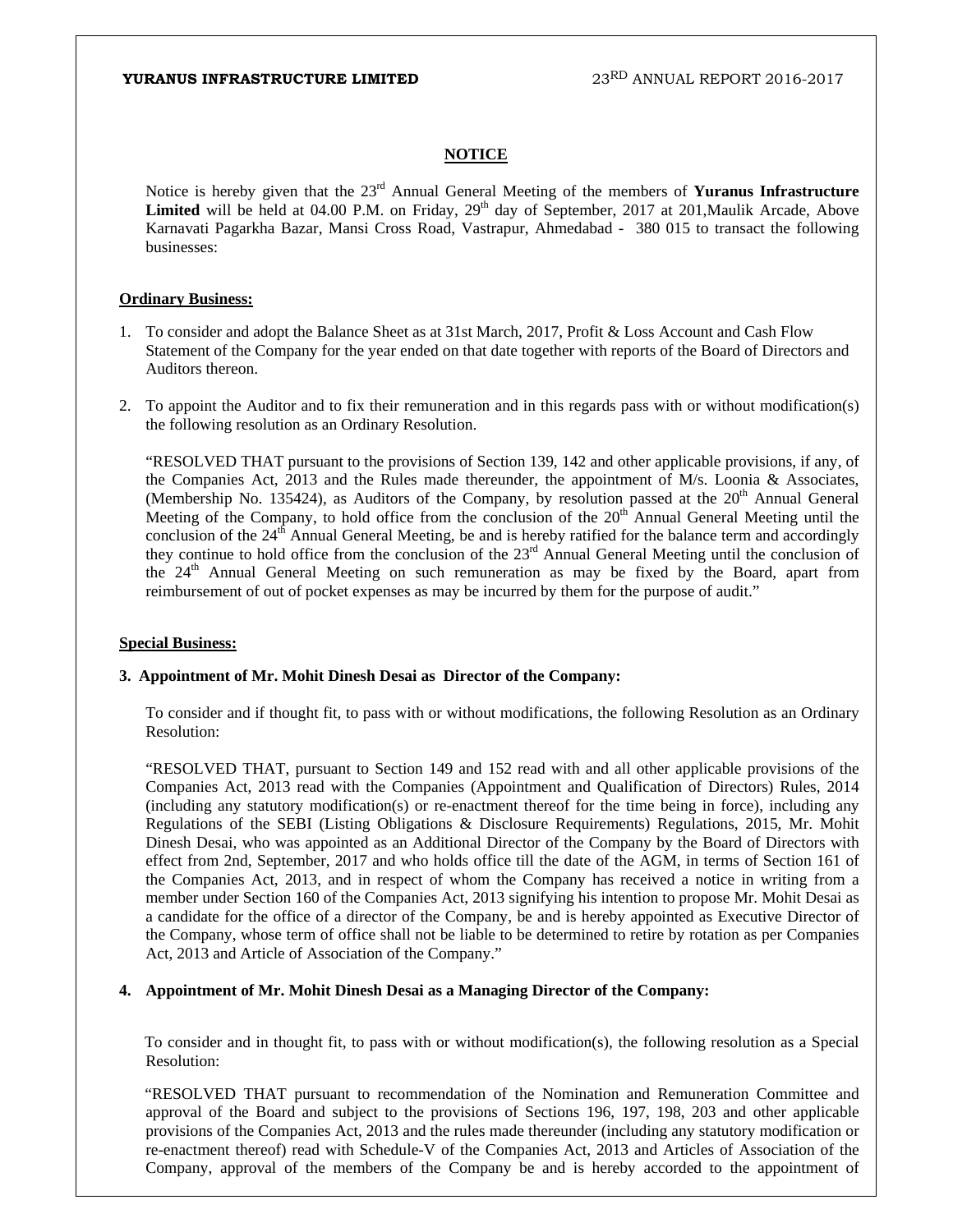Mr. Mohit Dinesh Desai, as Managing Director of the Company with effect from 03rd September, 2017 for a period of 5 years, as well as the payment of salary, commission and perquisites (hereinafter referred to as "remuneration"), upon the terms and conditions as detailed in the explanatory statement attached hereto, which is hereby approved and sanctioned with authority to the Board of Directors to alter and vary the terms and conditions of the said appointment and / or agreement in such manner as may be agreed to between the Board of Directors and Mr. Mohit Dinesh Desai."

"RESOLVED FURTHER THAT the remuneration payable to Mr. Mohit Dinesh Desai, shall not exceed the overall ceiling of the total managerial remuneration as provided under Section 197 of the Companies Act, 2013 or such other limits as may be prescribed from time to time."

"RESOLVED FURTHER THAT the Board be and is hereby authorized to do all such acts, deeds and things and execute all such documents, instruments and writings as may be required and to delegate all or any of its powers herein conferred to any Committee of Directors or Director(s) to give effect to the aforesaid resolution."

#### **By order of the Board of Directors**

**Place: Ahmedabad Date: 02.09.2017 Mohit Desai** 

 **(Managing Director)** 

#### **Notes:**

- **1.** A statement giving the relevant details of the directors seeking re-appointment under Item No. 2 of the accompanying Notice, as required under Regulation 36(3) of SEBI (Listing Obligations and Disclosure Requirements) Regulations, 2015 ("SEBI Listing Regulations") is annexed herewith.
- **2.** A MEMBER ENTITLED TO ATTEND AND VOTE AT THE MEETING IS ENTITLED TO APPOINT A PROXY TO ATTEND AND VOTE INSTEAD OF HIMSELF/HERSELF AND A PROXY NEED NOT BE A MEMBER OF THE COMPANY. THE INSTRUMENT APPOINTING PROXY SHOULD, HOWEVER, BE DEPOSITED AT THE REGISTERED OFFICE OF THE COMPANY NOT LESS THAN FORTY-EIGHT HOURS BEFORE THE COMMENCEMENT OF THE MEETING.
- **3.** A person can act as a proxy on behalf of Members not exceeding fifty in number and holding in the aggregate not more than ten percent of the total share capital of the Company carrying voting rights. A Member holding more than ten percent of the total share capital of the Company carrying voting rights may appoint a single person as a proxy and such person shall not act as proxy for any other person or shareholder.
- **4.** Corporate Members intending to send their authorized representatives to attend the Meeting pursuant to Section 113 of the Companies Act, 2013 are requested to send to the Company, a certified copy of the relevant Board Resolution along with their respective specimen signatures authorizing their representative(s) to attend and vote on their behalf at the Meeting.
- **5.** The Register of Members and Share Transfer Books of the Company shall remain closed from Saturday, 23<sup>rd</sup> September, 2017 to Friday,  $29<sup>th</sup>$  September, 2017 (both days inclusive) for the purpose of Annual General Meeting.
- **6.** Members are requested to bring their attendance slips duly completed and signed mentioning therein details of their DP ID and Client ID/Folio No.
- **7.** In case of joint holders attending the Meeting, only such joint holder who is higher in the order of names will be entitled to vote at the Meeting.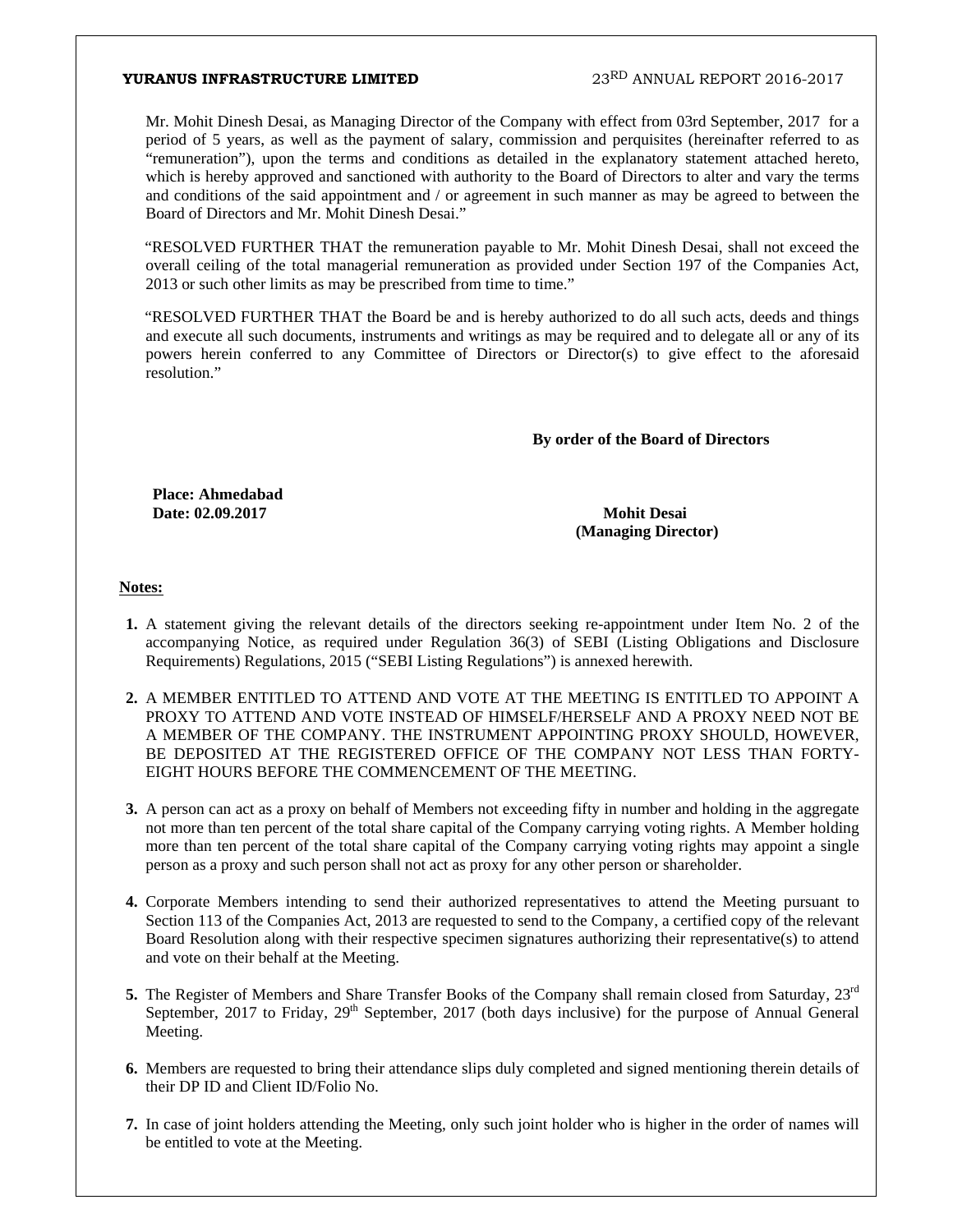- **8.** The Securities and Exchange Board of India (SEBI) has mandated the submission of Permanent Account Number (PAN) by every participant in the securities market. Members holding shares in electronic form are, therefore, requested to submit their PAN to the Depository Participants with whom they maintain their d-mat accounts. Members holding shares in physical form should submit their PAN to the Registrar and Share Transfer Agent or Company.
- **9.** Members are requested to notify the change of address, if any, to the Company.
- **10.** Members are requested to d-materialize their physical shareholding at the earliest. Your Company has dematerialization connectivity with both NSDL & CDSL and the ISIN of the Company is INE156M01017.
- **11.** To prevent fraudulent transaction, Members are advised to exercise due diligence and notify the Company any change in address or demise of any Members as soon as possible. Members are also advised not to leave their d--mat account(s) dormant for a long. Periodic statement of holding should be obtained from the concerned DP and holding should be verified.
- **12.** The route map showing direction to reach the venue of the  $23<sup>rd</sup>$  AGM is annexed to the notice.

### **Voting Through Electronic Means:**

- Pursuant to the provisions of Section 108 of the Companies Act, 2013 read with Rule 20 of the Companies (Management and Administration) Rules, 2014 as amended from time to time, and Regulation 44 of the SEBI (Listing Obligation and Disclosure Requirements) Regulations, 2015, Yuranus Infrastructure Limited ("the Company") is pleased to offer e-voting facilities to the Members to cast their votes electronically on all the resolutions set forth in the Notice convening the Twenty Second Annual General Meeting ("AGM") scheduled to be held on Friday, September 29, 2017, at 04.00 P.M. The Company has engaged the services of Central Depository Services Limited (CDSL) to provide e-voting facility. The e-voting facility is available at the link www.evotingindia.com
- The voting period begins at 09.00 a.m. IST on Tuesday September 26<sup>th</sup>, 2017 and ends at 5.00 p.m. IST on Thursday September  $28<sup>th</sup>$ , 2017. During this period, Members of the Company, holding shares either in physical form or in d-materialized form (as on the cut-off date which is Friday September  $22<sup>nd</sup>$ , 2017), may cast their vote electronically. The voting rights of Members shall be in proportion to their shares in the paid up equity share capital of the Company as on this cut-off date. The e-voting module shall be disabled by CDSL for voting after 5.00 p.m. IST on Thursday September  $28<sup>th</sup>$ , 2017.
- The members who have cast their vote by remote e-voting may also attend the Meeting but shall not be entitled to cast their vote again.
- Voting rights shall be reckoned on the paid up value of shares registered in the name of the member / beneficial owner (in case of electronic shareholding) as on the cut-off date i.e. Friday September 22<sup>nd</sup>, 2017.
- A person, whose name is recorded in the register of members or in the register of beneficial owners maintained by the depositories as on the cut-off date, i.e. Friday September  $22<sup>nd</sup>$ , 2017 only shall be entitled to avail the facility of remote e-voting
- The Company has appointed Niki Patawari And Associates, Practicing Company Secretaries, Ahmedabad, as the scrutinizer for conducting the e-voting process in a fair and transparent manner and he will submit his report to the chairman within 3 day of conclusion of voting.
- The Results shall be declared on or after the Annual General Meeting (AGM). The Results declared along with the Scrutinizer's Report shall be placed on the Company's website www.yuranusinfra.com and communicated to the Bombay Stock Exchange Limited, on which shares of the Company are listed.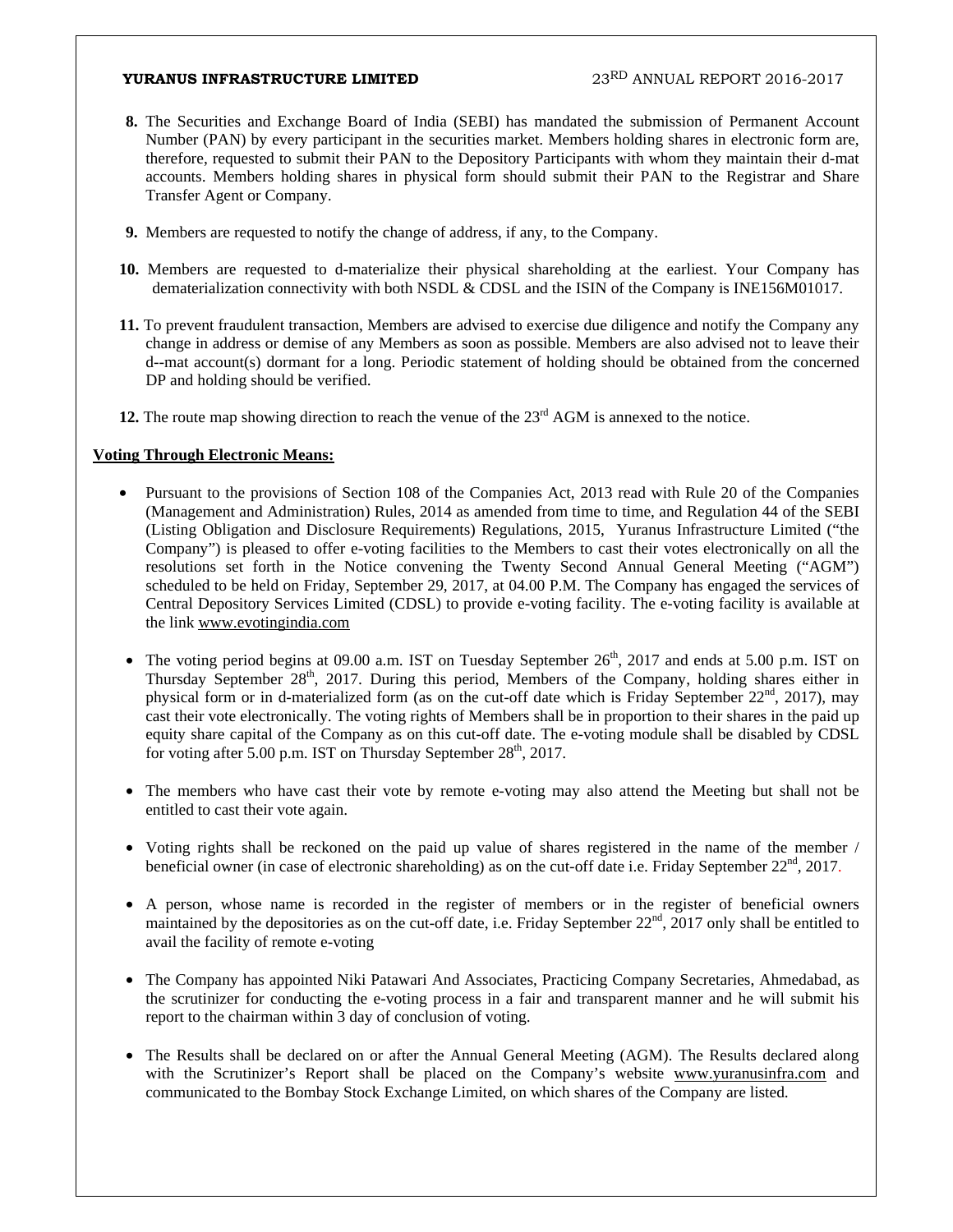#### **Specific Instructions and process to be followed for e-voting:**

- i) Log on to the e-voting website **www.evotingindia.com** during the voting period.
- ii) Click on the "Shareholders" tab
- iii) Now, select the "COMPANY NAME" from the drop down menu and click on "SUBMIT"
- iv) Now Enter your User ID For CDSL: 16 digits beneficiary ID, For NSDL: 8 Character DP ID followed by 8 Digits Client ID, Members holding shares in Physical Form should enter Folio Number registered with the Company.
- v) Next enter the Image Verification as displayed and Click on Login.
- vi) If you are holding shares in d-mat form and had logged on to www.evotingindia.com and voted on an earlier voting of any company, then your existing password is to be used.
- vii) If you are a first time user follow the steps given below:

|                               | For Members holding shares in D-mat Form and Physical Form                                                                                                                                                                                                                                                                                                                                                                                                                                                                                                                                                                                      |
|-------------------------------|-------------------------------------------------------------------------------------------------------------------------------------------------------------------------------------------------------------------------------------------------------------------------------------------------------------------------------------------------------------------------------------------------------------------------------------------------------------------------------------------------------------------------------------------------------------------------------------------------------------------------------------------------|
| <b>PAN</b>                    | Enter your 10 digit alpha-numeric PAN issued by Income Tax Department<br>(Applicable for both d-mat shareholders as well as physical shareholders)<br>Members who have not updated their PAN with the Company/Depository<br>Participant are requested to use the first two letters of their name and the 8<br>digits of the sequence number in the PAN field.<br>In case the sequence number is less than 8 digits enter the applicable number of<br>0's before the number after the first two characters of the name in CAPITAL<br>letters. Eg. If your name is Ramesh Kumar with sequence number 1 then enter<br>RA00000001 in the PAN field. |
| DOB#                          | Enter the Date of Birth as recorded in your d-mat account or in the company<br>records for the said d-mat account or folio in dd/mm/yyyy format.                                                                                                                                                                                                                                                                                                                                                                                                                                                                                                |
| Dividend<br>Bank<br>Details # | Enter the Dividend Bank Details as recorded in your d-mat account or in the<br>company records for the said d-mat account or folio.<br># Please enter the DOB or Dividend Bank Details in order to login. If the<br>details are not recorded with the depository or company please enter the<br>member id / folio number in the Dividend Bank details field.                                                                                                                                                                                                                                                                                    |

- viii) After entering these details appropriately, click on "SUBMIT" tab.
- ix) Members holding shares in physical form will then directly reach the Company selection screen. However, members holding shares in d-mat form will now reach 'Password Creation' menu wherein they are required to mandatorily enter their login password in the new password field. Kindly note that this password is to be also used by the d-mat holders for voting for resolutions of any other company on which they are eligible to vote, provided that company opts for e-voting through CDSL platform. It is strongly recommended not to share your password with any other person and take utmost care to keep your password confidential.
- x) For Members holding shares in physical form, the details can be used only for e-voting on the resolutions contained in this Notice.
- xi) Click on the EVSN for the relevant <Company Name> on which you choose to vote.
- xii) On the voting page, you will see "RESOLUTION DESCRIPTION" and against the same the option "YES/NO" for voting. Select the option YES or NO as desired. The option YES implies that you assent to the Resolution and option NO implies that you dissent to the Resolution.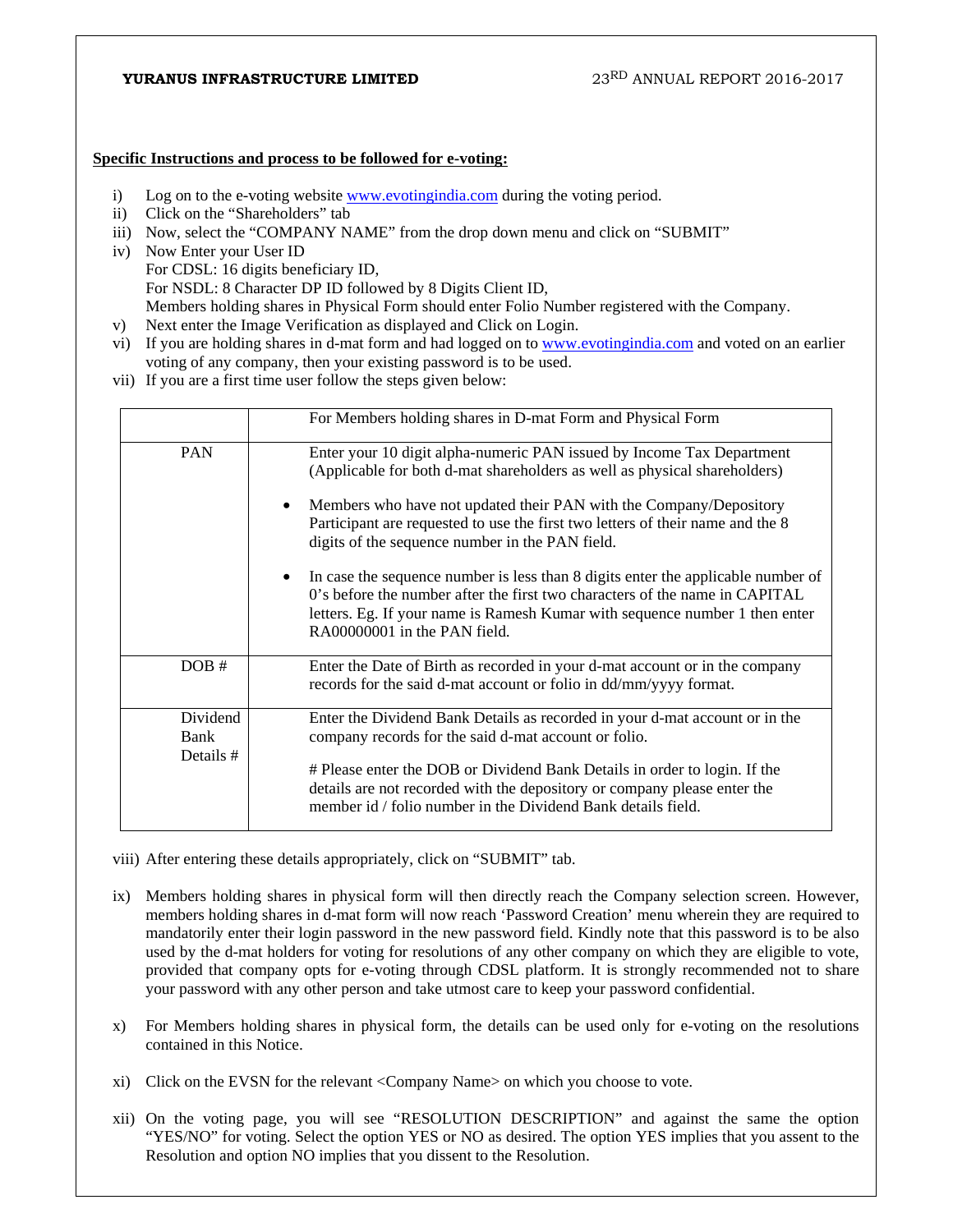- xiii) Click on the "RESOLUTIONS FILE LINK" if you wish to view the entire Resolution details.
- xiv) After selecting the resolution you have decided to vote on, click on "SUBMIT". A confirmation box will be displayed. If you wish to confirm your vote, click on "OK", else to change your vote, click on "CANCEL" and accordingly modify your vote.
- xv) Once you "CONFIRM" your vote on the resolution, you will not be allowed to modify your vote.
- xvi) You can also take out print of the voting done by you by clicking on "Click here to print" option on the Voting page.
- xvii) If D-mat account holder has forgotten the same password then enter the User ID and the image verification code and click on Forgot Password & enter the details as prompted by the system.
- **xviii) Shareholders can also cast their vote using CDSL's mobile app m-Voting available for android based mobiles. The m-Voting app can be downloaded from Google Play Store. iPhone and Windows phone users can download the app from the App Store and the Windows Phone Store respectively. Please follow the instructions as prompted by the mobile app while voting on your mobile.**

#### **xix) Note for Institutional Shareholders**

- Institutional shareholders (i.e. other than Individuals, HUF, NRI etc.) and custodian are required to log on to www.evotingindia.com and register themselves as Corporates.
- A scanned copy of the Registration Form bearing the stamp and sign of the entity should be emailed to helpdesk.evoting@cdslindia.com
- After receiving the login details they have to create a compliance user should be created who would be able to link the account(s) for which they wish to vote on.
- The list of accounts linked in the login should be emailed to helpdesk.evoting@cdslindia.com and on approval of the accounts they would be able to cast their vote.
- A scanned copy of the Board Resolution and Power of Attorney (POA) which they have issued in favour of the Custodian, if any, should be uploaded in PDF format in the system for the scrutinizer to verify the same.
- xx) In case you have any queries or issues regarding e-voting, you may refer the Frequently Asked Questions ("FAQs") and e-voting manual available at www.evotingindia.co.in under help section or write an email to helpdesk.evoting@cdslindia.com.

**By order of the Board of Directors** 

**Place: Ahmedabad Mohit Desai** 

**Date: 02.09.2017 (Managing Director)**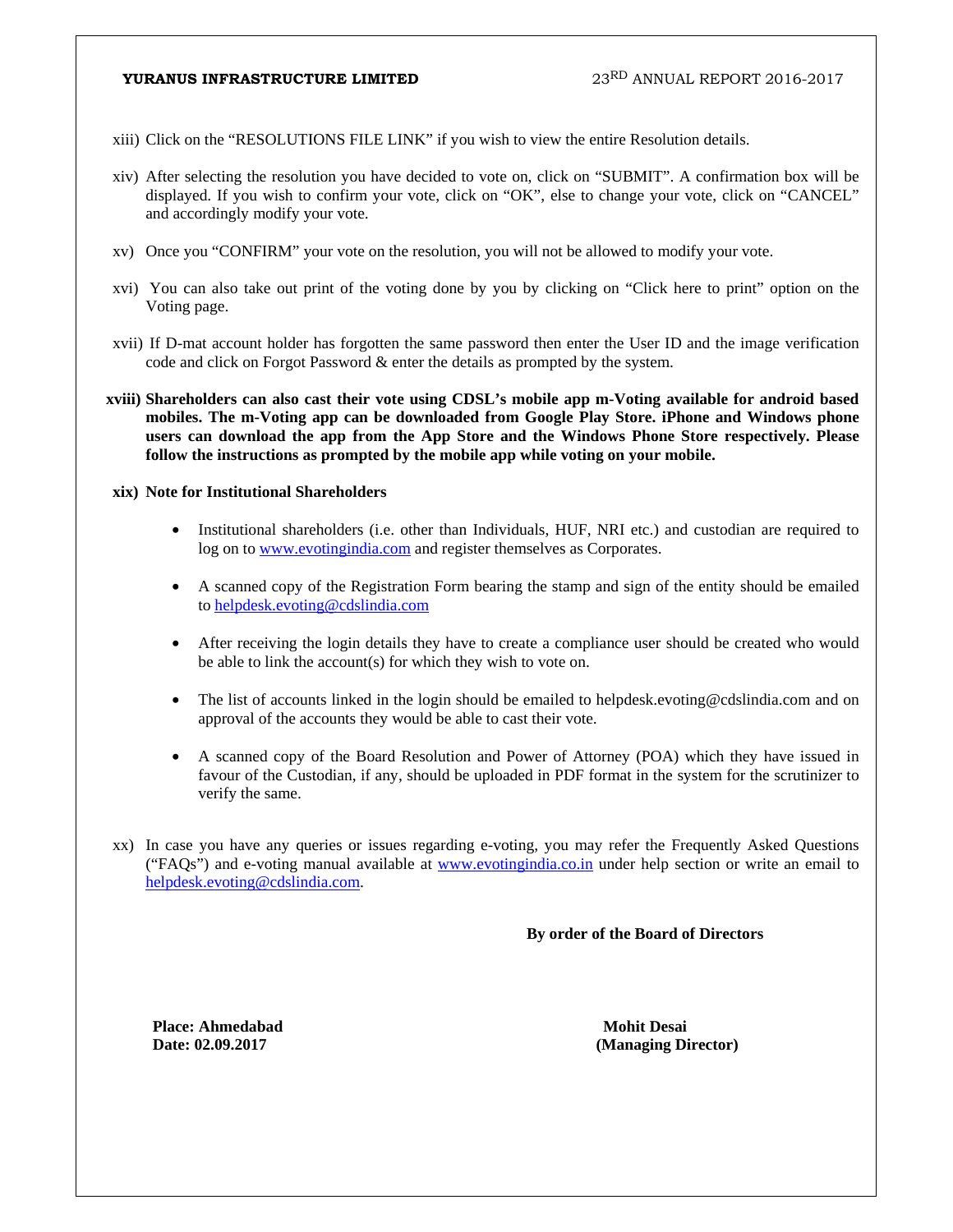#### **Explanatory Statement under Section 102 of the Companies Act, 2013:**

#### **Item No. 3 & 4**

Mr. Mohit Dinesh Desai, Executive Director on the Board of the Company, was appointed as an Additional Director of the Company on 02<sup>nd</sup> September, 2017. His term of office will conclude on the date of the ensuing Annual General Meeting. The Board of Directors in his meeting held on 02.09.2017, subject to approval of the members of the Company, approved the appointment of Mr. Mohit Dinesh Desai as Managing Director the Company. Mr. Mohit Dinesh Desai, has an overall experience of around 5 years in the field of Education and Textile sector. Apart from Yuranus Infrastructure Limited, Mr. Mohit Dinesh Desai is no where Director in any other Companies.

A declaration has been submitted by him that he is not disqualified to become a Director as provided in Section 152(5) of the Act and that he is eligible for appointment. Mr. Mohit Dinesh Desai hold **9,000** equity shares each in the Company.

The Board recommends the Resolution as set out at Item No. 3 & 4 of the notice for approval of the Members of the Company.

None of the Directors, Manager or any other key managerial personnel or any of their relatives, except Mr. Mohit Dinesh Desai in his capacity of being a Director, is concerned or interested, whether financially or otherwise, in this Resolution.

#### **The Statement containing the information to be given to the members in terms of Schedule V to the Companies Act, 2013 is as under.**

#### **I. General Information:**

| (1) | Nature of Industry                         | Textile & Education Service Provider Sector         |
|-----|--------------------------------------------|-----------------------------------------------------|
| (2) | Date or expected date of commencement      | Company is already in trading concern               |
|     | of Commercial Production                   |                                                     |
| (3) | In case of new companies, expected date    | Not Applicable                                      |
|     | of commencement of activities as per       |                                                     |
|     | project approved by financial institutions |                                                     |
|     | appearing in the prospectus                |                                                     |
| (4) | Financial performance based on given       | The Company has made a net profit of<br>Rs.         |
|     | indicators                                 | 2,27,040 for the financial year ended $31st$ March, |
|     |                                            | 2017.                                               |
| (5) | Foreign Investment or collaborations, if   | Not Applicable                                      |
|     | any                                        |                                                     |

#### **II. Information about the appointee:**

| (1) | Background details                                                              | Mr. Mohit Dinesh Desai has an overall experience of<br>around 5 years in the field of Education & Textile<br>Sector. |
|-----|---------------------------------------------------------------------------------|----------------------------------------------------------------------------------------------------------------------|
| (2) | <b>Past Remuneration</b>                                                        | NA                                                                                                                   |
| (3) | Recognition or awards                                                           | <b>NIL</b>                                                                                                           |
| (4) | Job profile and his suitability                                                 | Job requires strong knowledge and experience of<br>business and Mr. Mohit Dinesh Desai have expanded<br>knowledge.   |
| (5) | <b>Proposed Remuneration</b>                                                    | As decided by Board of Directors                                                                                     |
| (6) | Comparative remuneration profile with<br>respect industry, size of the company, | Well within Industry Norms                                                                                           |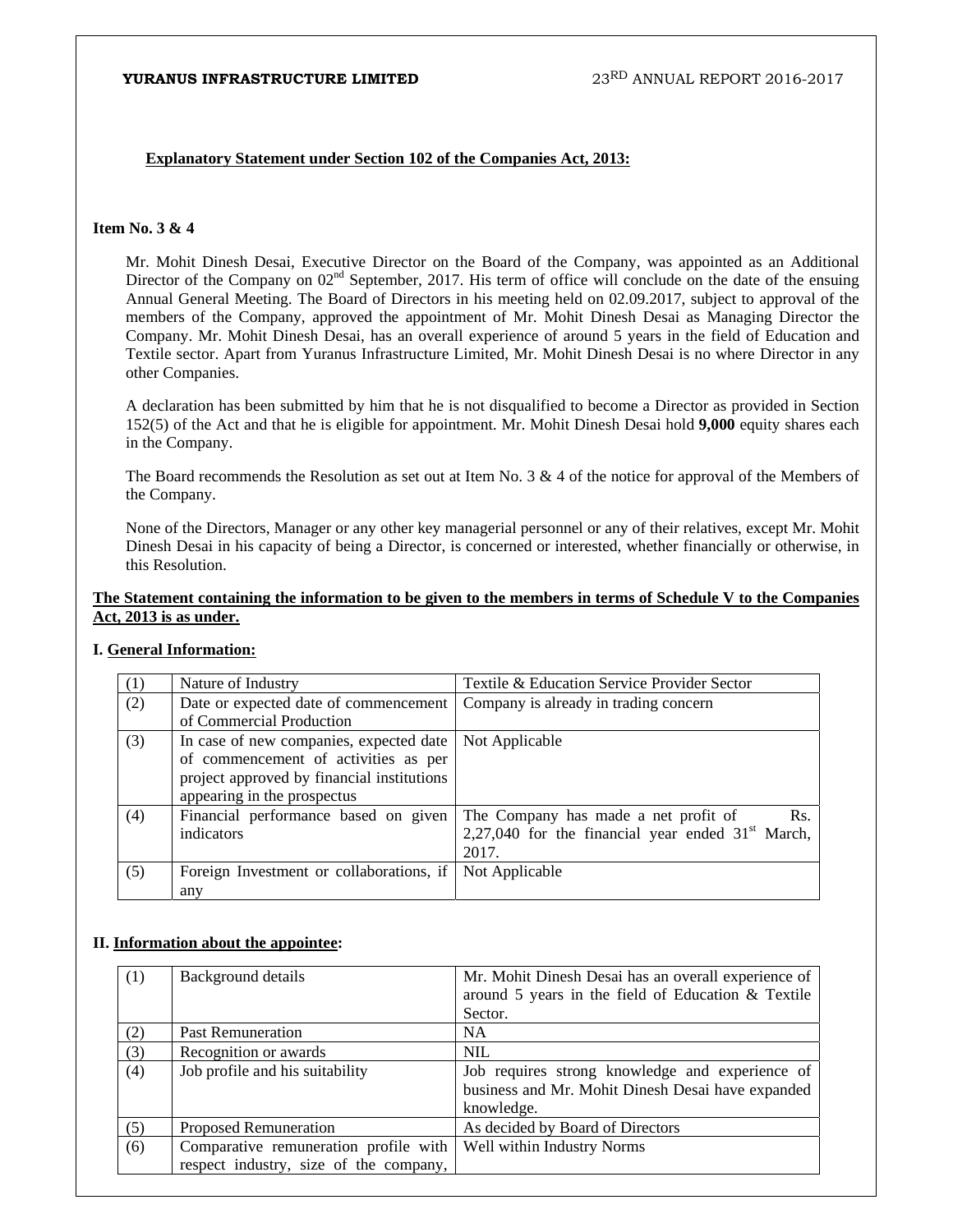| profile of the position and person                                                                                                                                     |  |
|------------------------------------------------------------------------------------------------------------------------------------------------------------------------|--|
| relationship directly or Not Applicable<br>(7)<br>Pecuniary<br>indirectly with the Company,<br><sub>or</sub><br>relationship with the Managerial<br>personnel, if any. |  |

# **III. Other Information:**

|     | Reasons of loss or inadequate profits  | <b>NA</b>                                        |
|-----|----------------------------------------|--------------------------------------------------|
| (2) | Step taken or proposed to be taken for | The Company has been earning profit in the past  |
|     | improvement                            | consistently and we expect to do well in future. |
| (3) | Expected increases in productivity and | The Company has earned the profit                |
|     | profits in measurable terms            |                                                  |

# **IV. Additional information to be given to the members in terms of Secretarial Standard-2 is as under:**

| (1) | Age                               | 32 years               |
|-----|-----------------------------------|------------------------|
| (2) | Date of first appointment         | $02nd$ September, 2017 |
| (3) | Shareholding in the Company       | 9,000 equity shares    |
| (4) | Number of Board meeting attended  | Nil                    |
|     | during the year 2016-17.          |                        |
| (5) | Other Directorships/membership of | <b>NIL</b>             |
|     | committee                         |                        |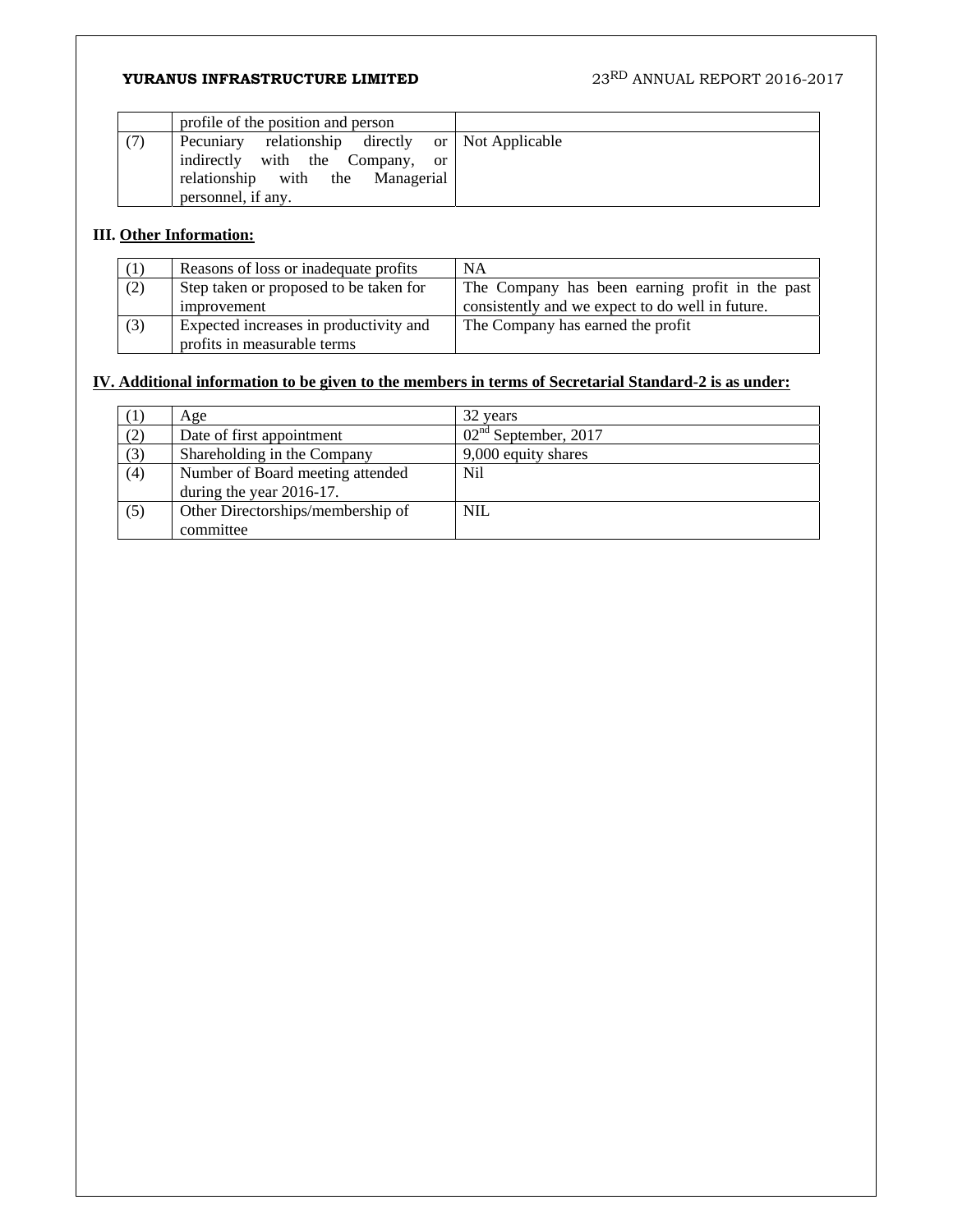#### **ANNEXURE TO ITEM NO. 2 OF THE NOTICE Details of Director seeking re-appointment at the Forth coming Annual General Meeting [In pursuance of Regulation 36(3) of SEBI (Listing obligation and Disclosure Requirements) Regulations, 2015 ("SEBI Listing Regulations")]**

| Mr. Mohit Dinesh Desai |
|------------------------|
| 03089420               |
| 06/02/1985             |
| Indian                 |
| $02nd$ September, 2017 |
| B.com                  |
| 9,000 Equity Shares    |
| <b>NIL</b>             |
|                        |
| NIL.                   |
|                        |
|                        |

 **By order of the Board of Directors** 

**Date: 02.09.2017** Mohit Desai **Mohit Desai Mohit Desai Place: Ahmedabad** (Managing Direc

**(Managing Director)**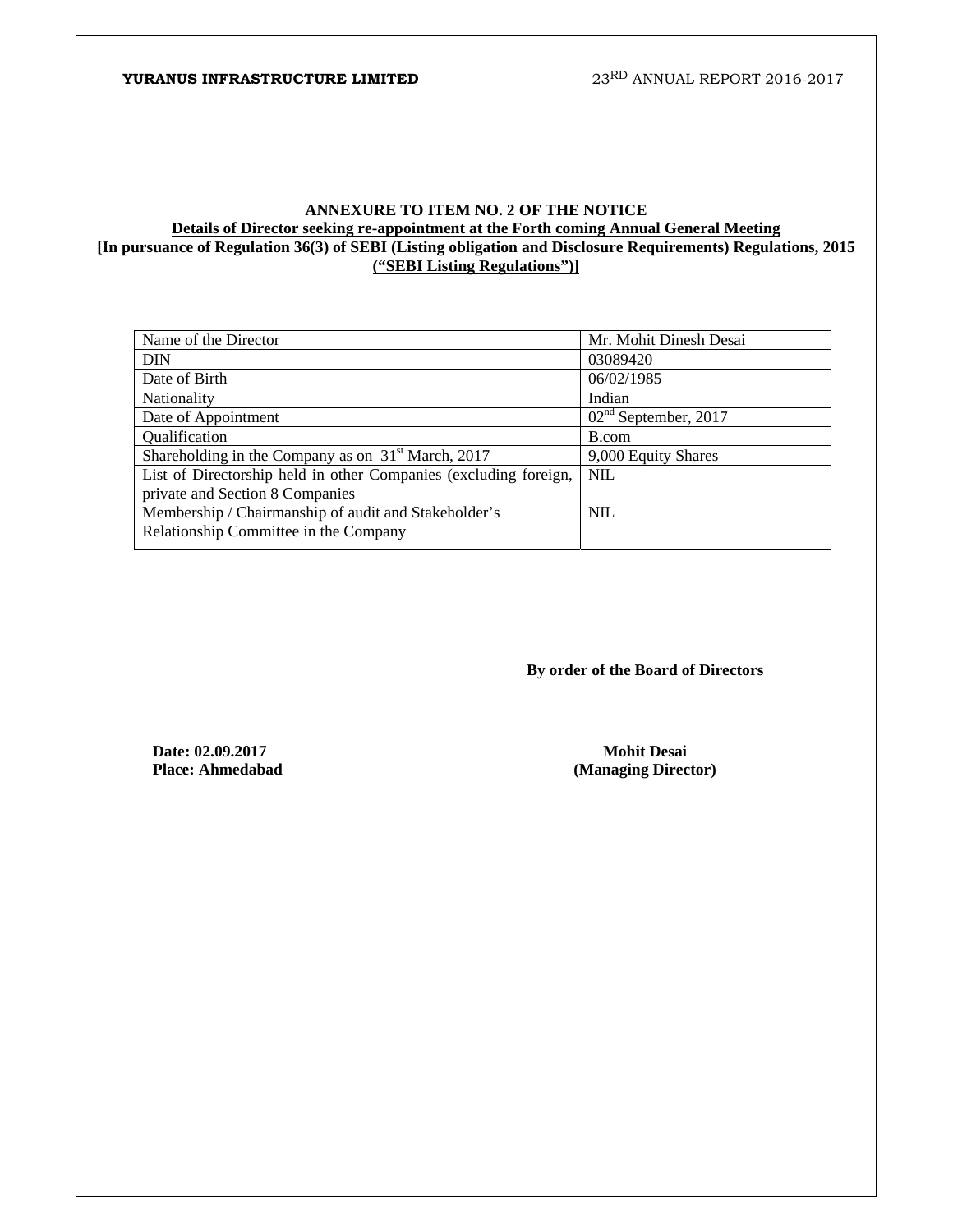# **ROUTE MAP TO THE VENUE OF AGM**



# **Yuranus Infrastructure Limited**

 201, 2nd Floor, Maulik Arcade, Above Karnavati Pagarkha Bazar, Mansi Cross Road, Vastrapur, Ahmedabad- 380015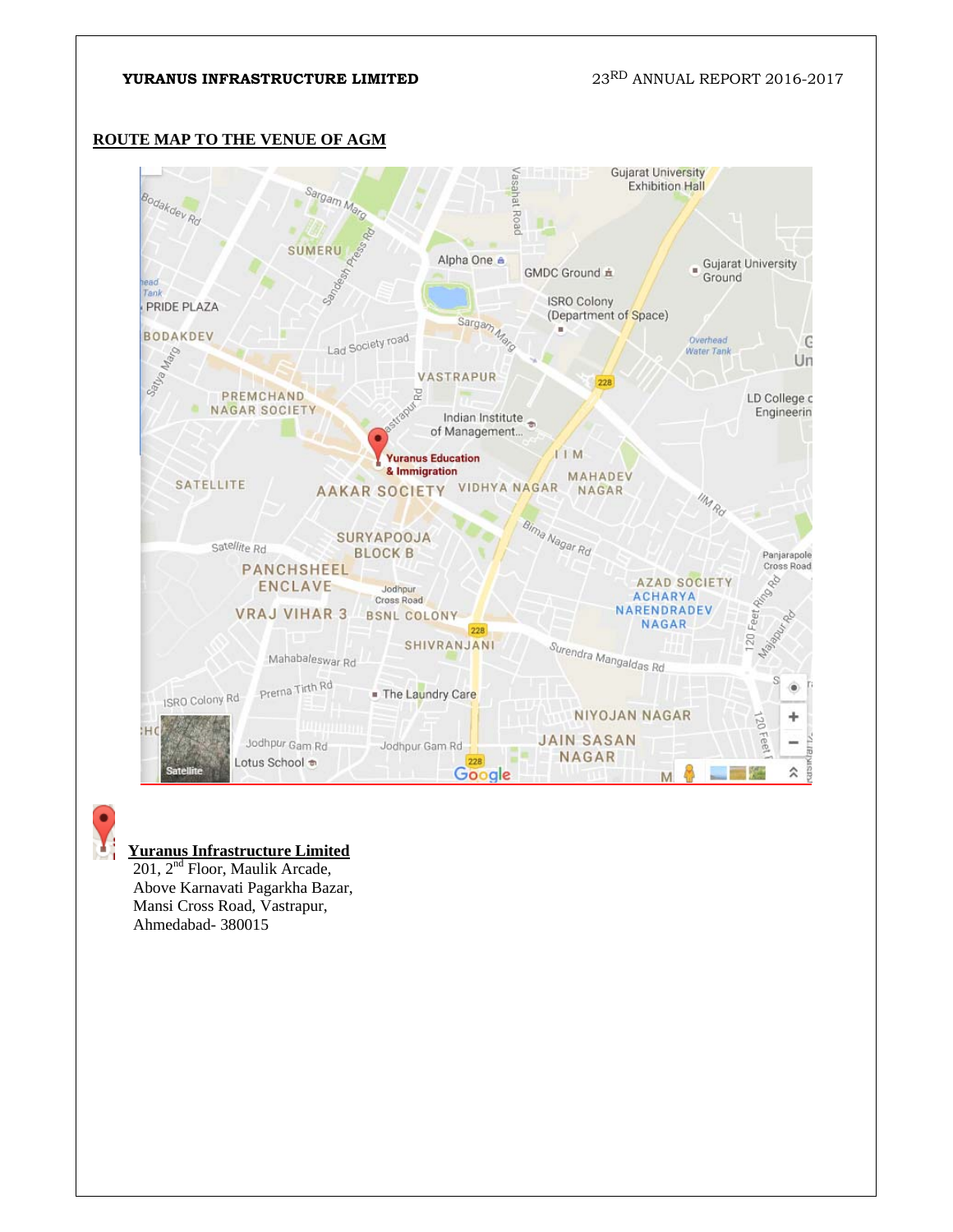#### **DIRECTORS' REPORT**

#### **To, The Members of Yuranus Infrastructure Limited Ahmedabad.**

The Directors hereby present the 23<sup>rd</sup> Annual Report together with Audited Statement of Accounts for the year ended on 31<sup>st</sup> March' 2017 which they trust, will meet with your approval.

|                                                                  |                   | Amount in $\bar{\tau}$ ) |
|------------------------------------------------------------------|-------------------|--------------------------|
|                                                                  | <b>Year Ended</b> | <b>Year Ended</b>        |
| <b>Financial Results:</b><br>1.                                  | 31.03.2017        | 31.03.2016               |
| Profit before Interest, Depreciation & Taxes                     | 3,35,258          | 2,97,430                 |
| Less :                                                           |                   |                          |
| <b>Finance Cost</b>                                              | 6206              | 6917                     |
| Depreciation                                                     | 3,012             | 5,006                    |
| <b>Current Tax Provision</b>                                     | 99,000            | 72,000                   |
| Deferred Tax Provision                                           | Nil.              | Nil                      |
| Total                                                            | 1,08,218          | 83,923                   |
| Net Profit/ (loss) After Tax                                     | 2,27,040          | 2,13,507                 |
| Add: Balance of profit/(loss) brought forward from previous year | (1,61,34,892)     | (1,63,48,399)            |
|                                                                  |                   |                          |
| <b>Balance carried to Balance Sheet</b>                          | (1,59,07,852)     | (1,61,34,892)            |
|                                                                  |                   |                          |

#### **2. Operations:**

The total sales and other income during the year have been  $\bar{\tau}$  2,995,510 compared to  $\bar{\tau}$  12,30,145 in the previous year. The Company's Profit for the year before depreciation, interest and taxation has been  $\overline{3}3,35,258$  (P.Y.  $\overline{5}2,97,430$ ) and the Net Profit after interest, depreciation, prior period adjustments & taxes are ₹2,27,040 (P.Y. ₹2,13,507).

#### **3. Dividend:**

 In order to conserve and plough back the resources, your directors have not recommended any dividend for the year on equity shares of the Company.

#### **4. Finance:**

During the year, the Company has not taken any Term Loan nor was any outstanding term loan there.

#### **5. Share capital:-**

The paid up equity share capital as at  $31<sup>st</sup>$  March, 2017 is stood at Rs. 3,50,00,000/-

### **6. Listing:**

The Equity Shares of the Company are listed on Bombay Stock Exchange Limited with scrip code No. 536846. The Company is regular in payment of listing fees. The Company has paid the listing fees for the year 2017 – 2018.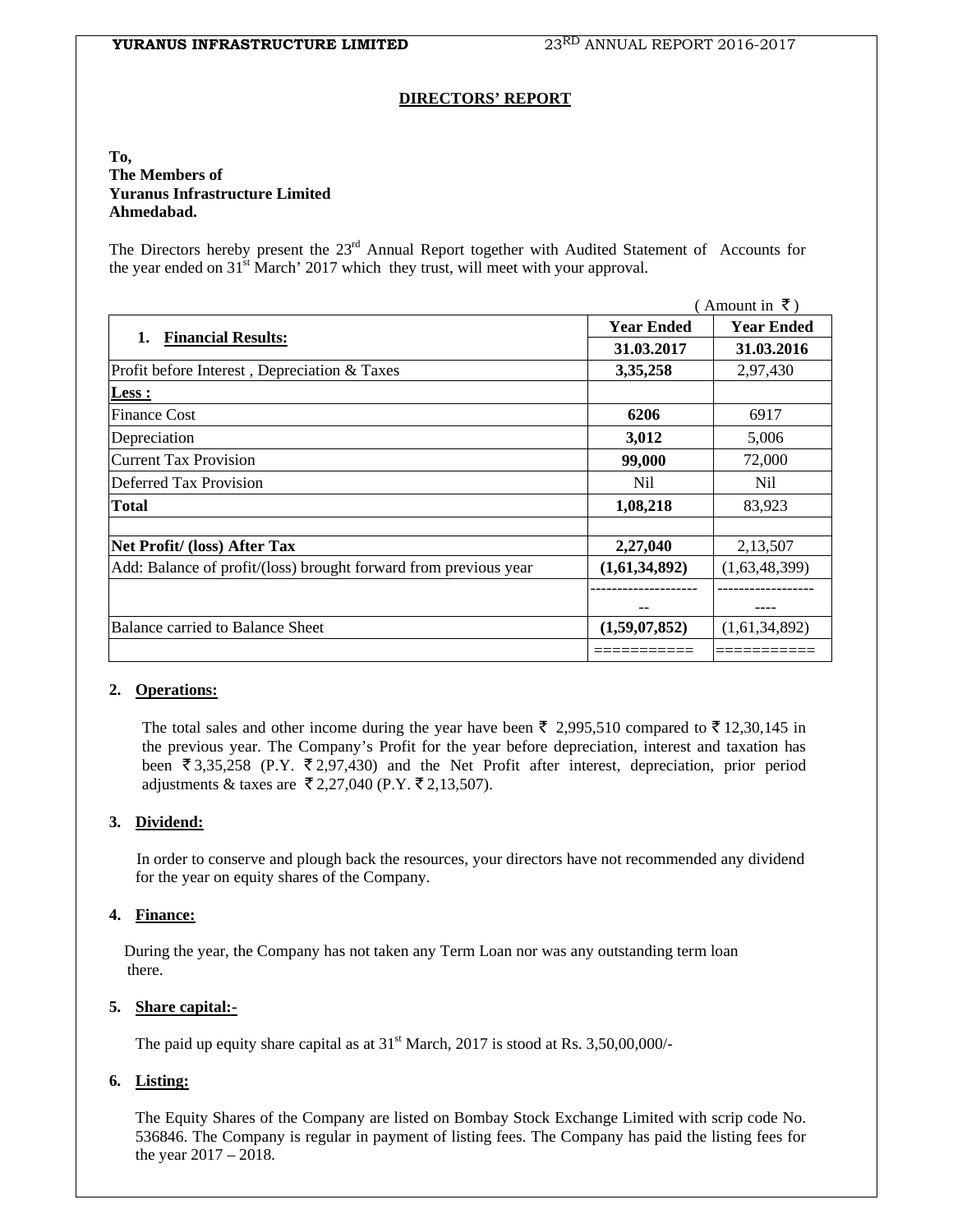#### **7. Disclosure Under Rule 8 (5) Of Companies (Accounts) Rules, 2014 :**

#### **Change in Nature of Company Business**:

- 1. The Company had changed its Main object clause by passing Special resolution through Postal ballot on Dated 25.01.2017 by adding following main object clause 1 which is reproduced as under:-
- 2. To carry on the business as manufacturers, wholesalers, retailers, buyers, sellers, buying or selling Commission agents, importers, exporters, traders and otherwise deal in all kinds of cloth and other goods and fabrics whether textile, felted, knitted or looped and silk, art silk, mattress and other fibrous substances, wool, manmade fibers, yarn, raw cotton, waste, readymade garments, jute, dyeing, printing, finishing or any other processing of any of the substances of fibers and fabrics and other fibrous articles.
- 3. To carry on the Activity of Promoting, Imparting, Launching, Creating, Designing, Adopting Traditional, Formal and Creative Means of Imparting, Inculcating , Disseminating, Diversified Skills, Education Forms and Personality Development Techniques by providing Training, Conducting Seminars, Web-Seminars, Counseling, E-Courses, Online Classes, Teaching to Schools, college, University, Private Institutions Students, Distance Education, Personal or Group Coaching & Consultancy, Personal Consultancy& Training, Business Consultancy & Training, Telephonic Consultation, Meditation Exercise, Motivational Trainings, Delivering Training Programme on Neuro Linguistic Programming, Hypnotherapy Treatments, counseling to students for overseas studies, with the intent of carrying on the Business of Education and Skill Developments amongst the masses of India and Abroad by own self and/or through any other Individual, Association of Persons or on commission basis on such Body or Otherwise for self or for and on behalf of any third party under an Agreement or Understanding whether Written or Otherwise and on such terms and conditions as the Company may deem fit.
- 4. To carry on the business as manufacturers, manufacturer's representatives, exporters, importers, producers, processors, factors, agents, consignors, consignees, dealers and distributors of all classes, kind, type, nature and description of paper, boards and pulp including but without limiting the generality of the forgoing writing paper, printing, paper, insulation paper, absorbent paper, news paper, wrapping paper, tissue paper, cover paper, blotting paper, filter paper antique paper, ivoryfinish paper, coated paper, art paper, chromo paper, bank or bond paper, badami brown or buff paper, bible paper, cartridge paper, cloth lined paper, azurelaid and woven paper, creanlaid paper, grease proof paper, gummed paper, base and body paper for waxing laminating and sensitizing paper, kraft paper, manila paper, envelop paper tracing paper, vellum paper, water-proof paper, carbon paper, sensitized paper, chemically treated paper, litmus paper, photographic paper glass paper, emery paper, paste paper, card boards, straw boards, pulp boards, leather boards, nill board, corrugated board, duplex anv triplex board, hard board and plywood board, art card, chromo pulp and all kind of article in the manufacture of which in and from of paper board or pulp is used and also to deal in or manufacture any other article or things of character similar or analogous to forgoing or any of them or connected therewith and to give special treatment thereto whether chemically electrically, mechanically operated plants, machineries etc. or otherwise and to use any kind of technique method, mode, formula and knowhow and whatever materials and substances.

#### **Details of Directors / Key Managerial Personnel Appointed / Resigned**:

During the year under review, none of the directors were appointed, re-appointed or ceased to be the director of the Company.

However, Mr. Dinesh N. Desai, Managing Director and Mr. Pankhil Dinesh Desai, Director of the Company had been resigned and Mr. Mohit Desai had been appointed as a Director w.e.f  $02^{nd}$ September, 2017.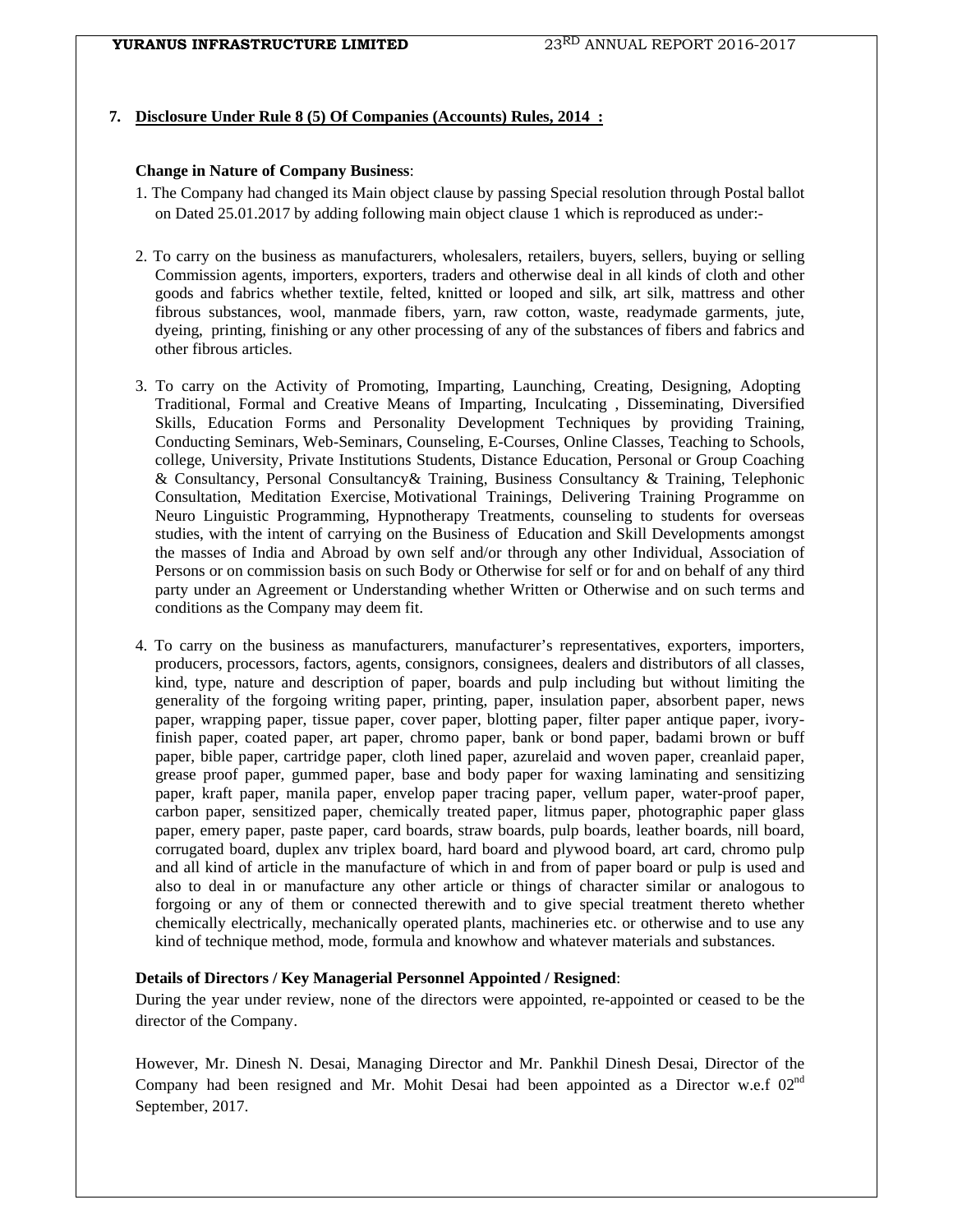#### **Details of Holding / Subsidary Companies / Joint Ventures / Associate Companies:**

During the year under review, there was no holding / Subsidary Company / Joint Ventures / Associate Companies.

#### **Deposit :**

The Company has not invited any deposit other than the exempted deposit as prescribed under the provision of the Companies Act, 2013 and the rules framed there under, as amended from time to time. Hence there are no particulars to report about the deposit falling under Rule 8 (5) (v) and (vi) of Companies (Accounts) Rules, 2014.

#### **Details of Significant and Material Orders passed by Regulators or Courts or Tribunals:**

During the year under review there were no significant and material orders passed by any Regulators or Court or Tribunals which may have impact on the going concern status. No order has been passed by any Regulators or Court or Tribunals which may have impact on the Company's operation in future.

#### **Internal Financial Controls**:

The Board has adopted policies and procedures for ensuring the orderly and efficient conduct of its business, including the adherence to the Company's policies, the safeguarding of its assets, the prevention and detection of frauds and errors, the accuracy and completeness of the accounting records, and the timely preparation of reliable financial disclosure

#### **8. Director's Responsibility Statement:**

As required under the provisions of Section 134(3)(c) of the Act, your Directors report that:

- (a) In the preparation of the annual accounts, the applicable accounting standards have been followed along with proper explanation relating to material departures.
- (b) The Directors have selected such accounting policies and applied them consistently and made judgments and estimates that are reasonable and prudent so as to give a true and fair view of the state of affairs of the Company at the end of the financial year and of the profits of the Company for that period.
- (c) The Directors have taken proper and sufficient care for the maintenance of adequate accounting records in accordance with the provisions of this Act for safeguarding the assets of the Company and for preventing and detecting fraud and other irregularities.
- (d) The Directors have prepared the annual accounts on a going concern basis.
- (e) The Directors have laid down internal financial controls to be followed by the Company and such internal financial controls are adequate and are operating effectively.
- (f) The Directors have devised proper systems to ensure compliance with the provisions of all applicable laws and such systems are adequate and operating effectively.

#### **9. Adoption of New Set of Articles of Association and Altered Memorandum of Association:**

The Company had adopted new set of Articles of Association as per Companies Act, 2013 and Altered Memorandum of Association by adding new main object clause by way of passing special resolution through Postal Ballot Dated 25.01.2017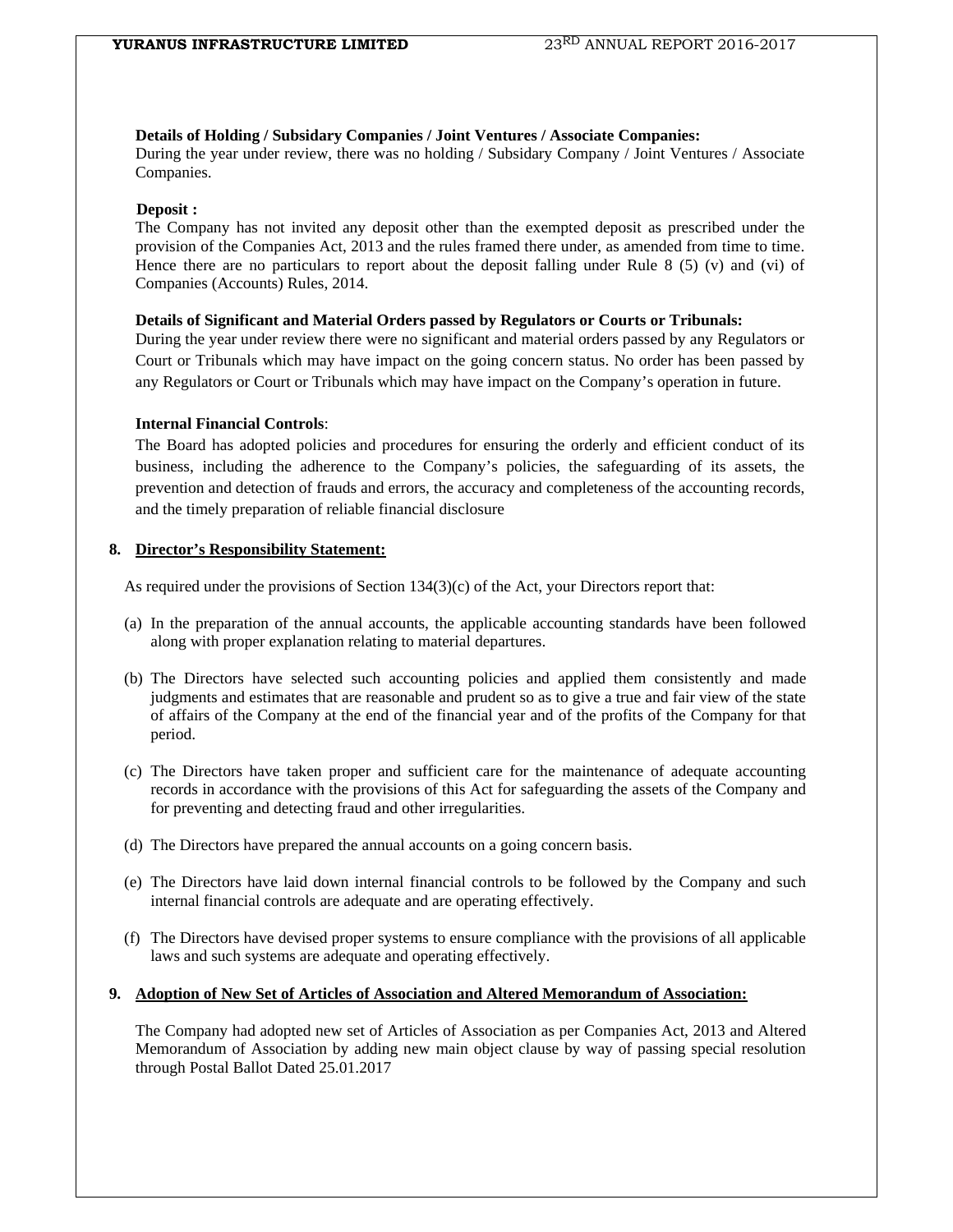#### **10. Details of Meetings of the Board and its Committees:-**

The Board of Directors met Five (5) times during the financial year 2016-17, and the details of the meeting are as follows:-

| Sr.            | <b>Date of Meeting</b> | <b>Attendance of Directors</b> |
|----------------|------------------------|--------------------------------|
| N <sub>0</sub> |                        |                                |
|                | 30.05.2016             | All Directors                  |
| $\overline{2}$ | 13.08.2016             | <b>All Directors</b>           |
| $\mathcal{R}$  | 14.11.2016             | <b>All Directors</b>           |
|                | 14.12.2016             | <b>All Directors</b>           |
| 5              | 25.01.2017             | <b>All Directors</b>           |
|                | 13.02.2017             | All Directors                  |

The intervening gap between the meetings was within the period prescribed under the Companies Act, 2013.

As per Schedule IV of the Companies Act, 2013, a separate meeting of Independent Directors without the attendance of Non-Independent Directors was held on January 24, 2017 to discuss the agenda items as required under the Companies Act, 2013 and Securities and Exchange Board of India (Listing Obligations and Disclosure Requirements) Regulations 2015. The independent directors reviewed the performance of non-independent directors and the Board as whole, reviewed the performance of the chairperson of the company taking into account the views of executive and non executive directors and assessed the quality, quantity and timeliness flow of information between the Company Management and the Board that is necessary for the Board to effectively and reasonably perform their duties. The Independent Directors expressed their satisfaction with overall functioning and implementations of their suggestions.

#### **Committee's Meetings:**

The Audit Committee met Four (4) times during the financial year 2016-17, and the details of the meeting are as follows:

| Sr. No | Date of Meeting | <b>Attendance of Members</b>                 |
|--------|-----------------|----------------------------------------------|
|        | 30.05.2016      | Chairman & all other members were present    |
|        | 13.08.2016      | Chairman & all other members were present    |
|        | 14.11.2016      | Chairman $\&$ all other members were present |
|        | 13.02.2017      | Chairman $\&$ all other members were present |

The Nomination & Remuneration Committee met Two (2) time during the financial year 2016-17, and the details of the meeting are as follows.

| Sr. No   | Date of Meeting | <b>Attendance of Members</b>                 |
|----------|-----------------|----------------------------------------------|
|          | 30.05.2016      | Chairman & all other members were present    |
| <u>.</u> | 13.02.2017      | Chairman $\&$ all other members were present |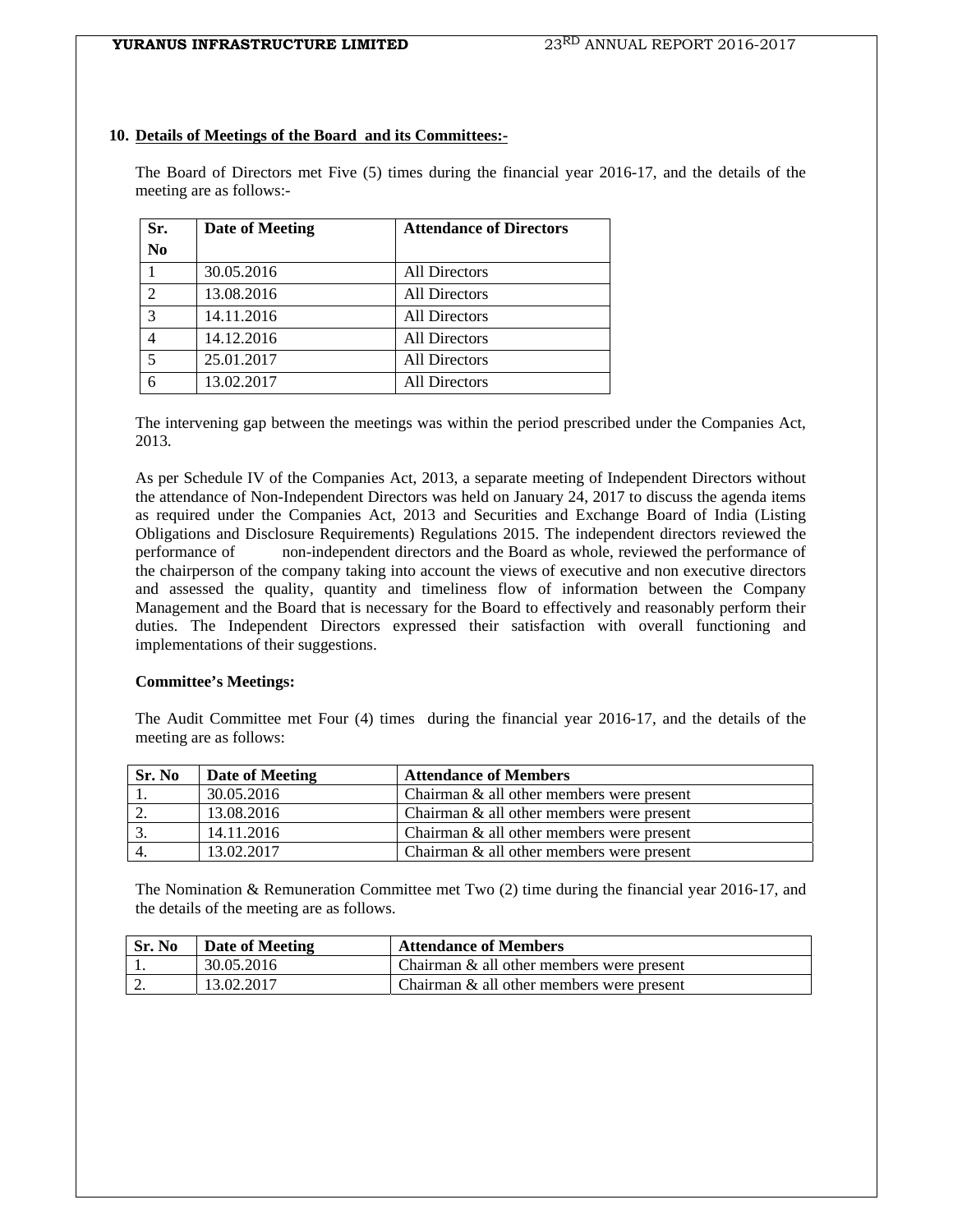#### **Committee's Composition:**

The Compositions of Audit Committee, Stakeholder Relationship Committee & Nomination & Remuneration Committee as on 31<sup>st</sup> March, 2017 are as follows:

| Name of the Members      | <b>Chairman/Member</b> |
|--------------------------|------------------------|
| Mr. Atul Shah            | Chairman               |
| Mr. Rajendrakumar Gandhi | Member                 |
| Mrs. Ashita Sharma       | Member                 |

#### **11. Corporate Governance And Management Discussion And Analysis Report:**

#### **Corporate Governance:-**

 Pursuant to Regulations 15 of SEBI (LODR) Regulations, 2015, Corporate Governance provisions as specified is not applicable to the Company, since the paid up share capital of the Company and the Net worth is below the threshold limits prescribed under SEBI ( LODR).

#### **Management Discussion and Analysis Report:-**

 In terms of the Regulations 34(e) of SEBI (LODR) Regulations, 2015, Management Discussion and Analysis is set out in the Annual Report as **"Annexure –I"** 

### **12. Related Party Transactions:**

 All related party transactions that were entered into during the year under report were on an arm's length basis and in the ordinary course of business. There are no materially significant related party transactions made by the Company during the year. No advance is / was paid for entering into related party transactions. The prices paid to the related party transactions are based on the ruling market rate at the relevant point of time. The requisite details in form  $AOC - 2$  is attached herewith as **"Annexure –II"** which forms part of the Directors Report.

#### **13. Extract Of The Annual Return:**

Pursuant to provision of Section 92 and 134 and other applicable provision of the Companies Act, 2013 and of Rule 12 ( 1 ) of Companies ( Management and Administration ) Rules, 2014 the extract of the Annual Return in form MGT 9 for the Financial Year ended on 31st March, 2017 is annexed as "**Annexure III"** to this Report**.** 

### **14. PARTICULARS OF EMPLOYEES:**

Disclosures with respect to the remuneration of Directors and employees as required under Section 197(12) of Companies Act, 2013 and Rule 5(1) of Companies ( Appointment and Remuneration of Managerial Personnel) Rules, 2014 are given in **"Annexure –IV"** that forms part of this Board Report

There was no employee drawing remuneration requiring disclosure under the Rule 5 ( 2 ) of Companies ( Appointment and Remuneration of Managerial Personnel ) Rules, 2014.

## **15. Auditors And Auditors Report:**

#### **Statutory Auditors:-**

 The Auditors M/s. Loonia & Associates, Chartered Accountants, Ahmedabad hold office until the conclusion of the ensuing Annual General Meeting and have expressed their willingness to be reappointed. The Company has received a letter from a member of the Company proposing the name of M/s. Loonia & Associates, Chartered Accountants as a Statutory Auditor of the Company. Members of the Company at the  $20<sup>th</sup>$  Annual General Meeting of the Company have appointed M/s. Loonia & Associates, Chartered Accountants as auditors of the Company upto  $24<sup>th</sup>$  Annual General Meeting of the Company. In accordance with the provision of Section 139 of the Companies Act, 2013 members are requested to ratify the appointment of the auditors for the balance term to hold office from the conclusion of the  $23<sup>rd</sup>$  Annual General Meeting until the conclusion of the  $24<sup>th</sup>$  Annual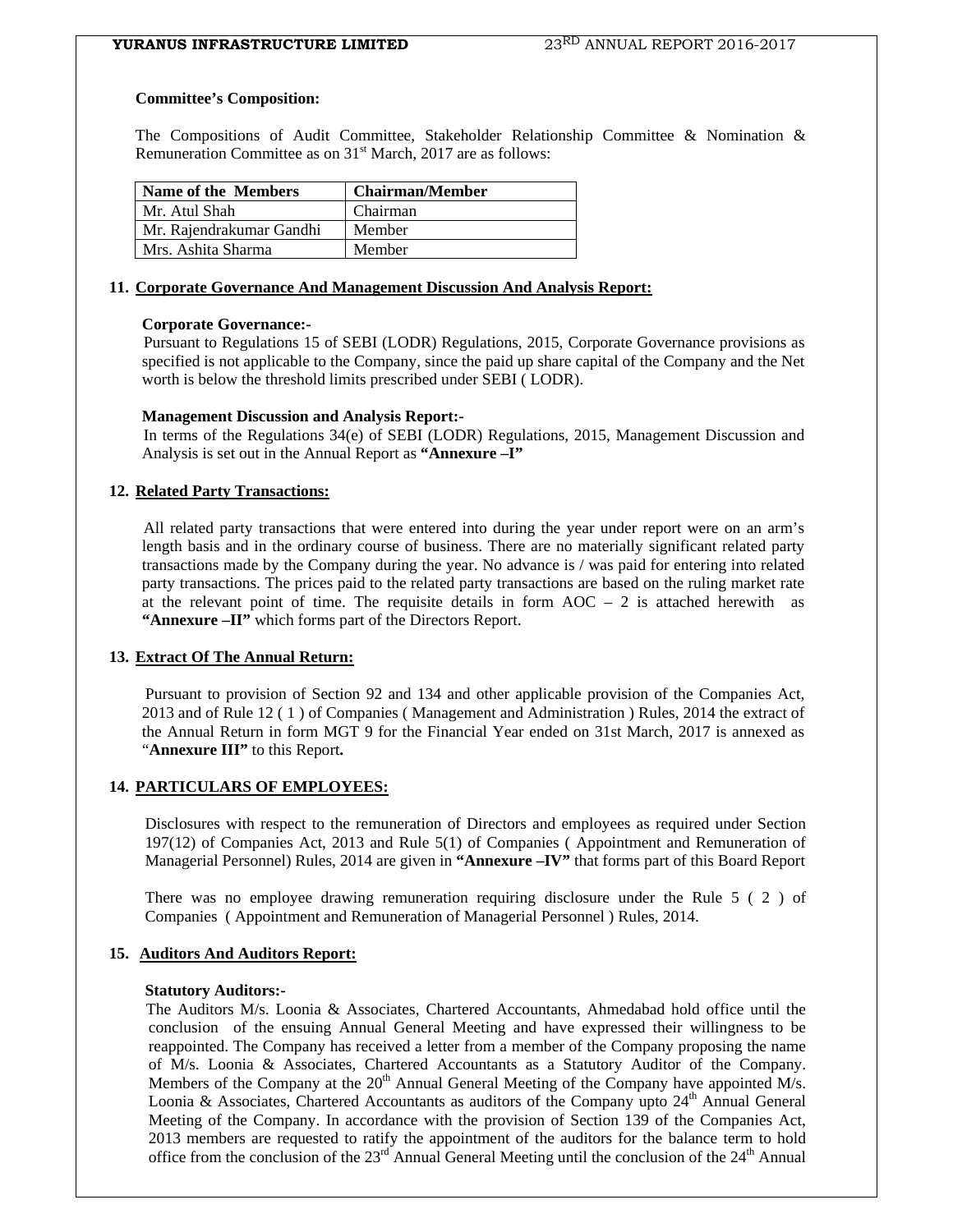General Meeting on such remuneration as may be fixed by the Board, apart from reimbursement of out of pocket expenses as may be incurred by them for the purpose of audit.

The Company has received a certificate from the Auditors to the effect that their appointment if made, would be within the prescribed limits under Section  $141(3)(g)$  of the Companies Act, 2013.

#### **Secretarial Auditors and their Report:-**

 Pursuant to provisions of Section 204 of the Act and the Companies (Appointment and Remuneration of Managerial Personnel) Rules, 2014, the Board had appointed M/s Niki Patawari & Associates, a Company Secretary in whole time Practice to undertake the Secretarial Audit of the Company for the financial year 2016-17. The Secretarial Audit Report in the form MR-3 is annexed herewith as **"Annexure –V"** 

#### **16. Explanations or Comments by the Boar on Qualifications, Reservations or Adverse Remark or Disclaimers:-**

The Notes on Financial Statements referred to in the Auditor's Report are Self-explanatory and do not call for any further comments.

There is no qualification, reservation or adverse remarks made in the statutory auditors report except *disqualification of two directors as per Section 164(2) of the Companies Act, 2013.*

As informed by our Director Mr. Dinesh Desai and Mr. Pankhil Desai regarding disqualification under Section 164(2) of the Companies Act, 2013, they have informed that both the directors have already resigned from such Companies which have non compliance with respect to filing of Annual Return and such Companies have even not filed the resignation form from Company's side under Registrar of Companies

As regards in observations in Secretarial Audit Report regarding:

• *I further report that during the year under review, the Company had not appointed any Company Secretary till date.* 

The Company is in search of qualified Company Secretary for the vacant post and also given advertisement in the newspaper for the same. However, the Company is unable to found suitable candidate for the respective post.

#### • *I further report Chief Financial Officer of the company is not appointed by the company during the year.*

As post of Chief Financial Officer, requires sound knowledge and expertise in the field of finance, business, etc and due to the change in object of the Company, the Company doesn't able to appoint suitable person in the said category.

#### • *I further report that the Company had not given any newspaper advertisement with respect to intimation of Board Meeting as per Securities & Exchange Board of India ( Listing Obligations and Disclosure Requirements) Regulations, 2015.*

Company is giving regularly advertisement for financial results, annual general meeting, postal ballot and all other required disclosure. However, due to oversite, we are unable to intimate Board Meeting notice in newspaper. The said mistake had been rectified.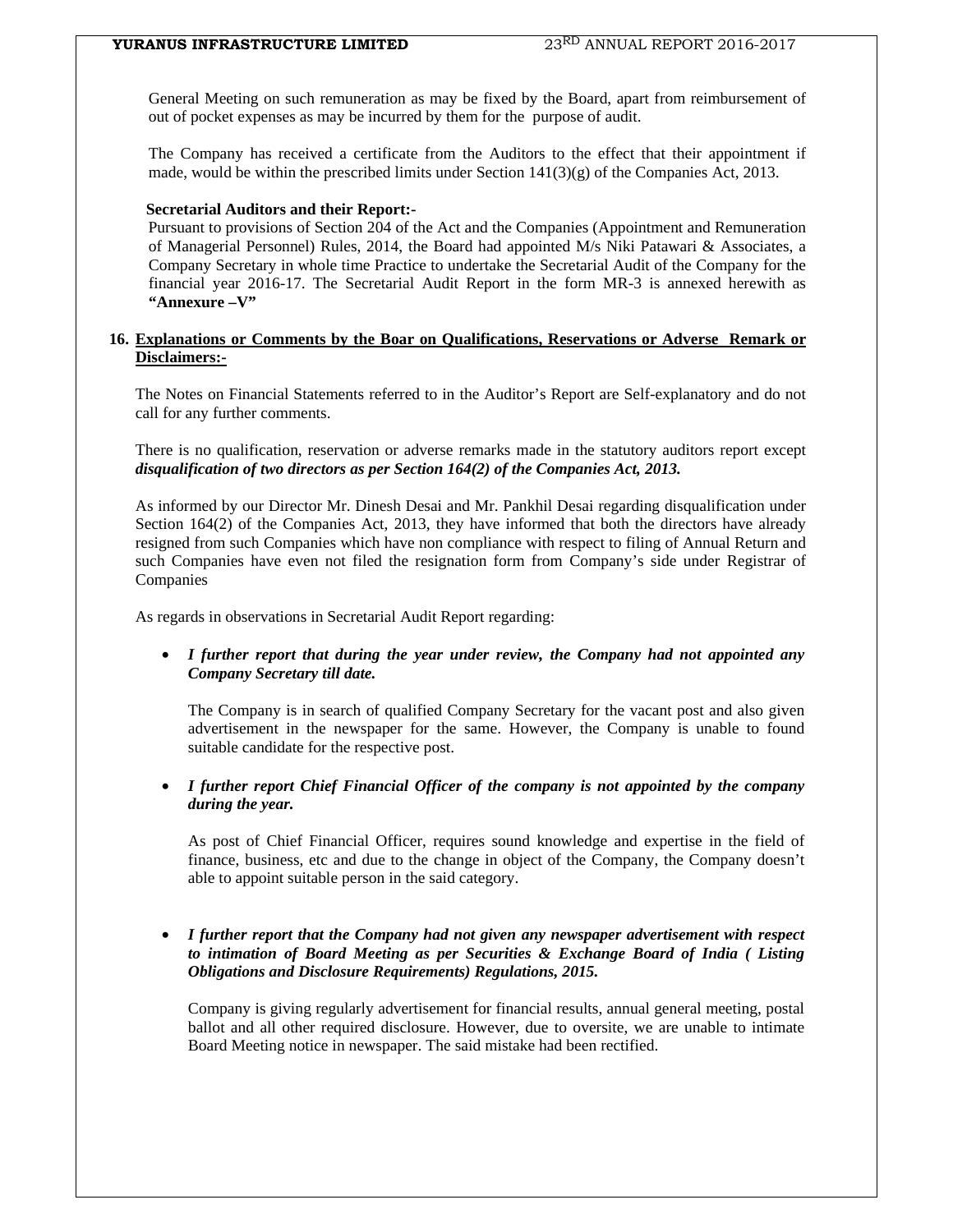#### • *I further report that Mr. Dinesh Desai, Managing Director and Mr. Pankhil Desai, Director of the Company had been disqualified as per Section 164(2) of the Companies Act, 2013.*

As explained and informed by Mr. Dinesh Desai, Managing Director and Mr. Pankhil Desai , Director of the Company they have already resigned from the post of Director in which there is non-compliance of filing annual return as prescribed under Companies Act, 2013. However, the said effect had not been updated by respective Companies in Registrar of Companies. However, at the time of knowing the said fact and for better compliance, Mr. Dinesh Desai and Mr. Pankhil Desai had been resigned from the post of Director w.e.f  $02<sup>nd</sup>$  September, 2017.

#### **17. Conservation Of Energy, Technology Absorbtion And Foreign Exchange Earnings And Outgo:**

#### **A. Conservation of Energy :**

The Company consumes minor power and hence no details are required to be disclosed.

#### **B. Research & Development:**

The Company has no specific Research & Development Department.

#### **C. Foreign Exchange Earnings and Expenditure:**  Nil

#### **18. D-Materialization Of Shares**:

The ISIN for the equity shares is INE156M01017. As on 31<sup>st</sup> March, 2017 total 2614200 Equity Shares of the Company have been d-materialized. Members of the Company are requested to d-materialize their shares.

#### **19. Particulars Of Loans / Guarantees / Investment:**

 The Company has not given any loan / guarantee or provided any Security or made any investment to any person (except those required for business purpose).

#### **20. Risk Management Policy**

 The Company has a structured risk management policy. The Risk management process is designed to safeguard the organisation from various risks through adequate and timely actions. It is designed to anticipate, evaluate and mitigate risks in order to minimize its impact on the business. The potential risks are inventoried and integrated with the management process such that they receive the necessary consideration during decision making. It is dealt with in greater details in the management discussion and analysis section. The Risk Management Policy is also available on the Company`s website.

#### **21. Declaration By Independent Directors:**

 The following Directors are independent in terms of Section 149(6) of the Companies Act, 2013 and Regulation of SEBI (Listing obligations and Disclosure Requirements) Regulations 2015:

- (a) Ms. Ashita Vishal Sharma
- (b) Mr. Atul Jayantilal Shah
- (c) Mr. Rajendra Kumar Shantilal Gandhi

 The Company has received requisite declarations/ confirmations from all the above Directors confirming their independence.

#### **22. Material Changes And Commitments:**

There are no material changes and commitments, if any, affecting the financial position of the Company subsequent to the date of the Balance sheet and up to the date of the report.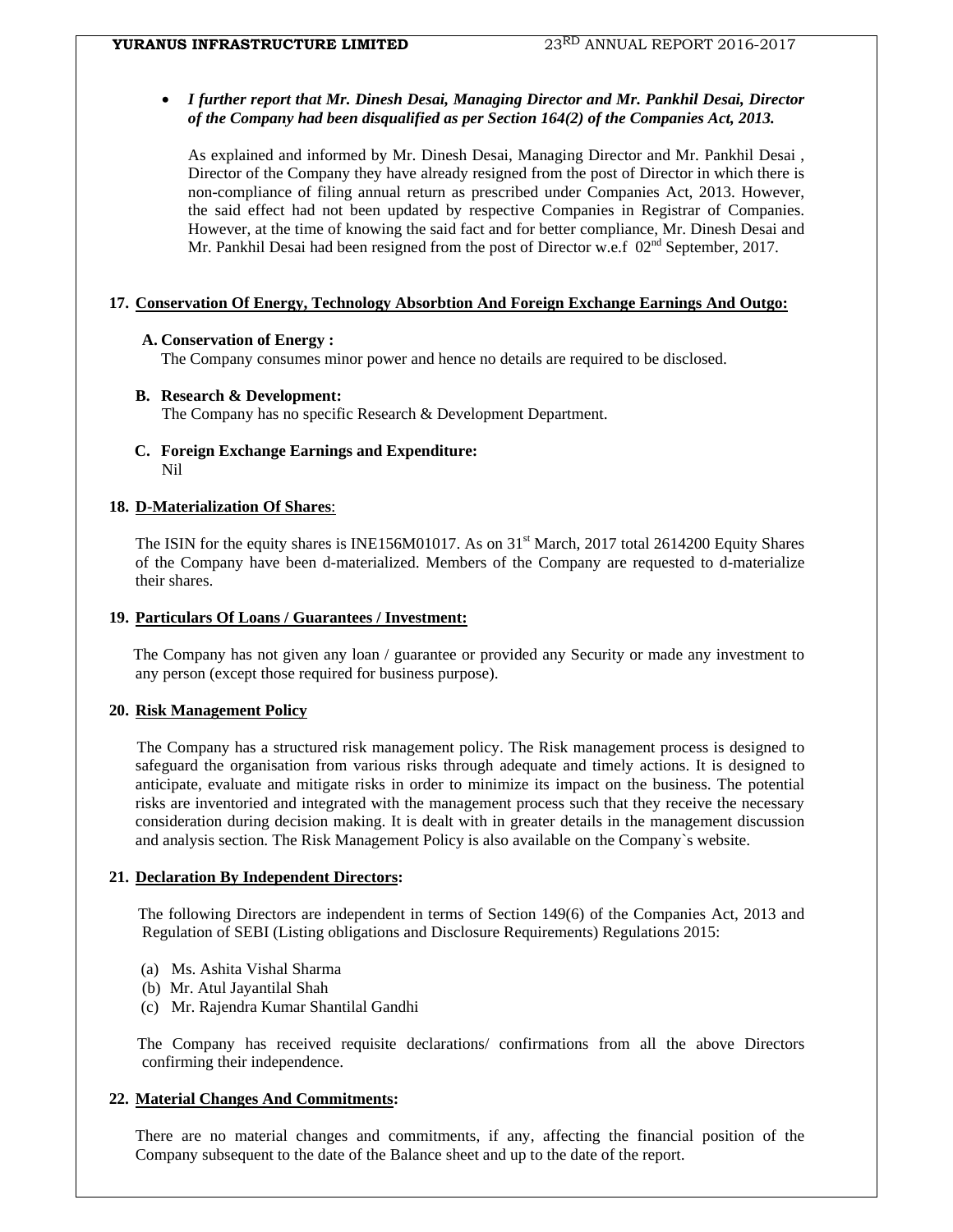#### **23. Corporate Social Responsibility:**

 The Company is not covered under the criteria of the provision of Section 135 of the Companies Act, 2013 read with the Companies (Corporate Social Responsibility Policy) Rules, 2014, and therefore it is not mandatory for the Company to have the Corporate Social Responsibility.

#### **24. Disclosure Under The Sexual Harassment Of Women At Workplace (Prevention, Prohibition And Redressal) Act, 2013:**

The Company has in place an Anti-harassment policy in line with the requirements of the Sexual Harassment of Women at Workplace (Prevention, Prohibition and Redressal) Act, 2013. Internal Complaint Committee are set up at shop floor level to redress complaints received regularly and are monitored by women line supervisors who directly report to the Chairman. All employees (permanent, contractual, temporary, trainees) are covered under the policy. There was no compliant received from any employee during the Financial Year 2016-17 and hence no complaint is outstanding as on 31.03.2017 for redressal.

#### **25. Annual Performance Evaluation:**

 In compliance with the provisions of the Act and Regulation of SEBI (Listing obligations and Disclosure Requirements) Regulations 2015, the performance evaluation was carried out as under:

#### **Board:**

 In accordance with the criteria suggested by The Nomination and Remuneration Committee, the Board of Directors evaluated the performance of the Board, having regard to various criteria such as Board composition, Board processes, Board dynamics etc. The Independent Directors, at their separate meetings, also evaluated the performance of the Board as a whole based on various criteria. The Board and the Independent Directors were of the unanimous view that performance of the Board of Directors as a whole was satisfactory.

#### **Committees of the Board:**

 The performance of the Audit Committee, the Nomination and Remuneration Committee and the Stakeholders Relationship Committee was evaluated by the Board having regard to various criteria such as committee composition, committee, processes, committee dynamics etc. The Board was of the unanimous view that all the committees were performing their functions satisfactorily and according to the mandate prescribed by the Board under the regulatory requirements including the provisions of the Act, the Rules framed thereunder and the Listing Agreement.

#### **Individual Directors:**

- **(a) Independent Directors:** In accordance with the criteria suggested by The Nomination and Remuneration Committee, the performance of each independent director was evaluated by the entire Board of Directors (excluding the director being evaluated) on various parameters like engagement, leadership, analysis, decision making, communication, governance and interest of stakeholders. The Board was of the unanimous view that each independent director was a reputed professional and brought his/her rich experience to the deliberations of the Board. The Board also appreciated the contribution made by all the independent directors in guiding the management in achieving higher growth and concluded that continuance of each independent director on the Board will be in the interest of the Company.
- **(b) Non-Independent Directors:** The performance of each of the non-independent directors (including the chair person) was evaluated by the Independent Directors at their separate meeting. Further, their performance was also evaluated by the Board of Directors. The various criteria considered for the purpose of evaluation included leadership, engagement, transparency, analysis, decision making, functional knowledge, governance and interest of stakeholders. The Independent Directors and the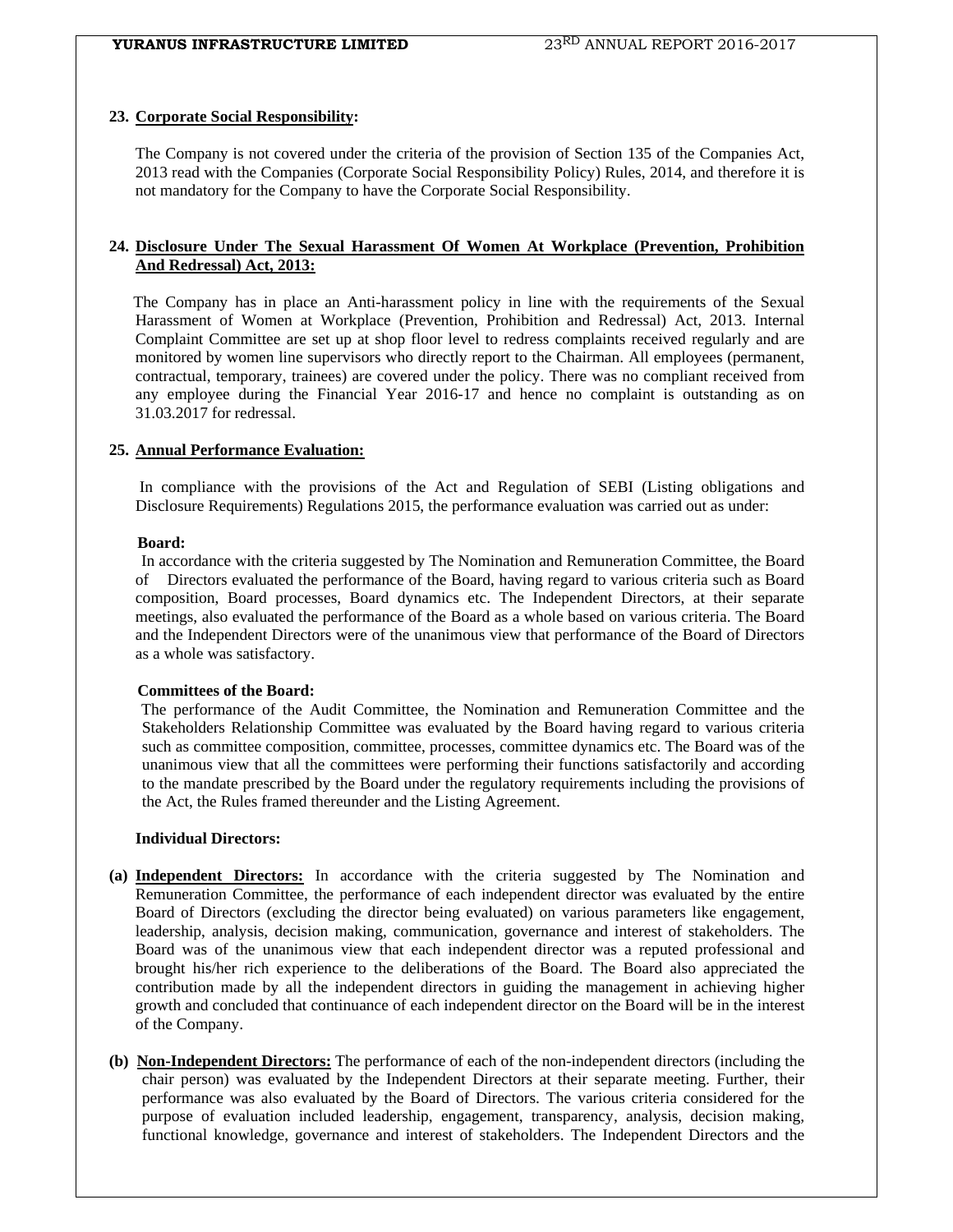Board were of the unanimous view that each of the non-independent directors was providing good business and people leadership.

#### **26. Policy On Directors Appointment And Remuneration:**

The Managerial remuneration has been paid / provided in accordance with the remuneration policy and requisite approvals mandated by section 197 r/w schedule V to the Companies act, 2013.

#### **27. Appreciation:**

Your Directors acknowledge their valuable contribution and appreciate the co-operation received from the bankers, customers and financial institutions for their continued assistance and support extended to the Company.

Your Directors also express their appreciation to all the employees of the Company for their sustained contribution throughout the period.

Yours Directors wish to thank the shareholders for their continued support, encouragement and the confidence reposed in the Management.

**By order of the Board of Directors** 

Place : Ahmedabad **Mohit Desai Mohit Desai** 

**Date : 02.09.2017 (Managing Director)**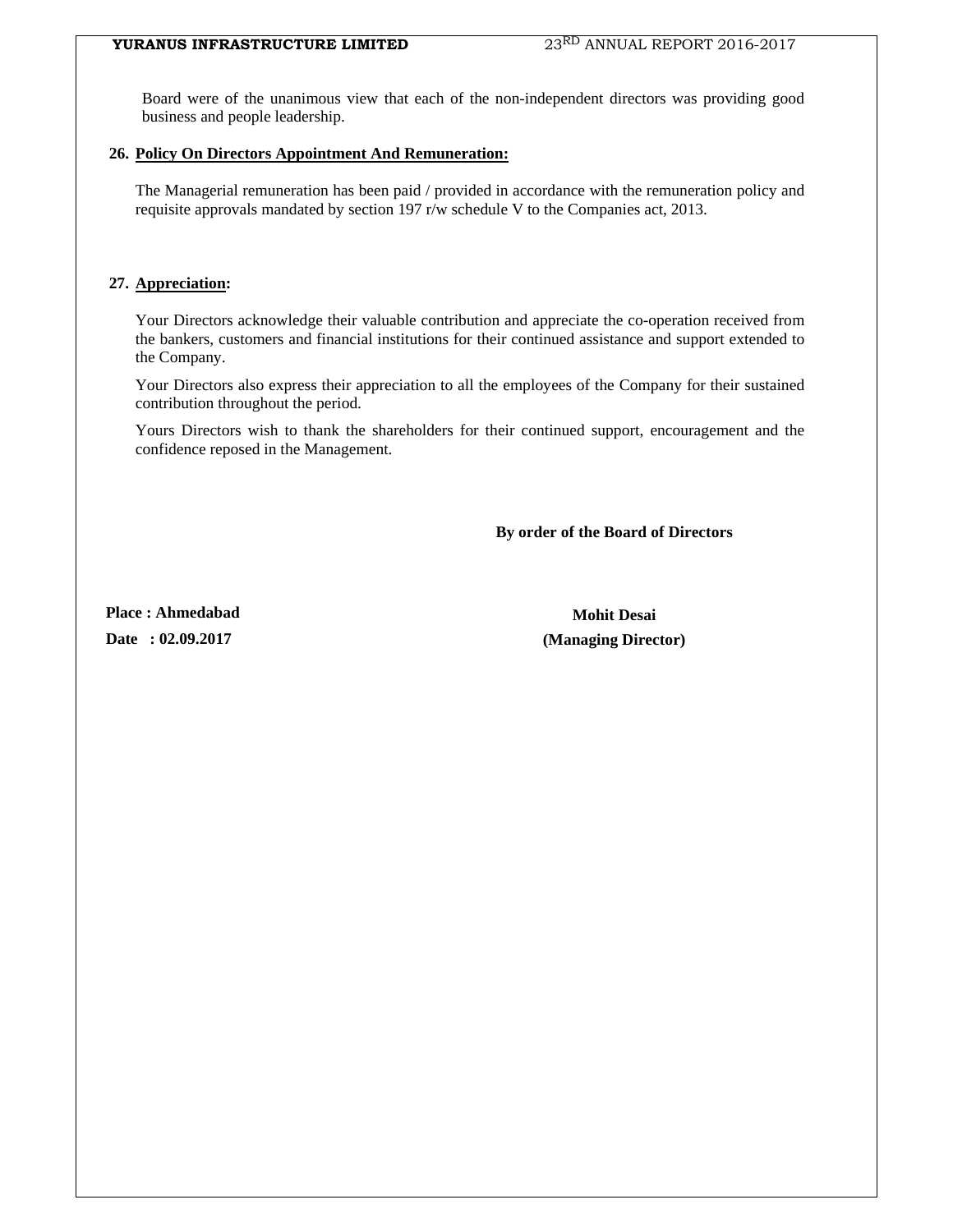### **Annexure -I to the Report of Board of Director**

### **MANAGEMENT DISCUSSION AND ANALYSIS 2016-17**

#### **(a) Business Scenario:**

Financial Year 2016-2017 was a year of strong performance for Yuranus Infrastructure Limited as we continued to reap the benefit. India's textiles sector is one of the oldest industries in Indian economy dating back several centuries. Even today, textiles sector is one of the largest contributors to India's with approximately 15 per cent of total exports. The textile industry employs about 51 million people directly and 68 million people indirectly. The Indian textile industry has the capacity to produce a wide variety of products suitable to different market segments, both within India and across the world.

#### **(b) Opportunities andThreats:**

#### **Opportunities:-**

The Indian Textile Industry is set for strong growth, buoyed by both strong domestic consumption as well as export demand. Urbanization is expected to support higher growth due to change in fashion & trends. Technological advancement along with favourable Government policies should act as a Catalyst in Textile Sector Growth. Abundant raw material availability helps control costs and reduces leadtime across operations. Strong relationship with local customers.

#### **Threats:-**

Striking a balance between the quality and price of products. Striking a balance between demand and supply. Satisfying the demands of people all across the globe and at the same time, steadily improving the quality of the products. Geographical disadvantage.

#### **(c) Outlook and Future Prospects:**

The Indian textiles industry, currently estimated at around US\$ 120 billion, is expected to reach US\$ 230 billion by 2020. The Indian Textile Industry contributes approximately 4 per cent to India's Gross Domestic Product (GDP), and 14 per cent to overall Index of Industrial Production (IIP). The textiles sector has witnessed a spurt in investment during the last five years. The Industry (including dyed and printed) attracted Foreign Direct Investment (FDI) worth US\$ 2.47 billion during April 2000 to March 2017. The India government has come up with a number of export promotion policies for the textiles sector. It has also allowed 100 per cent FDI in the Indian textiles sector under automatic route. The Indian cotton textile industry is expected to showcase a stable growth in FY 2017-18, supported by stable input prices, healthy capacity utilization and steady domestic demand.

#### **(d) Risks & Concerns:**

The unit leads to a significant rise in labour cost which greatly impacts the profit margin. In today's complex business environment, almost every business decision requires executives and managers to balance risk and reward. Effective risk management is therefore critical to an organization's success. Timely and effective risk management is of prime importance to our continued success. Increased competition between local and International suppliers of the product, the Company believes that its year of experience, quality, research and development, brand image and customer loyalty are success factors to sustain even in the global economic scenario.

#### **(e) Subsidiaries/Joint Ventures:**

The Company does not have subsidiaries, associates and joint venture companies.

#### **(f) Human Resources:**

The Company's relations with the employees continued to be cordial and harmonious relations with its employees. It considers manpower as its assets and that people had been driving force for growth and expansion of the Company.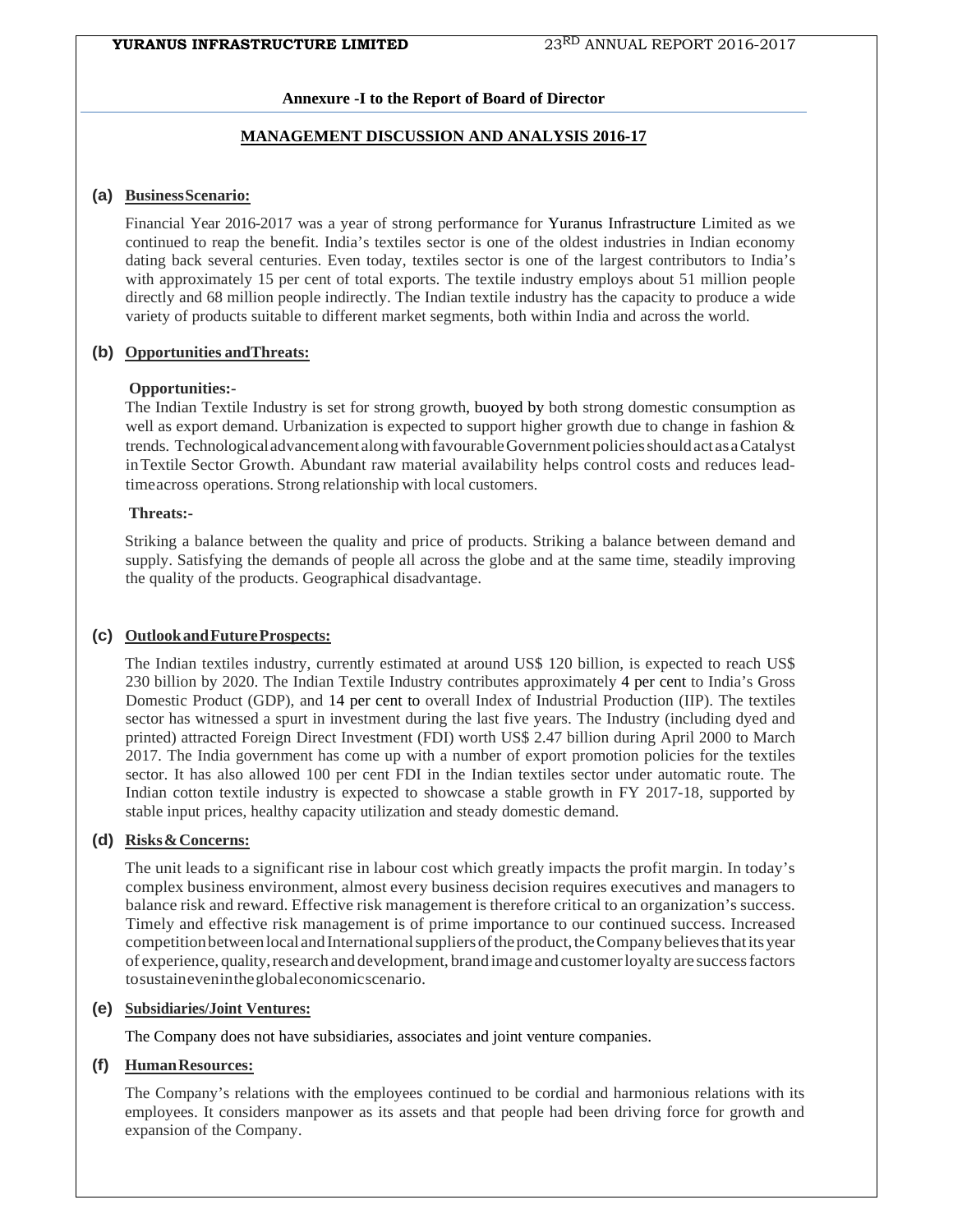#### **(g) Financial Results:**

| (Amount in $\bar{z}$ ) |  |  |
|------------------------|--|--|
|------------------------|--|--|

| <b>Particulars</b>                                       | For the year ended 31 <sup>st</sup><br><b>March</b> , 2017 | For the year ended 31st<br><b>March</b> , 2016 |  |  |
|----------------------------------------------------------|------------------------------------------------------------|------------------------------------------------|--|--|
| <b>Gross Income</b>                                      | 2,995,510                                                  | 1,230,145                                      |  |  |
| Profit before Interest, Depreciation & tax               | 3,35,258                                                   | 2,97,430                                       |  |  |
| Less : Interest                                          | 6206                                                       | 6917                                           |  |  |
| <b>Less: Depreciation</b>                                | 3,012                                                      | 5,006                                          |  |  |
| Profit before exceptional items and tax                  | 326,040                                                    | 285,507                                        |  |  |
| <b>Add</b> : Exceptional Items                           | 0.00                                                       | 0.00                                           |  |  |
| <b>Profit before Tax</b>                                 | 326,040                                                    | 285,507                                        |  |  |
| <b>Less: Provision for Tax</b>                           | 99,000                                                     | 72,000                                         |  |  |
| Profit after tax                                         | 227,040                                                    | 213,507                                        |  |  |
| Add: Profit/(Loss) brought forward from<br>previous vear | (1,61,34,892)                                              | (1,63,48,399)                                  |  |  |
| <b>Balance Carried Forward to Next Year</b>              | (15,907,852)                                               | (16, 134, 892)                                 |  |  |

#### **(h) Segment –Wise or product wise performance:**

The Company operates in only single segments. Hence segment wise performance is not applicable.

#### **(i) Internal Control Systems and their adequacy:**

Your Company has an effective system of accounting and administrative controls supported by an internal audit system with proper and adequate systems of internal check and controls to ensure safety and proper recording of all assets of the Company and their proper and authorized utilization.As part of the effort to evaluate the effectiveness of the internal control systems, your Company's internal audit department reviews all the control measures on a periodic basis and recommends improvements, wherever appropriate. The internal audit department is manned by highly qualified and experienced personnel and reports directly to the Audit Committee of the Board. The Audit Committee regularly reviews the audit findings as well as information Security Assurance Services is also provided by independent external professionals. Based on their recommendations, the Company has implemented a number of control measures both in operational and accounting related areas, apart from security related measures.

### **(j) Cautionary Statement:**

This report describes the company's activities; projection about future estimates, assumptions with regard to global economic conditions, government policies, etc. may contain "forward looking statements" based on the information available with the company. Forward-looking statements are based on certain assumptions and expectations of future events. These statements are subject to certain risks and uncertainties. The Company cannot guarantee that these assumptions and expectations are accurate or will be realized. The actual result may be different from those expressed or implied since the company's operations are affected by the many external and internal factors, which are beyond the control of the management. Hence the company assumes no responsibility in respect of forward-looking statements that may be amended or modified in future on the basis of subsequent developments, information or events.

Company follows all mandatory Accounting Standards.

 **For Yuranus Infrastructure Limited**

Mohit Desai Managing Director

Place: Ahmedabad

Date: 02.09.2017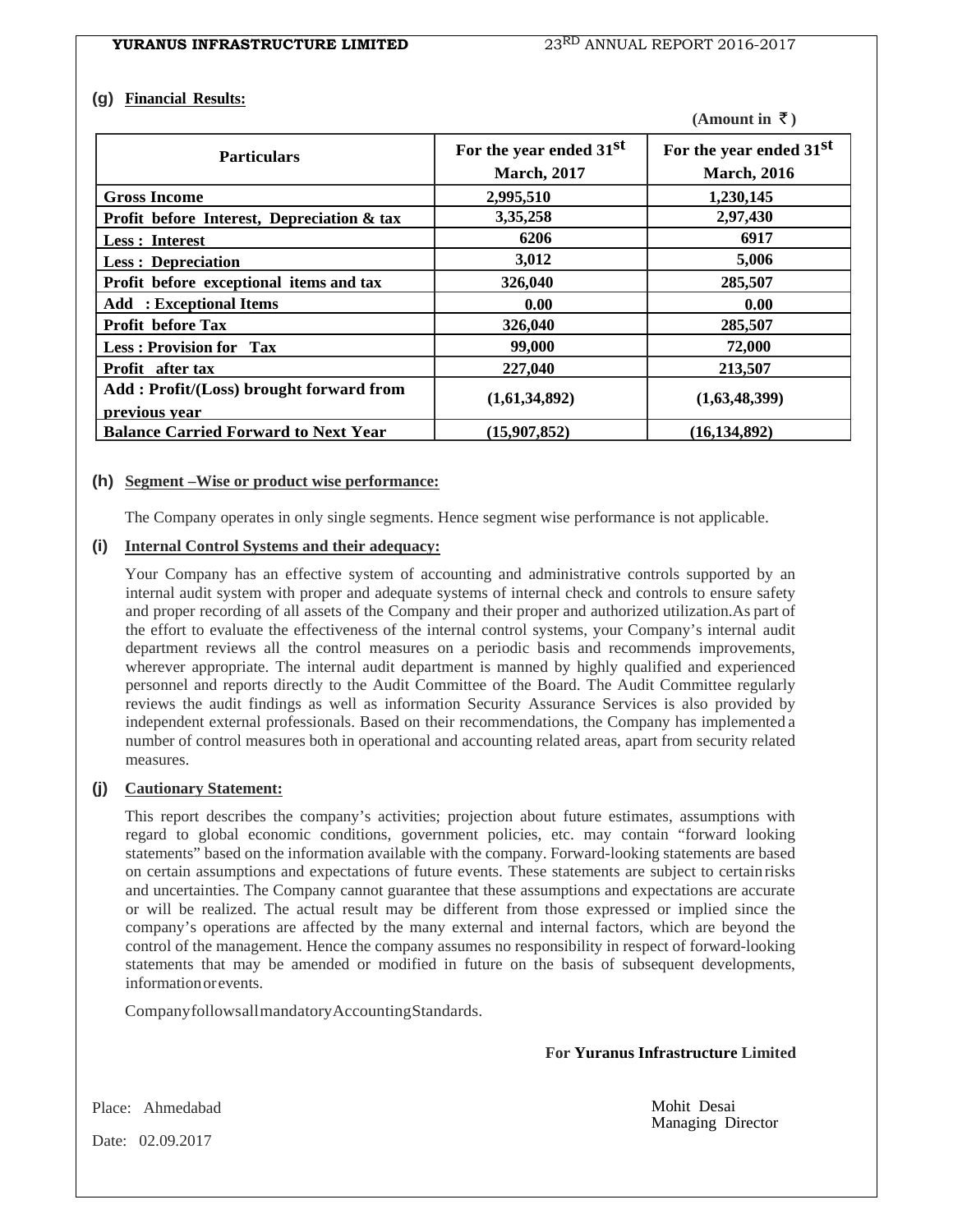# **Annexure -II to the Report of Board of Director**

# **FORM NO. AOC-2**

# **Pursuant to clause (h) of sub-section (3) of section 134 of the Act and Rule 8(2) of the Companies (Accounts) Rules, 2014.)**

Form for Disclosure of particulars of contracts/arrangements entered into by the company with related parties referred to in sub section (1) of section 188 of the Companies Act, 2013 including certain arm's length transaction under third proviso thereto

### **1. Details of contracts or arrangements or transactions not at Arm's length basis.**

| Sr.          | <b>Particulars</b>                                                | <b>Details of transactions</b>   |  |  |  |
|--------------|-------------------------------------------------------------------|----------------------------------|--|--|--|
| No.          |                                                                   |                                  |  |  |  |
| a)           | Name (s) of the related party $\&$ nature of relationship         | No transactions / contracts were |  |  |  |
| b)           | Nature of contracts/arrangements/transaction                      | entered which were not at arm's  |  |  |  |
| $\mathbf{c}$ | Duration of the contracts/arrangements/transaction                | length.                          |  |  |  |
| d)           | Salient terms of the contracts or arrangements or transaction     |                                  |  |  |  |
|              | including the value, if any                                       |                                  |  |  |  |
| e)           | Justification for entering into such contracts or arrangements or |                                  |  |  |  |
|              | transactions'                                                     |                                  |  |  |  |
| f)           | Date(s) of approval by the Board                                  |                                  |  |  |  |
| g)           | Amount paid as advances, if any :                                 |                                  |  |  |  |
| h)           | Date on which the special resolution was passed in General        |                                  |  |  |  |
|              | meeting as required under first proviso to section 188            |                                  |  |  |  |

### **2. Details of material contracts or arrangements or transactions at Arm's length basis.**

| Sr.<br>No.    | <b>Particulars</b>                                                                             | <b>Details of transactions</b>                                                                                     |
|---------------|------------------------------------------------------------------------------------------------|--------------------------------------------------------------------------------------------------------------------|
| a)            | Name (s) of the related party $\&$ nature of relationship<br>loan w/o interest                 | There<br>specific<br>contract<br>were<br>no<br><sub>or</sub><br>arrangements were made between Related<br>Parties. |
| b)            | Nature of contracts/arrangements/transaction                                                   | N <sub>i</sub> l                                                                                                   |
| $\mathbf{c})$ | Duration of the contracts/arrangements/transaction                                             | <b>NA</b>                                                                                                          |
| d)            | Salient terms of the contracts or arrangements or<br>transaction including the value, if any : | <b>NA</b>                                                                                                          |
| $\epsilon$ )  | Date of approval by the Board, if any:                                                         | <b>NA</b>                                                                                                          |
| f)            | Amount paid as advances, if any :                                                              | Nil                                                                                                                |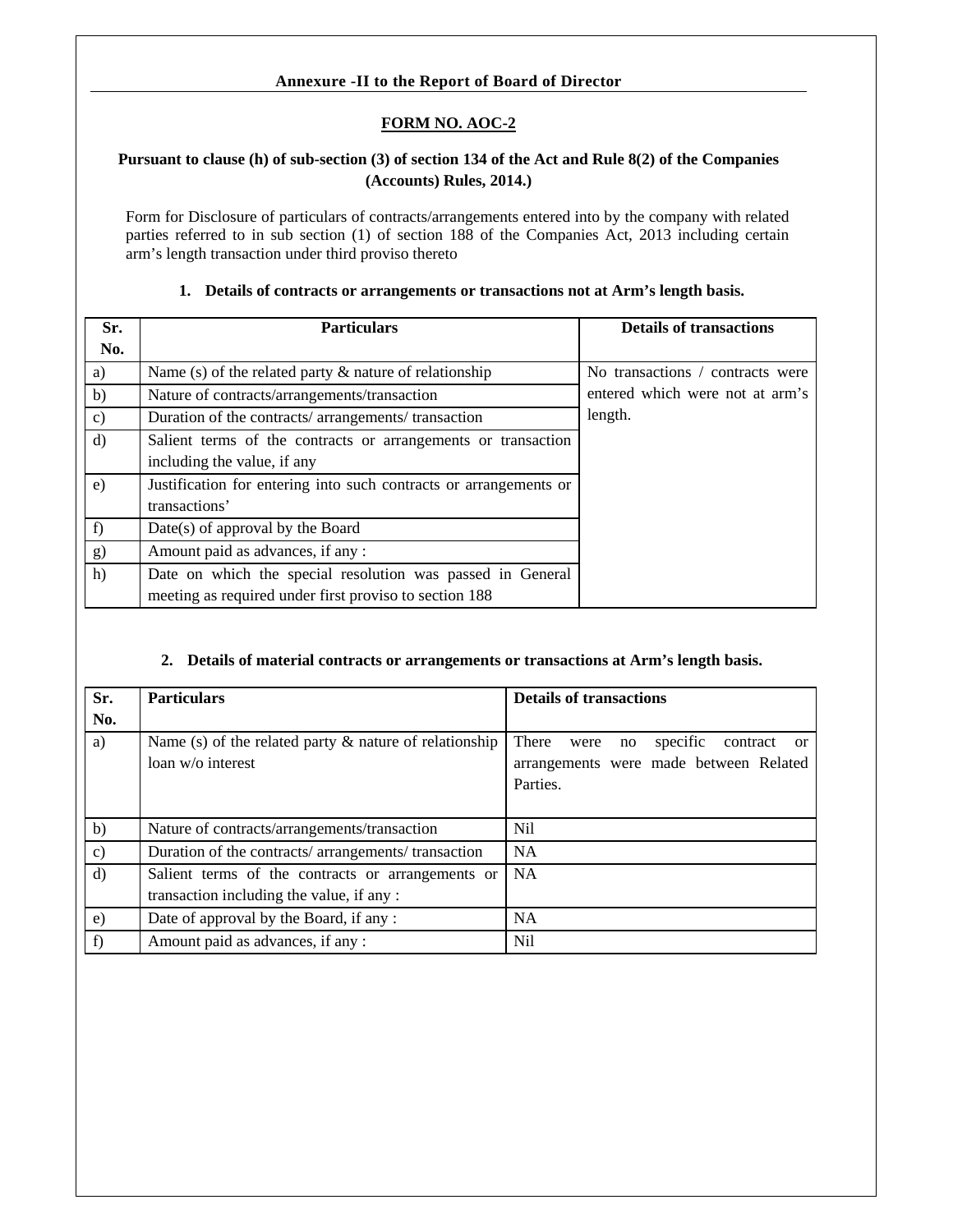# **Annexure -III to the Report of Board of Director**

#### **Extract of Annual Return as on the Financial Year ended on 31st March, 2017 [Pursuant to section 92(3) of the Companies Act, 2013 and rule 12(1) of the Companies (Management and Administration) Rules, 2014]**

#### **1. Registration And Other Details**:

| i.   | <b>CIN</b>                                                                      | L74110GJ1994PLC021352                                                                                                                                                                                                                              |
|------|---------------------------------------------------------------------------------|----------------------------------------------------------------------------------------------------------------------------------------------------------------------------------------------------------------------------------------------------|
| ii.  | <b>Registration Date</b>                                                        | 22.02.1994                                                                                                                                                                                                                                         |
| iii. | Name of the Company                                                             | <b>Yuranus Infrastructure Limited</b>                                                                                                                                                                                                              |
| iv.  | Category/Sub-Category of<br>the Company                                         | Company Limited by Shares/Indian Non-Govt.<br>Company                                                                                                                                                                                              |
| v.   | Address of the Registered<br>office and contact details                         | 201,2nd Floor, Maulik Arcade,<br>Above Karnavati Pagarkha Bazar,<br>Mansi Cross Road, Vastrapur,<br>Ahmedabad. - 380015, Gujarat<br>Email: info@yuranusinfra.com<br>Telephone: 079 - 40082820/21<br>Fax No. 079 - 26560115<br>www.yuranusinfra.com |
| vi.  | Whether listed company                                                          | Yes/Na                                                                                                                                                                                                                                             |
| vii. | Name, Address and Contact<br>details of Registrar and<br>Transfer Agent, if any | M/s Link Intime India Pvt. Limited,<br>Unit No 303, 3rd Floor Shoppers Plaza V,<br>Opp Municipal Market, Behind<br>Shoppers Plaza II, Off C G Road,<br>Ahmedabad 380009                                                                            |

#### **2. Principal Business Activities Of The Company:**

All the business activities contributing 10% or more of the total turnover of the company shall be stated:-

| Sr. No. | Name and Description of main products/<br>services | $\%$ to total turnover of the<br>company |
|---------|----------------------------------------------------|------------------------------------------|
|         | Textile                                            | 100                                      |

#### **3. Particulars Of Holding, Subsidiary And Associate Companies:**

| <b>Name And Address Of</b><br><b>The Company</b> | <b>CIN/GLN</b> | Holding/<br><b>Subsidiary</b><br>/Associate | $\%$ of<br><b>shares</b><br>held | <b>Applicable</b><br><b>Section</b> |  |  |
|--------------------------------------------------|----------------|---------------------------------------------|----------------------------------|-------------------------------------|--|--|
| <b>NIL</b>                                       |                |                                             |                                  |                                     |  |  |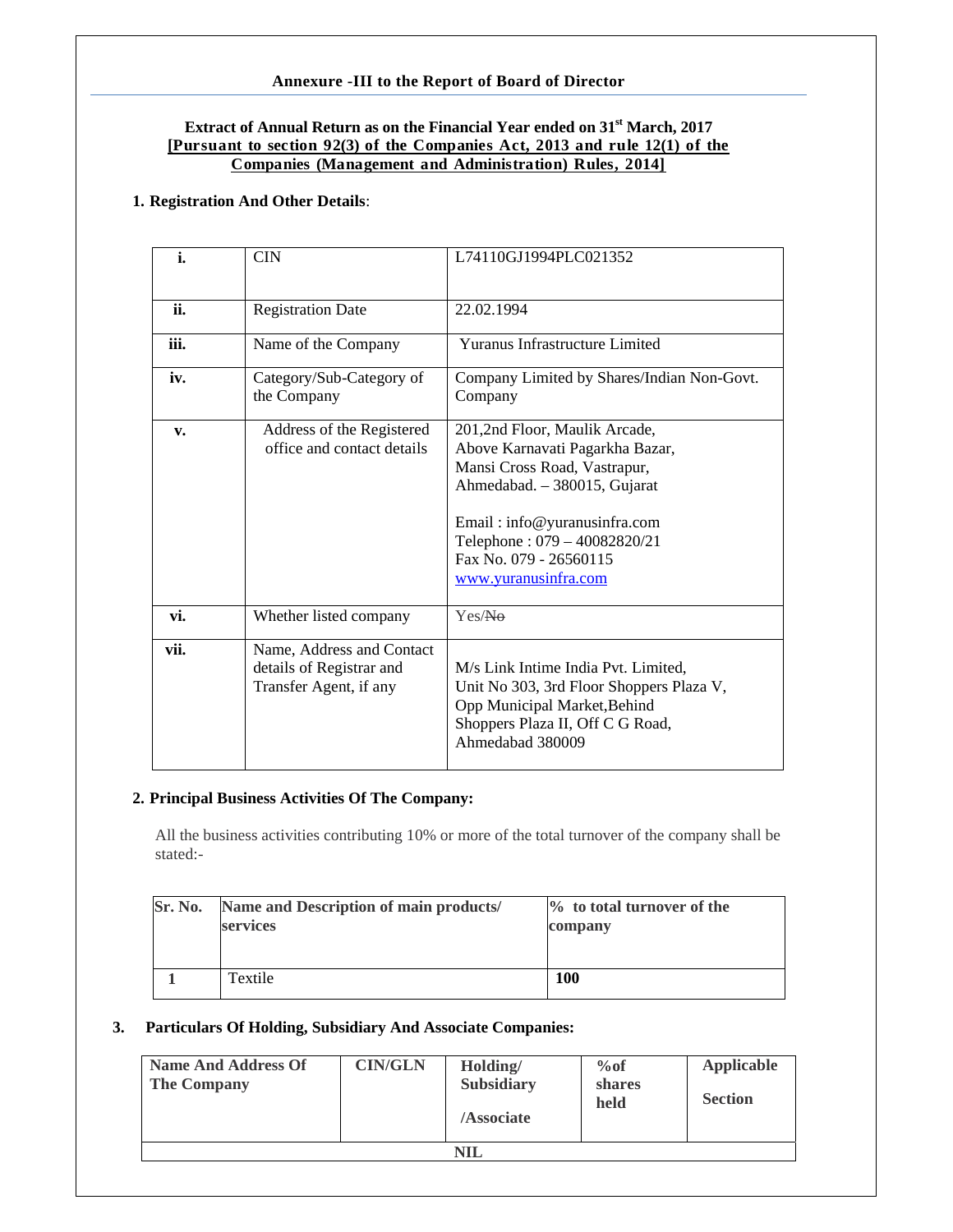# **4. SHARE HOLDING PATTERN (Equity Share Capital Breakup As Percentage Of Total Equity)**

# **i) Category-wise Share Holding**

| <b>Category</b> of<br><b>Shareholders</b>          |                          | of the year                  | No. of Shares held at the beginning |                                         | No. of Shares held at the end of<br>the year |                              |                |                                         | <b>Change</b><br>during The |
|----------------------------------------------------|--------------------------|------------------------------|-------------------------------------|-----------------------------------------|----------------------------------------------|------------------------------|----------------|-----------------------------------------|-----------------------------|
|                                                    | D-mat                    | Physical                     | <b>Total</b>                        | $%$ of<br><b>Total</b><br><b>Shares</b> | D-mat                                        | <b>Physical</b>              | <b>Total</b>   | $%$ of<br><b>Total</b><br><b>Shares</b> | year                        |
| A. Promoter                                        |                          |                              |                                     |                                         |                                              |                              |                |                                         |                             |
| 1) Indian                                          |                          |                              |                                     |                                         |                                              |                              |                |                                         |                             |
| a) Individual/<br><b>HUF</b>                       | 1556100                  | $\overline{\phantom{a}}$     | 1556100                             | 44.46                                   | 1556100                                      | $\overline{\phantom{a}}$     | 1556100        | 44.46                                   | $\blacksquare$              |
| <b>b</b> ) Central Govt                            | $\overline{\phantom{a}}$ | $\qquad \qquad -$            | $\qquad \qquad \blacksquare$        | $\overline{\phantom{a}}$                | $\overline{\phantom{a}}$                     | $\qquad \qquad -$            | $\blacksquare$ | $\qquad \qquad -$                       | $\overline{\phantom{a}}$    |
| c) State Govt $(s)$                                | $\equiv$                 | $\overline{\phantom{0}}$     | $\overline{\phantom{0}}$            | $\frac{1}{2}$                           | $\overline{\phantom{a}}$                     | $\frac{1}{2}$                | $\blacksquare$ | $\frac{1}{2}$                           | $\overline{\phantom{a}}$    |
| d) Bodies Corp                                     | $\overline{a}$           | $\overline{a}$               | $\overline{a}$                      | $\overline{a}$                          | $\blacksquare$                               | $\overline{a}$               | $\overline{a}$ | $\overline{a}$                          | $\blacksquare$              |
| e) Banks $\sqrt{FI}$                               | $\blacksquare$           | $\overline{\phantom{a}}$     | $\qquad \qquad \blacksquare$        | $\blacksquare$                          | $\qquad \qquad \blacksquare$                 | $\qquad \qquad -$            | $\blacksquare$ | $\qquad \qquad \blacksquare$            | $\overline{\phantom{a}}$    |
| f) Any Other                                       | $\overline{a}$           | $\overline{a}$               | $\overline{a}$                      | $\overline{a}$                          | $\overline{a}$                               | $\overline{\phantom{a}}$     | $\overline{a}$ | $\overline{a}$                          | $\overline{\phantom{a}}$    |
| Sub-<br>$total(A)(1)$ :-                           | 1556100                  | $\blacksquare$               | 1556100                             | 44.46                                   | 1556100                                      | $\blacksquare$               | 1556100        | 44.46                                   | $\blacksquare$              |
| 2) Foreign                                         |                          |                              |                                     |                                         |                                              |                              |                |                                         |                             |
| $g)$ NRIs-<br>Individuals                          | $\blacksquare$           | $\blacksquare$               |                                     |                                         |                                              |                              | ٠              | ۰                                       |                             |
| h) Other-                                          | ٠                        | $\blacksquare$               |                                     |                                         |                                              | $\blacksquare$               |                | $\blacksquare$                          | $\overline{\phantom{a}}$    |
| Individuals                                        |                          |                              |                                     |                                         |                                              |                              |                |                                         |                             |
| i) Bodies Corp.                                    | $\blacksquare$           | $\blacksquare$               | $\blacksquare$                      | $\blacksquare$                          |                                              | $\blacksquare$               | $\blacksquare$ | $\blacksquare$                          | $\blacksquare$              |
| $j$ ) Banks / FI                                   | $\blacksquare$           | $\qquad \qquad \blacksquare$ | $\qquad \qquad \blacksquare$        | ٠                                       | ۰                                            | ٠                            | $\blacksquare$ |                                         | $\overline{\phantom{a}}$    |
| $k)$ Any Other                                     | $\blacksquare$           | $\blacksquare$               | $\blacksquare$                      | ä,                                      | $\blacksquare$                               | $\blacksquare$               | ä,             | $\blacksquare$                          | $\overline{\phantom{a}}$    |
| Sub-total(A)(2):-                                  | $\blacksquare$           | $\blacksquare$               | $\blacksquare$                      | $\blacksquare$                          | $\blacksquare$                               | $\qquad \qquad \blacksquare$ | $\blacksquare$ |                                         | $\overline{\phantom{a}}$    |
| <b>B.</b> Public<br><b>Share</b><br><b>Holding</b> |                          |                              |                                     |                                         |                                              |                              |                |                                         |                             |
| 1. Institutions                                    |                          |                              |                                     |                                         |                                              |                              |                |                                         |                             |
| a) Mutual Funds                                    | $\blacksquare$           | $\blacksquare$               | ä,                                  | $\blacksquare$                          | $\blacksquare$                               | $\blacksquare$               | $\blacksquare$ | ä,                                      |                             |
| <b>b</b> ) Banks / FI                              | $\blacksquare$           | $\blacksquare$               |                                     | $\blacksquare$                          | $\blacksquare$                               | $\blacksquare$               | $\blacksquare$ |                                         | $\overline{\phantom{a}}$    |
| c) Central Govt                                    | $\blacksquare$           | $\blacksquare$               | $\blacksquare$                      | $\blacksquare$                          | $\blacksquare$                               | $\qquad \qquad \blacksquare$ | $\blacksquare$ | $\blacksquare$                          | $\overline{\phantom{a}}$    |
| $d)$ State Govt $(s)$                              | $\blacksquare$           | $\qquad \qquad \blacksquare$ |                                     | ٠                                       | $\blacksquare$                               | $\blacksquare$               | $\blacksquare$ |                                         | $\qquad \qquad -$           |
| e) Venture<br>Capital<br>Funds                     | ٠                        | ٠                            | ٠                                   | ٠                                       | ٠                                            | ٠                            | ٠              | ٠                                       |                             |
| f) Insurance<br>Companies                          | $\blacksquare$           | $\blacksquare$               | $\blacksquare$                      | $\blacksquare$                          | $\blacksquare$                               | $\blacksquare$               | $\blacksquare$ | $\blacksquare$                          | $\overline{\phantom{a}}$    |
| g) FIIs                                            | $\blacksquare$           | $\blacksquare$               | $\blacksquare$                      | $\blacksquare$                          | $\blacksquare$                               | $\blacksquare$               | $\blacksquare$ | $\blacksquare$                          | $\overline{\phantom{a}}$    |
| h) Foreign<br>Venture<br>Capital                   |                          |                              |                                     |                                         |                                              |                              |                |                                         |                             |
| Funds<br>i) Others<br>(specify)                    |                          | $\blacksquare$               |                                     |                                         |                                              | ä,                           | ä,             |                                         | $\blacksquare$              |
| $Sub-total(B)(1)$                                  |                          | $\blacksquare$               | ä,                                  |                                         |                                              | $\blacksquare$               | ä,             | ä,                                      | $\overline{a}$              |
| <b>2. Non</b>                                      |                          |                              |                                     |                                         |                                              |                              |                |                                         |                             |
| <b>Institutions</b>                                |                          |                              |                                     |                                         |                                              |                              |                |                                         |                             |
| a) Bodies Corp.<br>(i) Indian                      | 58435                    | 251900                       | 310335                              | 8.87                                    | 14158                                        | 251900                       | 266058         | 7.20                                    | (44277)                     |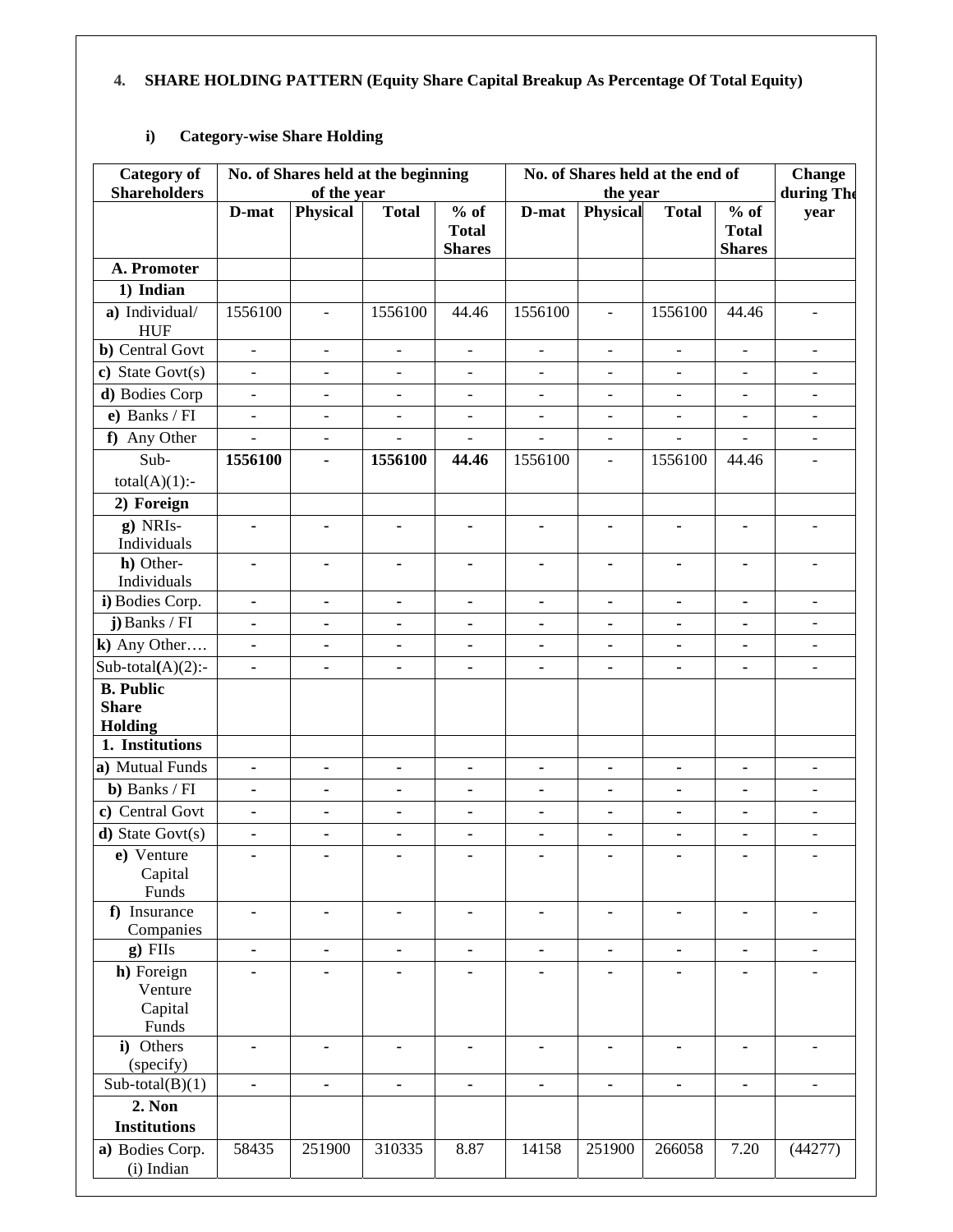| (ii) Overseas                |                |                |                |                |                |                |         |       |                          |
|------------------------------|----------------|----------------|----------------|----------------|----------------|----------------|---------|-------|--------------------------|
| b) Individuals               |                |                |                |                |                |                |         |       |                          |
|                              |                |                |                |                |                |                |         |       |                          |
| (i) Individual               | 182256         | 336000         | 518256         | 14.81          | 271662         | 333000         | 604662  | 17.28 | 86406                    |
| shareholders                 |                |                |                |                |                |                |         |       |                          |
| holding nominal              |                |                |                |                |                |                |         |       |                          |
| share capital up             |                |                |                |                |                |                |         |       |                          |
| to ₹ 2 lakh                  |                |                |                |                |                |                |         |       |                          |
| (ii) Individual              | 807059         | 265000         | 1072059        | 30.63          | 752726         | 265000         | 1017726 | 28.91 | (54333)                  |
| shareholders                 |                |                |                |                |                |                |         |       |                          |
| holding nominal              |                |                |                |                |                |                |         |       |                          |
| share capital in             |                |                |                |                |                |                |         |       |                          |
| excess of ₹2                 |                |                |                |                |                |                |         |       |                          |
| lakh                         |                |                |                |                |                |                |         |       |                          |
| c) Clearing                  | $\blacksquare$ | $\overline{a}$ | $\overline{a}$ | $\overline{a}$ | 4161           | $\overline{a}$ | 4161    | 0.12  | 4161                     |
| Member                       |                |                |                |                |                |                |         |       |                          |
| d) Non                       | $\blacksquare$ | 35900          | 35900          | 1.03           | $\overline{a}$ | 35900          | 35900   | 1.03  | $\overline{\phantom{a}}$ |
| Resident                     |                |                |                |                |                |                |         |       |                          |
| Indians                      |                |                |                |                |                |                |         |       |                          |
| e) Any Others                | 7350           | $\blacksquare$ | 7350           | 0.21           | 15393          | $\frac{1}{2}$  | 15393   | 1.00  | 8043                     |
| Sub-total                    | 1055100        | 888800         | 1943900        | 55.54          | 1058100        | 885800         | 1943900 | 55.54 |                          |
| (B)(2)                       |                |                |                |                |                |                |         |       |                          |
| <b>Total Public</b>          | 1055100        | 888800         | 1943900        | 55.54          |                |                | 1943900 |       | $\mathbf{r}$             |
|                              |                |                |                |                | 1058100        | 885800         |         | 55.54 |                          |
| Shareholding                 |                |                |                |                |                |                |         |       |                          |
| $(B)=(B)(1)+$                |                |                |                |                |                |                |         |       |                          |
| (B)(2)                       |                |                |                |                |                |                |         |       |                          |
| $\overline{C}$ . Shares held |                |                |                |                |                |                |         |       |                          |
| by Custodian                 |                |                |                |                |                |                |         |       |                          |
| for GDRs                     |                |                |                |                |                |                |         |       |                          |
| &ADRs                        |                |                |                |                |                |                |         |       |                          |
| <b>Grand Total</b>           | 2611200        | 888800         | 3500000        | 100            | 2614200        | 885800         | 3500000 | 100   |                          |

# **ii) Shareholding of Promoters and Promoter Group**

| Sr.<br>N <sub>0</sub> | Shareholder's Shareholding at the beginning of the<br><b>Name</b> |                         | year                                      |                                                                | Shareholding at the end of the year |                                           |                                                                |                                                  |
|-----------------------|-------------------------------------------------------------------|-------------------------|-------------------------------------------|----------------------------------------------------------------|-------------------------------------|-------------------------------------------|----------------------------------------------------------------|--------------------------------------------------|
|                       |                                                                   | No. of<br><b>Shares</b> | % of total<br>Shares of<br>the<br>company | % of Shares<br>Pledged /<br>encumber red<br>to total<br>shares | No. of<br><b>Shares</b>             | % of total<br>Shares of<br>the<br>company | % of Shares<br>Pledged /<br>encumber red<br>to total<br>shares | change in<br>shareholdi<br>ng during<br>the year |
| 1.                    | Dinesh<br>Navinchandra<br>Desai                                   | 833800                  | 23.82                                     |                                                                | 833800                              | 23.82                                     |                                                                |                                                  |
| 2.                    | Leena Dinesh<br>Desai                                             | 529200                  | 15.12                                     |                                                                | 529200                              | 15.12                                     |                                                                |                                                  |
| 3.                    | Mayur<br>Navinchandra<br>Desai                                    | 150000                  | 4.29                                      |                                                                | 150000                              | 4.29                                      |                                                                |                                                  |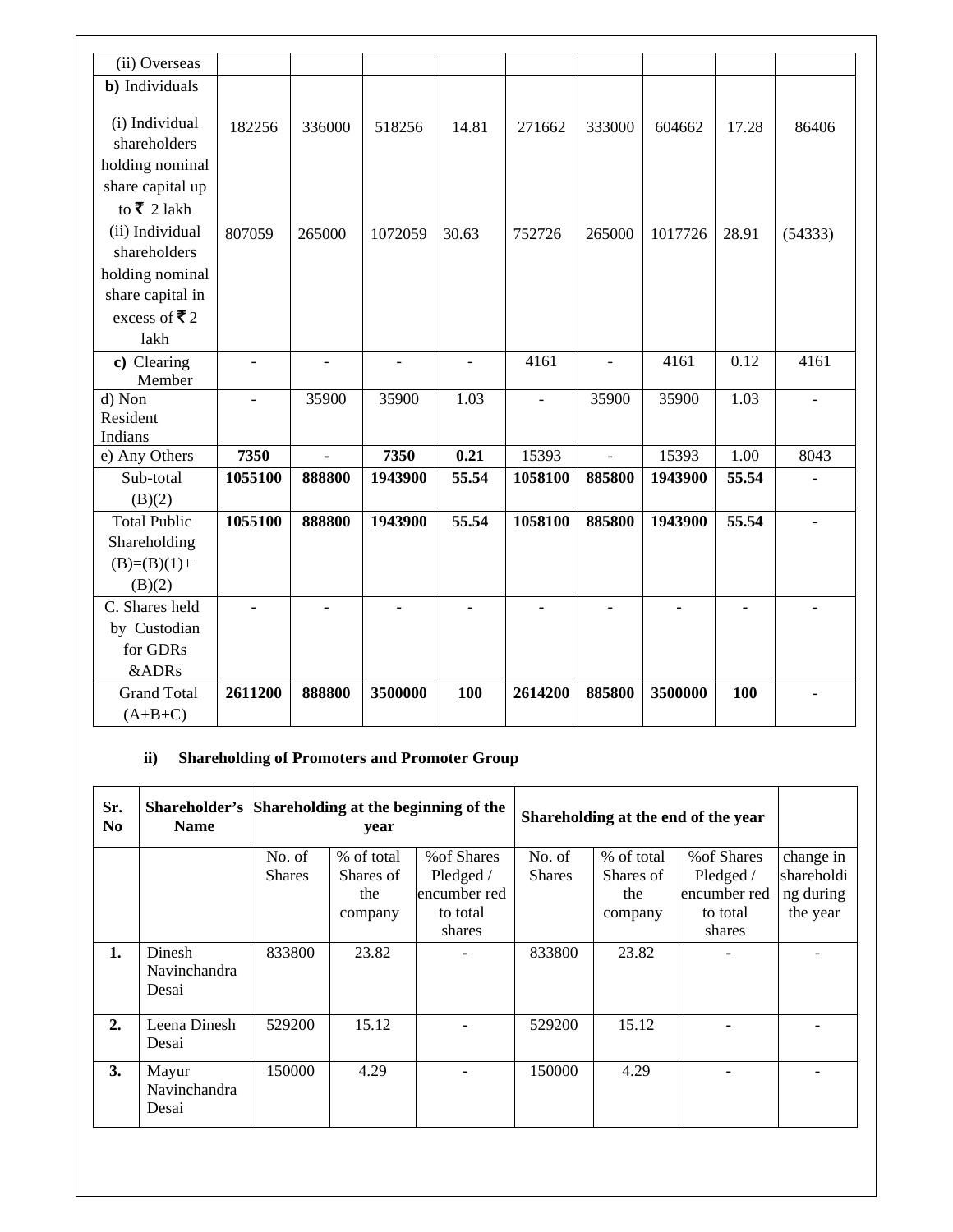| 4. | Pankhil             | 9100    | 0.26  |                | 9100    | 0.26  |                          |
|----|---------------------|---------|-------|----------------|---------|-------|--------------------------|
|    |                     |         |       | $\blacksquare$ |         |       | $\overline{\phantom{a}}$ |
|    | Dineshbhai          |         |       |                |         |       |                          |
|    | Desai               |         |       |                |         |       |                          |
| 5. | Kalgi Pankhil       | 10000   | 0.29  | ۰              | 10000   | 0.29  |                          |
|    | Desai               |         |       |                |         |       |                          |
|    |                     |         |       |                |         |       |                          |
| 6. | <b>Mohit Dinesh</b> | 9000    | 0.26  | ۰              | 9000    | 0.26  |                          |
|    | Desai               |         |       |                |         |       |                          |
|    |                     |         |       |                |         |       |                          |
| 7. | Nisha Mohit         | 10000   | 0.29  | $\blacksquare$ | 10000   | 0.29  | $\blacksquare$           |
|    | Desai               |         |       |                |         |       |                          |
|    |                     |         |       |                |         |       |                          |
| 8. | Ila Mayur           | 5000    | 0.14  | ۰              | 5000    | 0.14  | $\blacksquare$           |
|    | Desai               |         |       |                |         |       |                          |
|    | <b>Total</b>        | 1556100 | 44.46 | $\blacksquare$ | 1556100 | 44.46 | -                        |

**iii) Change in Promoters' Shareholding(please specify, if there is no change)**

| Sr.<br>no | <b>Particulars</b>                                                                                                                                                            |               | Shareholding at the<br>beginning of the year | <b>Cumulative Shareholding</b><br>during the year |                                        |  |
|-----------|-------------------------------------------------------------------------------------------------------------------------------------------------------------------------------|---------------|----------------------------------------------|---------------------------------------------------|----------------------------------------|--|
|           |                                                                                                                                                                               | No. of shares | % of total<br>shares of the<br>company       | No. of<br>shares                                  | % of total<br>shares of the<br>company |  |
| 1.        | Dinesh Navinchandra Desai                                                                                                                                                     |               |                                              |                                                   |                                        |  |
|           | At the beginning of the year                                                                                                                                                  | 833800        | 23.82                                        | 833800                                            | 23.82                                  |  |
|           | Increase / Decrease in Promoters<br>Shareholding during the year specifying<br>the reasons for increase/decrease (e.g.<br>allotment/transfer/ bonus/sweat equity<br>$etc.$ ): | Nil           | Nil                                          | NA                                                | NA                                     |  |
|           | At the End of the year                                                                                                                                                        | 833800        | 23.82                                        | 833800                                            | 23.82                                  |  |
| 2.        | Pankhil Dinesh Desai                                                                                                                                                          |               |                                              |                                                   |                                        |  |
|           | At the beginning of the year                                                                                                                                                  | 9100          | 0.26                                         | 9100                                              | 0.26                                   |  |
|           | Increase / Decrease in Promoters<br>Shareholding during the year specifying<br>the reasons for increase/decrease (e.g.<br>allotment/transfer/bonus/sweat equity<br>$etc.$ ):  | Nil           | Nil                                          | NA                                                | NA                                     |  |
|           | At the End of the year                                                                                                                                                        | 9100          | 0.26                                         | 9100                                              | 0.26                                   |  |
| 3.        | <b>Mohit Dinesh Desai</b>                                                                                                                                                     |               |                                              |                                                   |                                        |  |
|           | At the beginning of the year                                                                                                                                                  | 9000          | 0.26                                         | 9000                                              | 0.26                                   |  |
|           | Increase / Decrease in Promoters<br>Shareholding during the year specifying<br>the reasons for increase/decrease (e.g.<br>allotment/transfer/bonus/sweat equity<br>$etc.$ ):  | Nil           | Nil                                          | NA                                                | NA                                     |  |
|           | At the End of the year                                                                                                                                                        | 9000          | 0.26                                         | 9000                                              | 0.26                                   |  |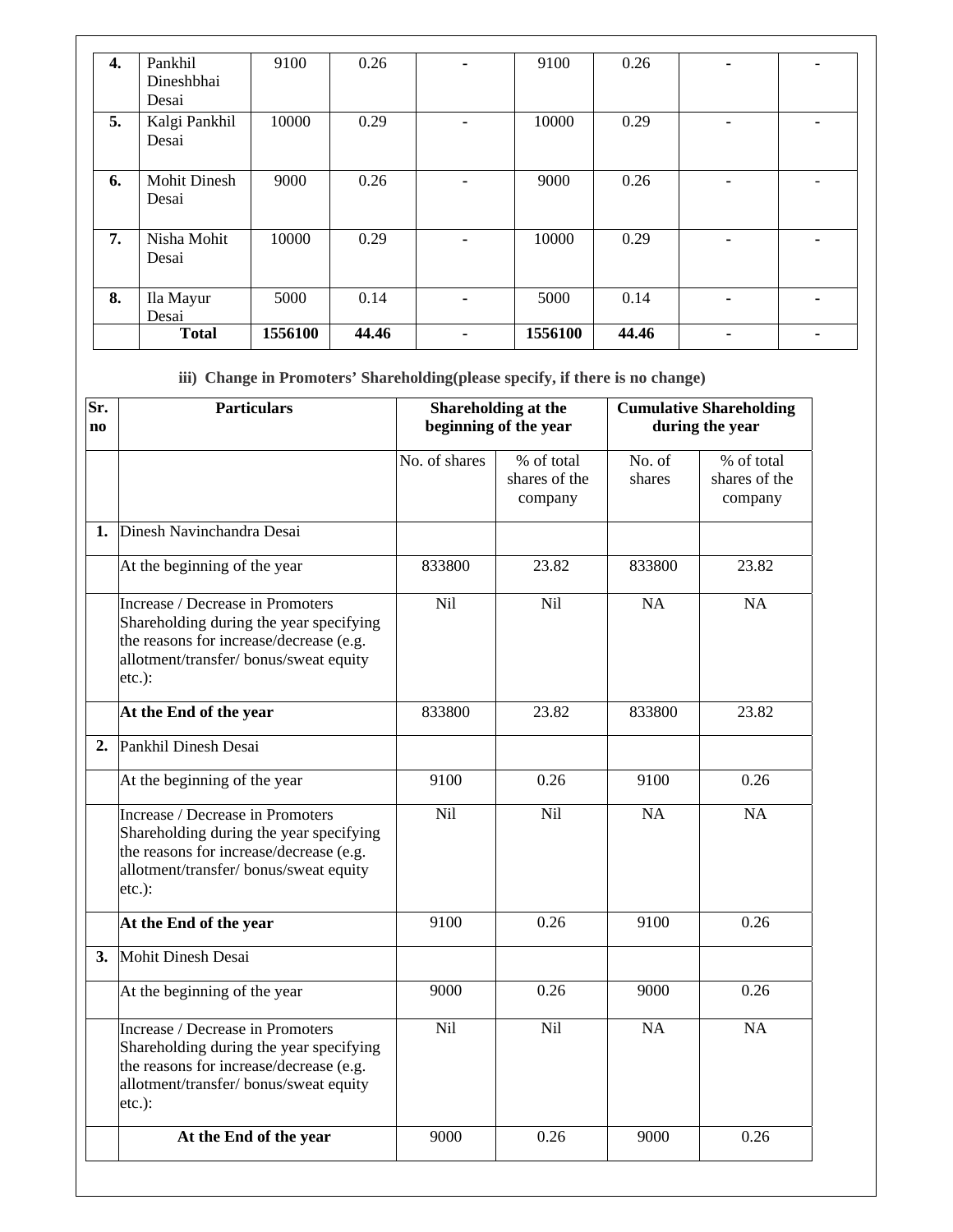| <b>SI</b><br>No. |                                               |                  | <b>Shareholding at the</b><br>beginning of the year<br>(01.04.2016) | Shareholding at the end of<br>the year (31.03.2017) |                                        |  |
|------------------|-----------------------------------------------|------------------|---------------------------------------------------------------------|-----------------------------------------------------|----------------------------------------|--|
|                  | For Each of the Top 10<br><b>Shareholders</b> | No. of<br>shares | % of total<br>shares of the<br>company                              | No. of<br>shares                                    | % of total<br>shares of the<br>company |  |
| 1.               | Aabhar Holdings Pvt Ltd                       | 249400           | 7.13                                                                | 249400                                              | 7.13                                   |  |
| $\overline{2}$ . | Satyanarayan J Kabra                          | 209600           | 5.99                                                                | 209600                                              | 5.99                                   |  |
| 3.               | Jainam Bharat Shah                            | 130000           | 3.71                                                                | 130000                                              | 3.71                                   |  |
| 4.               | Jayshree Bharat Shah                          | 115000           | 3.29                                                                | 115000                                              | 3.29                                   |  |
| 5.               | Abubakar Abdulla Malbari                      | 79621            | 2.27                                                                | 79021                                               | 2.27                                   |  |
| 6.               | Maulik Arunbhai Shah                          | 150000           | 4.29                                                                | 71005                                               | 2.03                                   |  |
| 7.               | <b>Bharat Chhabildas Shah</b>                 | 82500            | 2.36                                                                | 82500                                               | 2.36                                   |  |
| 8.               | Atulbhai Kantilal Dagli                       | 3929             | 0.11                                                                | 55389                                               | 1.58                                   |  |
| 9.               | Kinjal Kintan Shah                            | 47400            | 1.35                                                                | 44900                                               | 1.28                                   |  |
| 10.              | Vijay Choudhart                               | 39900            | 1.14                                                                | 39900                                               | 1.14                                   |  |

**iv) Shareholding pattern of top ten shareholders ( Other than Directors & Promoters)** 

### **v) Shareholding of Directors and Key Managerial personnel:**

| Sr.<br>No. | For each of the Directors | Shareholding at the beginning<br>of the year |                                        | <b>Cumulative Shareholding</b><br>during the year |                                        |  |
|------------|---------------------------|----------------------------------------------|----------------------------------------|---------------------------------------------------|----------------------------------------|--|
|            | and KMP                   | No. of shares                                | % of total<br>shares of the<br>company | No. of shares                                     | % of total<br>shares of the<br>company |  |
|            | Dinesh Navinchandra Desai | 833800                                       | 23.82                                  | 833800                                            | 23.82                                  |  |
|            | Pankhil Dineshbhai Desai  | 9100                                         | 0.26                                   | 9100                                              | 0.26                                   |  |

#### **vi) Indebtedness**

Indebtedness of the Company including interest outstanding/accrued but not due for payment

|                               |                                               |                           |                 | $(\bar{z}$ in Lacs)                 |
|-------------------------------|-----------------------------------------------|---------------------------|-----------------|-------------------------------------|
| <b>Particulars</b>            | <b>Secured Loans</b><br>excluding<br>deposits | <b>Unsecured</b><br>Loans | <b>Deposits</b> | <b>Total</b><br><b>Indebtedness</b> |
| Indebtedness at the beginning |                                               |                           |                 |                                     |
| of the financial year         |                                               |                           |                 |                                     |
| i) Principal Amount           |                                               |                           |                 |                                     |
| ii) Interest due but not paid |                                               |                           |                 |                                     |
| iii) Interest accrued but not |                                               | <b>NIL</b>                |                 |                                     |
| Total(i+ii+iii)               |                                               |                           |                 |                                     |
| Change in Indebtedness        |                                               |                           |                 |                                     |
| during the financial year     |                                               |                           |                 |                                     |
| - Addition                    |                                               |                           |                 |                                     |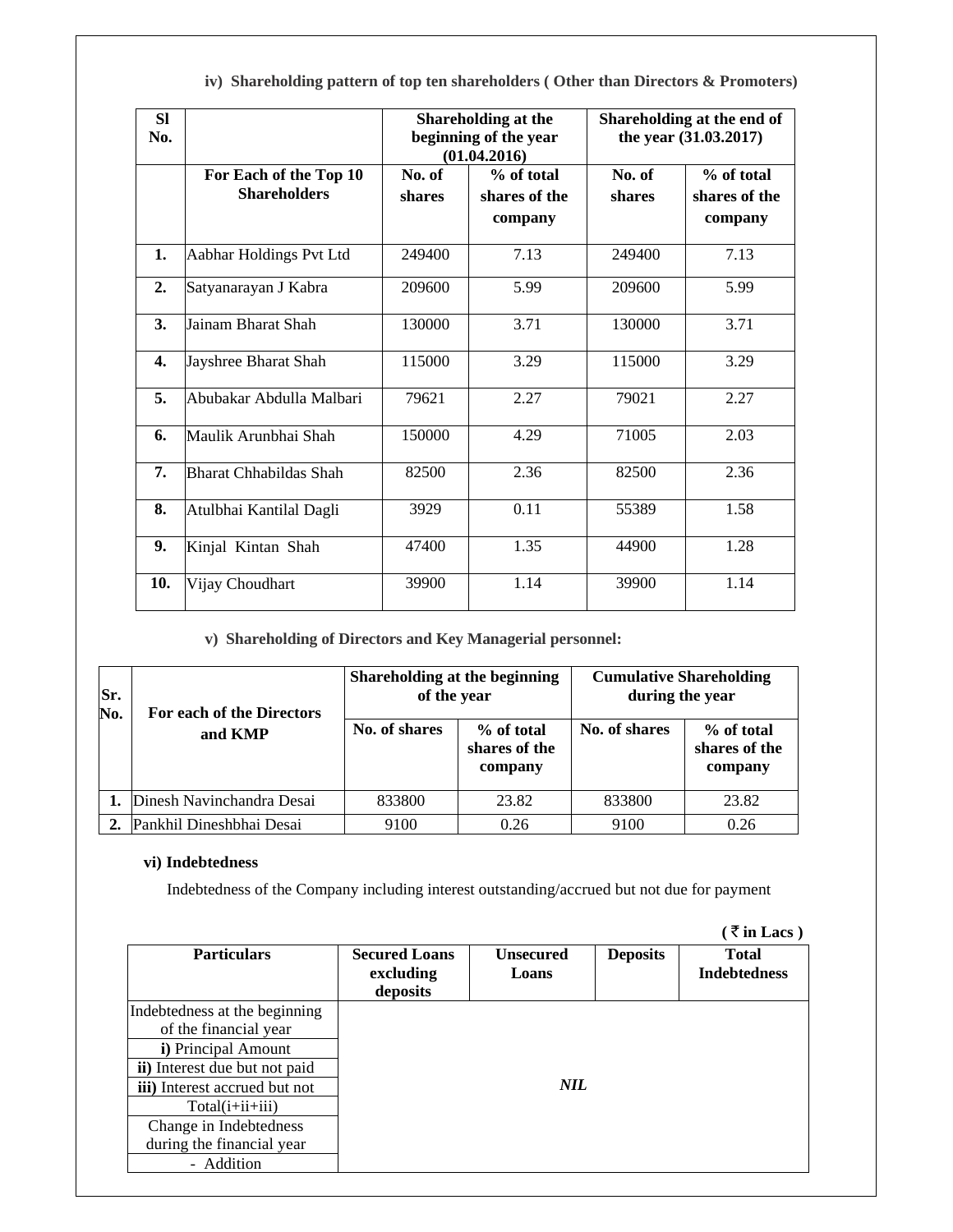| - Reduction                   |
|-------------------------------|
| Net Change                    |
| Indebtedness at the           |
| end of the financial year     |
| <i>i</i> ) Principal Amount   |
| ii) Interest due but not paid |
| iii) Interest accrued but not |
| due                           |
| Total (i+ii+iii)              |

#### **vii) Remuneration Of Directors And Key managerial Personnel**

### **A. Remuneration to Managing Director, Whole-time Directors and/or Manager**

The Company had paid Rs. 3.00 lacs Remuneration to Mr. Dinesh Desai, Managing Director of the Company.

# *B. Remuneration to other directors*

The Company had not paid any Remuneration to other Directors and therefore details of the same are not disclosed herewith

# **C. Remuneration to Key Managerial Personnel Other Than MD/Manager/WTD**

|         |                                                                   |                                 |                      |            | $($ ₹ In Lacs) |  |
|---------|-------------------------------------------------------------------|---------------------------------|----------------------|------------|----------------|--|
| Sr. no. | <b>Particulars of</b><br><b>Remuneration</b>                      | <b>Key Managerial Personnel</b> |                      |            |                |  |
|         |                                                                   | <b>CEO</b>                      | Company<br>Secretary | <b>CFO</b> | Total          |  |
| 1.      | Gross salary                                                      |                                 |                      |            |                |  |
| (a)     | Salary as per provisions contained<br>in Income-tax Act, 1961     |                                 |                      |            |                |  |
| (b)     | Value of perquisites<br>$u/s17(2)$ Income-taxAct,1961             |                                 |                      |            |                |  |
| (c)     | Profits in lieu of salary under<br>Section17(3)Income-taxAct,1961 |                                 |                      |            |                |  |
| (d)     | Others, please<br>Specify                                         |                                 |                      |            |                |  |
|         | Total                                                             |                                 |                      |            |                |  |

#### **viii) Penalties/Punishment/Compounding of offences**

| <b>Type</b>                  | <b>Section of</b><br>the | <b>Brief</b><br>descripti | <b>Details of Penalty/</b><br><b>Punishment/Compounding</b> | <b>Authority[RD</b><br>/NCLT/Court] | <b>Appeal</b><br>made. If |
|------------------------------|--------------------------|---------------------------|-------------------------------------------------------------|-------------------------------------|---------------------------|
|                              | companies                | on                        | fees imposed                                                |                                     | any(give                  |
|                              | Act                      |                           |                                                             |                                     | details)                  |
| A. Company                   |                          |                           |                                                             |                                     |                           |
| Penalty                      |                          |                           |                                                             |                                     |                           |
| Punishment                   |                          |                           |                                                             |                                     |                           |
| Compounding                  |                          |                           |                                                             |                                     |                           |
| <b>B.</b> Directors          |                          |                           |                                                             |                                     |                           |
| Penalty                      |                          |                           | <b>NIL-</b>                                                 |                                     |                           |
| Punishment                   |                          |                           |                                                             |                                     |                           |
| Compounding                  |                          |                           |                                                             |                                     |                           |
| C. Other Officers In Default |                          |                           |                                                             |                                     |                           |
| Penalty                      |                          |                           |                                                             |                                     |                           |
| Punishment                   |                          |                           |                                                             |                                     |                           |
| Compounding                  |                          |                           |                                                             |                                     |                           |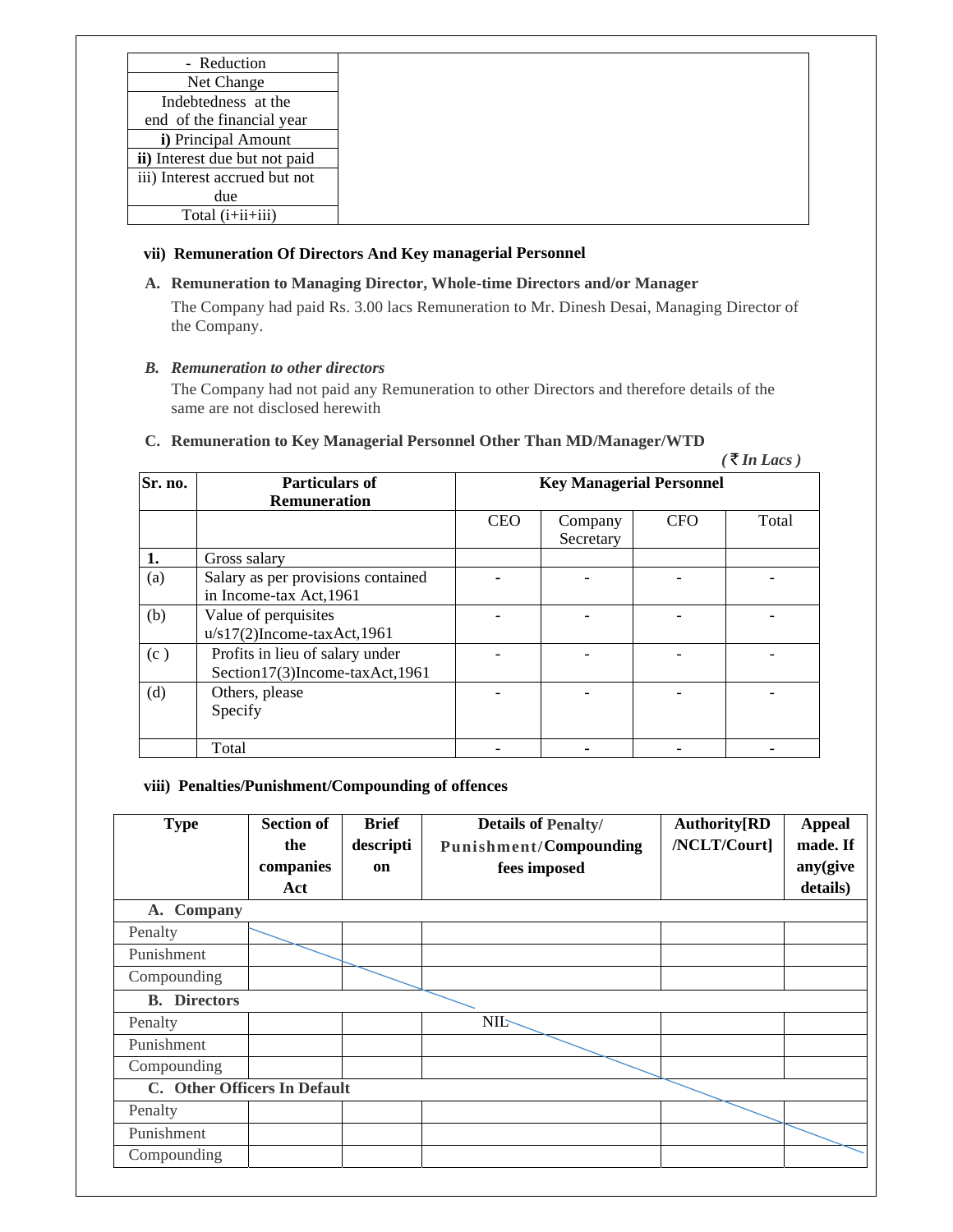#### **Annexure - IV to the Report of Board of Director**

### **Disclosure under Section 197 (12) and Rule 5 (1) of the Companies (Appointment and Remuneration of Managerial Personnel) Rules, 2014**

**1.** Ratio of remuneration of each director to the median remuneration of the employees of the company for the financial year ended  $31<sup>st</sup>$  March, 2017

| Sr.<br>No.     | <b>Name of the Director</b> | <b>Remuneration per</b><br>annum<br>(Amount in Lakhs) | <b>Median</b><br><b>Remuneration</b><br>per annum<br>(Amount in<br>Lakhs) | <b>Ratio</b> |
|----------------|-----------------------------|-------------------------------------------------------|---------------------------------------------------------------------------|--------------|
|                | Mr. Dinesh Desai            | <b>3.00</b>                                           |                                                                           |              |
| $\overline{2}$ | Mr. Pankhil Desai           | -                                                     |                                                                           | <b>N.A.</b>  |
| 3              | Mr. Atul Shah               | $\blacksquare$                                        |                                                                           | N.A.         |
| $\overline{4}$ | Mr. Rajendrakumar Gandhi    |                                                       |                                                                           | N.A.         |
| 5              | Mrs. Ashita Sharma          |                                                       |                                                                           | N.A.         |

- **2**. The Percentage increase in remuneration of each Director, Chief Financial Officer, Chief Executive Officer, Company Secretary or Manager if any in the Financial Year 2016-17 compared to 2015 -16 : NA as the Company had not paid any Director Remuneration in the past financial year 2015-16
- **3**. Percentage increase in median remuneration of employees in the financial year around NIL
- **4.** The number of permanent employees on the rolls of the company as on  $31<sup>st</sup>$  March,  $2017 3$
- **5.** Remuneration of employees is in line with the current year's performance, market dynamics and as a measure to motivate the employees for better future performance to achieve organization's growth expectations.
- **6.** Pursuant to Rule 5 (1) (xii) of the Companies (Appointment and Remuneration of Managerial Personnel) Rules, 2014, it is affirmed that the remuneration paid to the Directors, Key Managerial Personnel and senior management is as per the Remuneration Policy of your Company.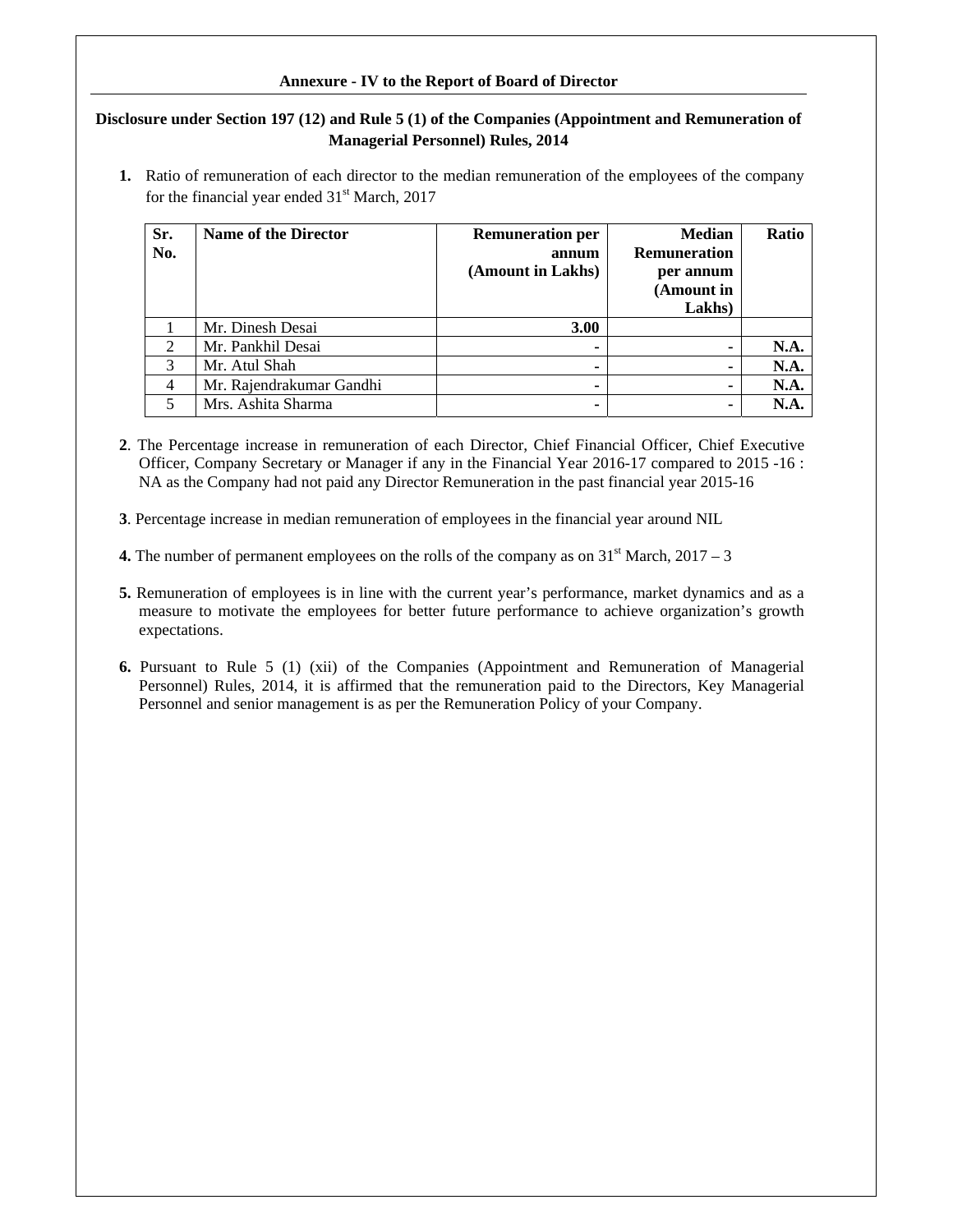**Annexure 'V'** 

# **Form No. MR-3**

#### **SECRETARIAL AUDIT REPORT**

#### **FOR THE FINANCIAL YEAR ENDED 31st March, 2017**

*[Pursuant to section 204(1) of the Companies Act, 2013 and rule No.9 of the Companies (Appointment and Remuneration Personnel) Rules, 2014]*

To, The Members, **Yuranus Infrastructure Limited**

I have conducted the Secretarial Audit of the compliance of applicable statutory provisions and the adherence to good corporate practices by Yuranus Infrastructure Limited (hereinafter referred to as "the Company"). Secretarial Audit was conducted in a manner that provided me a reasonable basis for evaluating the corporate conducts/statutory compliances and expressing my opinion thereon.

Based on my verification of the Company's books, papers, minute books, forms and returns filed and other records maintained by the Company and also the information provided by the Company, its officers, agents and authorized representatives during the conduct of Secretarial Audit, I hereby report that in my opinion, the Company has, during the audit period covering the financial year ended on  $31<sup>st</sup>$  March, 2017 ('Audit Period') complied with the statutory provisions listed hereunder and also that the Company has proper Boardprocesses and compliance mechanism in place to the extent, in the manner and subject to the reporting made hereinafter:

I have examined the books, papers, minute books, forms and returns filed and other records maintained by the Company for the financial year ended on 31st March, 2017 according to the provisions of:

- (i) The Companies Act, 2013 (the Act) and the rules made thereunder;
- (ii) The Securities Contracts (Regulation) Act, 1956 ('SCRA') and the rules made thereunder;
- (iii) The Depositories Act, 1996 and the Regulations and Bye-laws framed thereunder;
- (iv) The following Regulations and Guidelines prescribed under the Securities and Exchange Board of India Act, 1992 (SEBI Act):
	- a) The Securities and Exchange Board of India (Substantial Acquisition of Shares and Takeovers) Regulations, 2011;
	- b) The Securities and Exchange Board of India (Prohibition of Insider Trading) Regulations, 1992;
	- c) The Securities and Exchange Board of India (Registrars to an Issue and Share Transfer Agents) Regulations, 1993 regarding the Companies Act and dealing with client;
- (v) Employees Provident Fund and Miscellaneous Provisions Act, 1952
- (vi) Environment Protection Act, 1986 and other environmental laws
- (vii) Indian Contract Act, 1872
- (viii) Income Tax Act, 1961 and Indirect Tax Laws
- (ix) Indian Stamp Act, 1999
- (x) Industrial Dispute Act, 1947
- (xi) Minimum Wages Act, 1948
- (i) Negotiable Instruments Act, 1881
- (ii) Payment of Bonus Act, 1965
- (iii) Payment of Gratuity Act, 1972
- (iv) Payment of Wages Act, 1936 and other applicable labour laws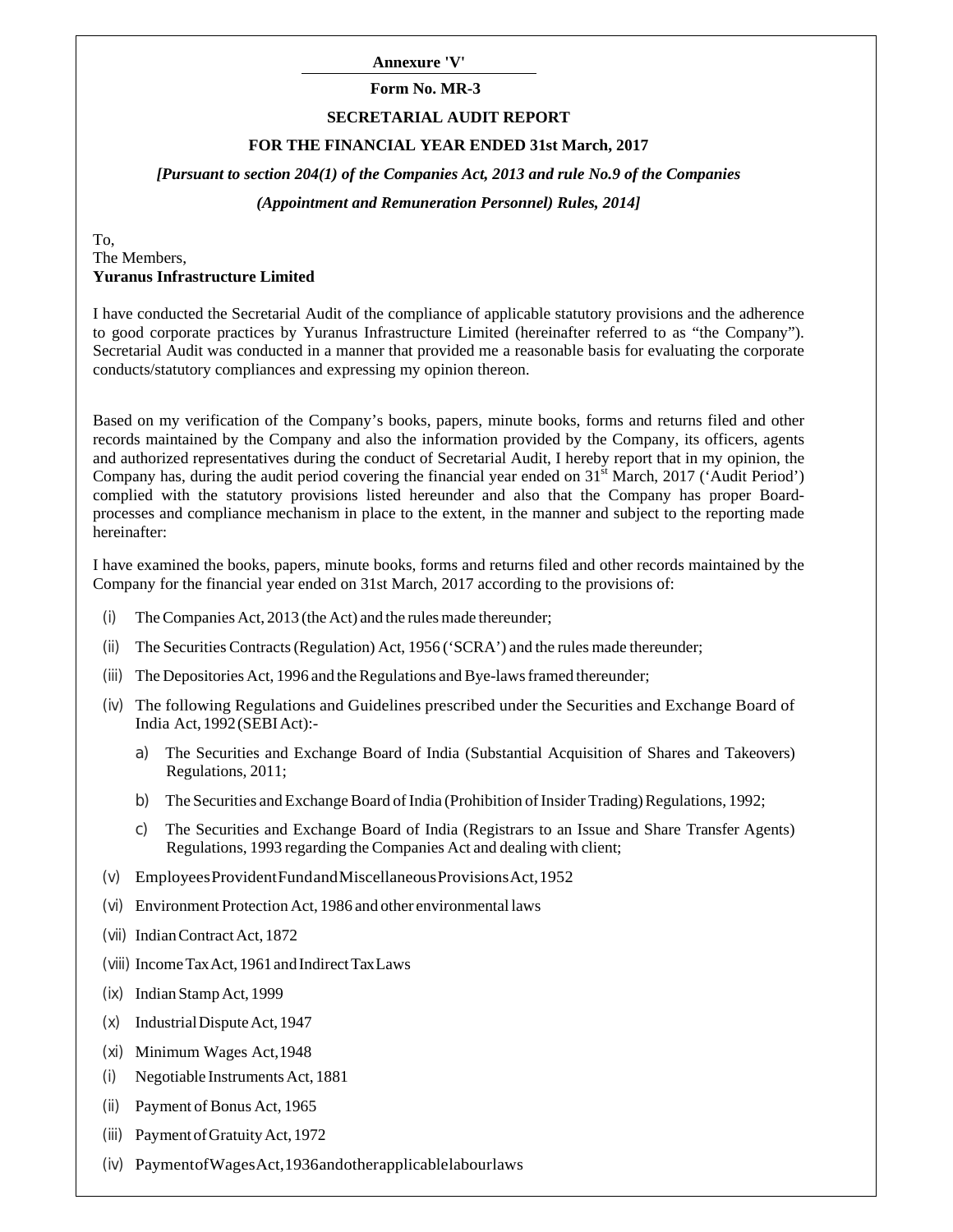I have also examined compliance with the applicable clauses of the following:

- (i) Secretarial Standards issued by The Institute of Company Secretaries of India.
- (ii) Securities and Exchange Board of India (Listing Obligations and Disclosure Requirements) Regulations, 2015.

During the period under review, the Company has complied with the provisions of the Act, Rules, Regulations, Guidelines, Standards, etc. mentioned above.

Observations:-

- *1. I further report that during the year under review, the Company had not appointed any Company Secretary till date.*
- *2. I further report Chief Financial Officer of the company is not appointed by the company during the year.*
- *3. I further report that the Company had not given any newspaper advertisement with respect to intimation of Board Meeting as per Securities & Exchange Board of India ( Listing Obligations and Disclosure Requirements) Regulations, 2015*
- *4. I further report that Mr. Dinesh Desai, Managing Director and Mr. Pankhil Desai, Director of the Company had been disqualified as per Section 164(2) of the Companies Act, 2013.*

I further report that-

The Board of Directors of the Company is duly constituted with proper balance of Executive Directors, Non-Executive Directors and Independent Directors. The changes in the composition of the Board of Directors that took place during the period under review were carried out in compliance with the provisions of the Act.

Adequate notice is given to all directors to schedule the Board Meetings, agenda and detailed notes on agenda were generally sent at least seven days in advance, and a system exists for seeking and obtaining further information and clarifications on the agenda items before the meeting and for meaningful participation at the meeting.

All decisions at Board Meetings and Committee Meeting are carried out unanimously as recorded in the minutes of the meetings of the Board of Directors or Committee of the Board, as the case may be.

I further report that there are adequate systems and processes in the Company commensurate with the size and operations of the Company to monitor and ensure compliance with applicable laws, rules, regulations and guidelines.

**Place: Ahmedabad Niki Patawari**

**Date: 31.08.2017 ACS No.: 34234 CP No.: 13066**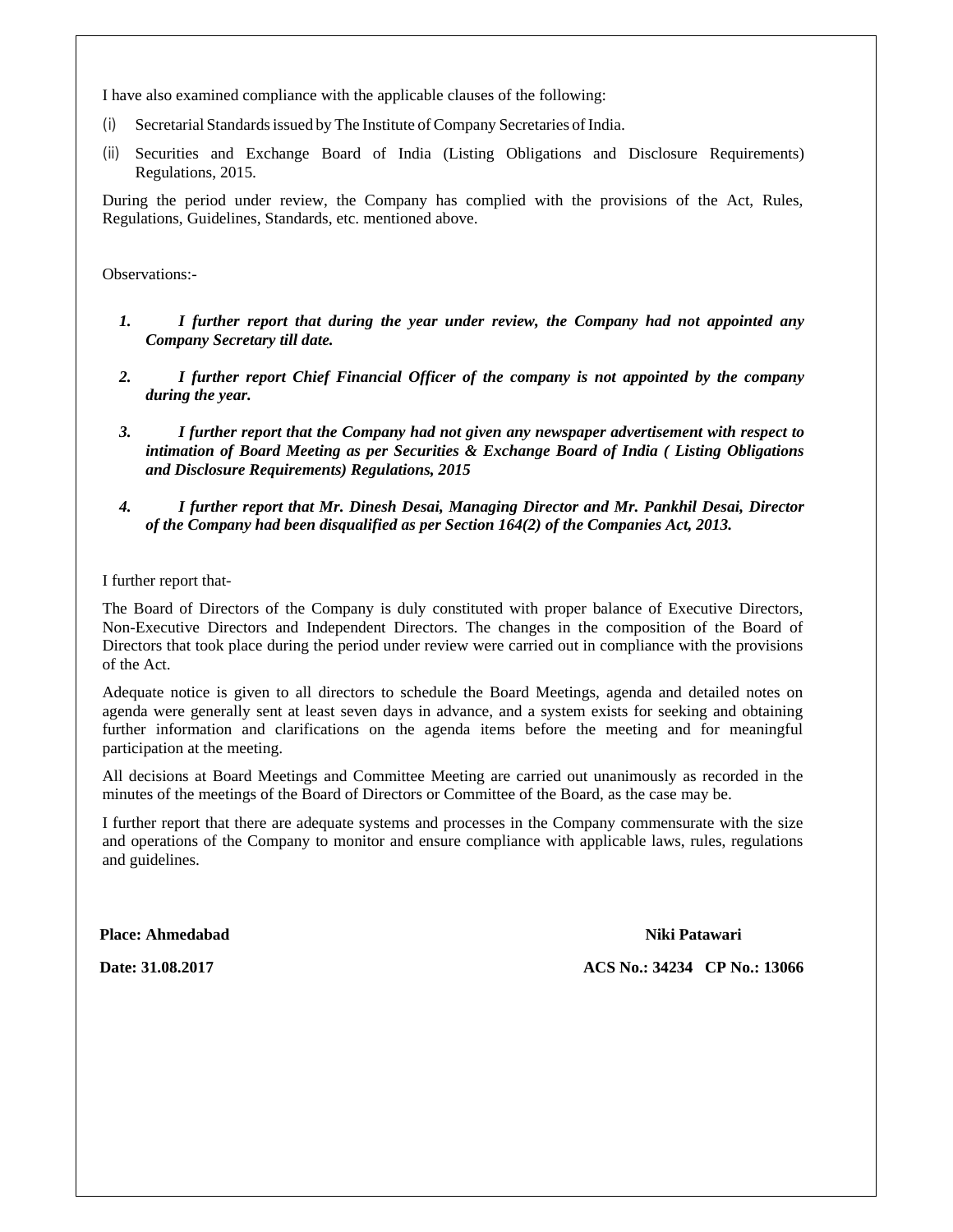#### **INDEPENDENT AUDITORS' REPORT**

To, The Members of **Yuranus Infrastructure Limited**  Ahmedabad.

#### **Report on the Financial Statements**:

We have audited the accompanying standalone financial statements of Yuranus Infrastructure Limited ("the Company"), which comprise the Balance Sheet as at March 31, 2017, the Statement of Profit and Loss and Cash Flow Statement for the year then ended, and a summary of the significant accounting policies and other explanatory information.

#### **Management's Responsibility for the Financial Statements:**

The Company's Board of Directors is responsible for the matters stated in Section 134(5) of the Companies Act, 2013 ("the Act") with respect to the preparation of these standalone financial statements that give a true and fair view of the financial position and financial performance of the Company in accordance with the accounting principles generally accepted in India, including the Accounting Standards specified under Section 133 of the Act, read with Rule 7 of the Companies (Accounts) Rules, 2014. This responsibility also includes maintenance of adequate accounting records in accordance with the provisions of the Act for safeguarding of the assets of the Company and for preventing and detecting frauds and other irregularities; selection and application of appropriate accounting policies; making judgments and estimates that are reasonable and prudent; and design, implementation and maintenance of adequate internal financial controls, that were operating effectively for ensuring the accuracy and completeness of the accounting records, relevant to the preparation and presentation of the financial statements that give a true and fair view and are free from material misstatement, whether due to fraud or error.

#### **Auditors' Responsibility:**

Our responsibility is to express an opinion on standalone financial statements based on our audit. We have taken into account the provisions of the Act, the accounting and auditing standards and matters which are required to be included in the audit report under the provisions of the Act and the Rules made there under. We conducted our audit in accordance with the Standards on Auditing issued by the Institute of Chartered Accountants of India specified under Section 143(10) of the Act. Those Standards require that we comply with ethical requirements and plan and perform the audit to obtain reasonable assurance about whether the financial statements are free from material misstatements.

An audit involves performing procedures to obtain audit evidence about the amounts and disclosures in the financial statements. The procedures selected depend on the auditor's judgment, including the assessment of the risks of material misstatement of the financial statements, whether due to fraud or error. In making those risk assessments, the auditor considers internal control relevant to the Company's preparation of the financial statements that give true and fair view in order to design audit procedures that are appropriate in the circumstances. An audit also includes evaluating the appropriateness of accounting policies used and the reasonableness of the accounting estimates made by the management, as well as evaluating the overall presentation of the financial statements.

We believe that the audit evidence we have obtained is sufficient and appropriate to provide a basis for our audit opinion.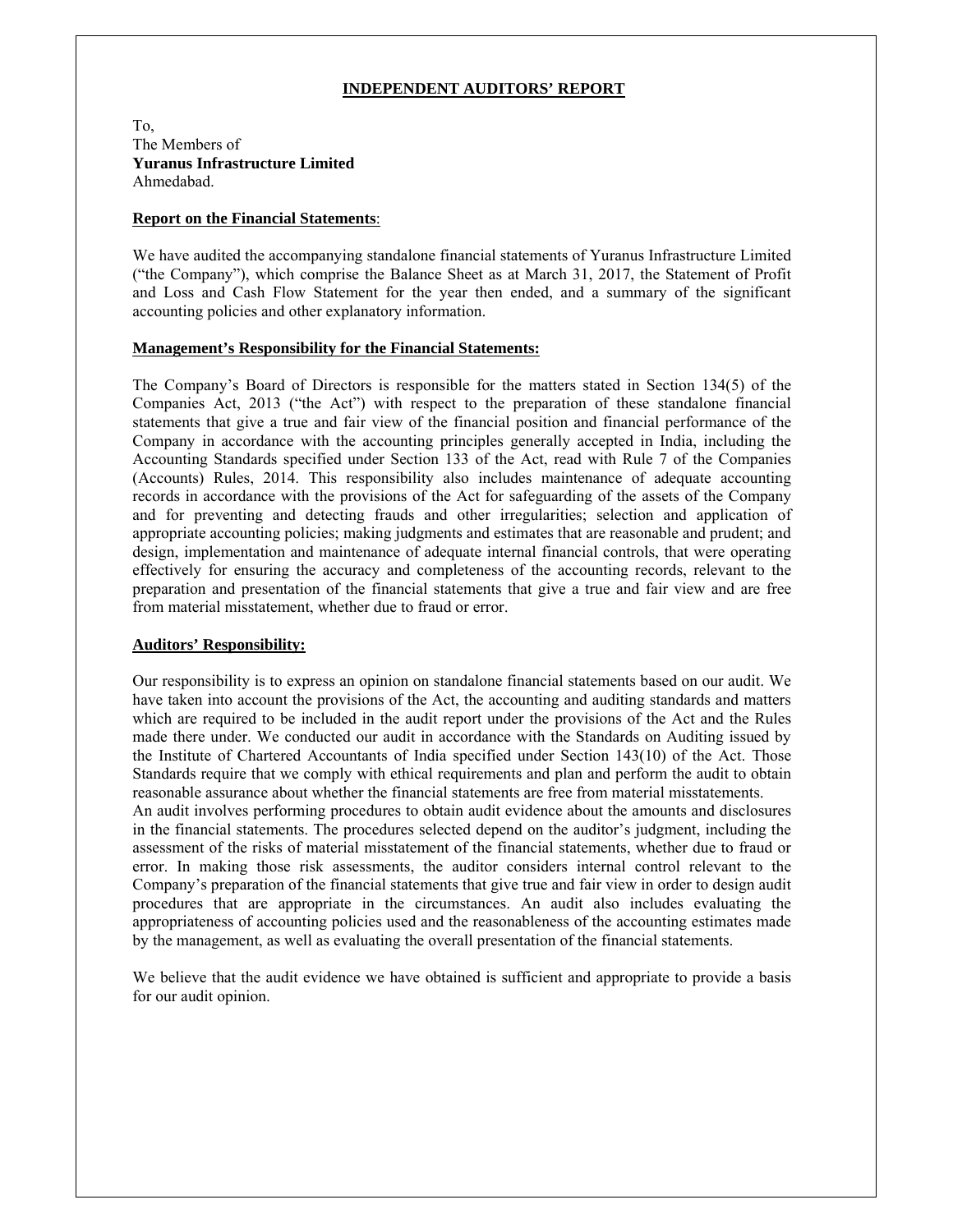#### **Opinion:**

In our opinion and to the best of our information and according to the explanations given to us, the aforesaid financial statements give the information required by the Act in the manner so required and give a true and fair view in conformity with the accounting principles generally accepted in India:

- (i) In the case of the Balance Sheet, of the state of affairs of the Company as at March  $31<sup>st</sup>$ , 2017;
- (ii) In the case of the Statement of Profit and Loss, of the profit of the Company for the year ended on that date; and
- (iii) In the case of the Cash Flow Statement, of the cash flows of the Company for the year ended on that date.

#### **Report on Other Legal and Regulatory Requirements:**

- 1. As required by the Companies (Auditor's Report) Order, 2015 ("the Order") issued by the Central Government of India in terms of Section 143(11) of the Act, we give in the Annexure "A" a statement on the matters specified in paragraphs 3 and 4 of the Order, to the extent possible.
- 2. As required by Section 143(3) of the Act, we report that:
	- a. We have obtained all the information and explanations which to the best of our knowledge and belief were necessary for the purpose of our audit;
	- b. In our opinion, proper books of account as required by law have been kept by the Company so far as it appears from our examination of those books.
	- c. The Balance Sheet, the Statement of Profit and Loss, and the Cash Flow Statement dealt with by this Report are in agreement with the books of account.
	- d. In our opinion, the Standalone Financial Statements comply with the Accounting Standards specified under Section 133 of the Act, read with Rule 7 of the Companies (Accounts) Rules, 2014.
	- e. On the basis of the written representations received from the Directors as on March 31, 2017, taken on record by the Board of Directors, none of the Directors is disqualified as on March 31st 2017, from being appointed as a Director in terms of Section 164(2) of the Act. *However, as per our opinion, two of the Directors Mr. Dinesh Desai and Mr. Pankhil Desai has been disqualified in terms of Section 164(2) of the Companies Act, 2013*
	- f. With respect to the adequacy of internal financial controls over financial reporting of the Company and operating effectiveness of such controls, our separate report in Annexure "B" may be referred;
	- g. With respect to the other matters to be included in the Auditors" Report in accordance with Rule 11 of the Companies (Audit and Auditors) Rules, 2014, in our opinion and to the best of our information and according to the explanation given to us:
		- **i.** The Company does not have any pending litigations which would impact its financial position;
		- **ii.** The Company did not have any long-term contracts including derivatives contracts for which there were any material foreseeable losses;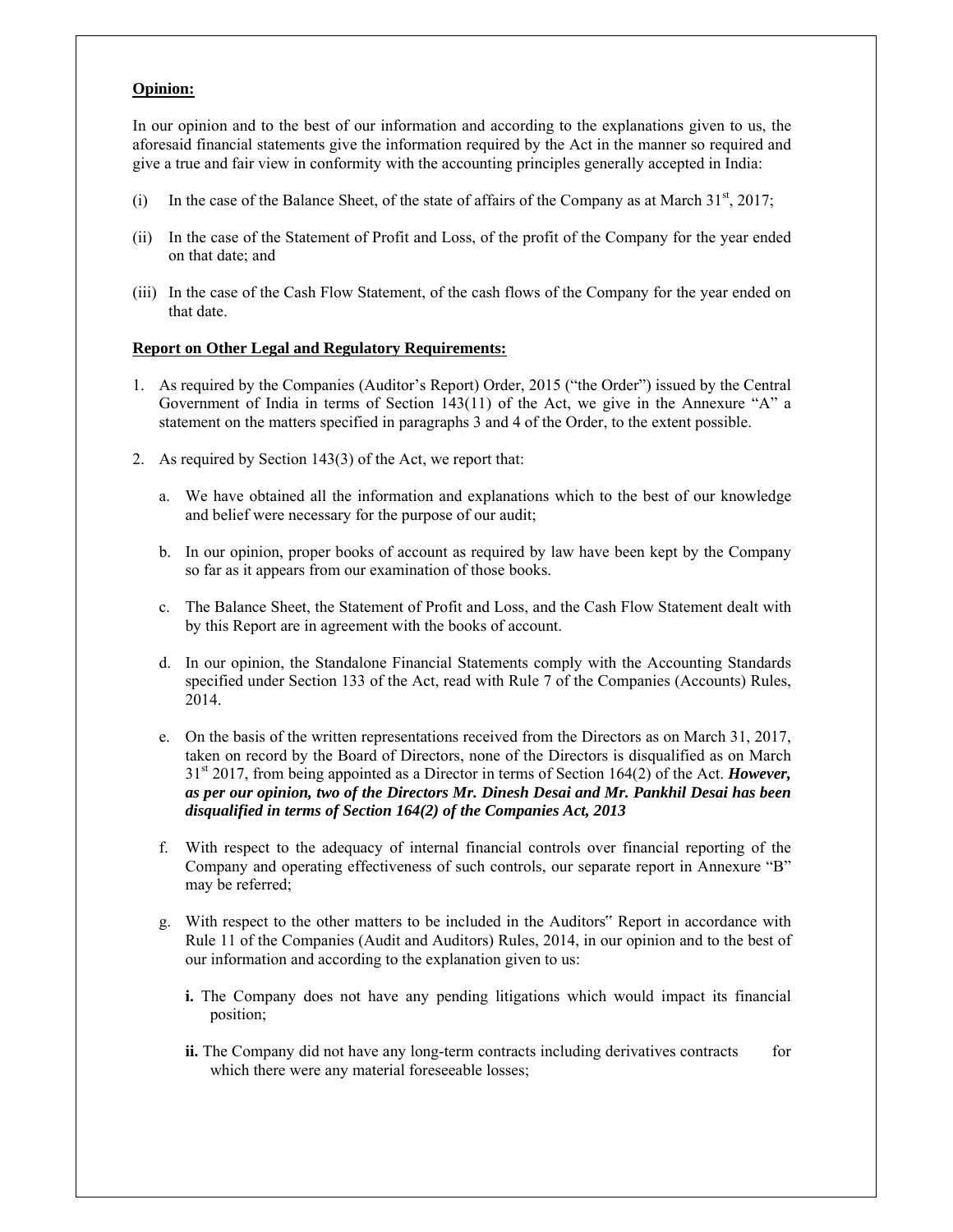- **iii.** There has been no delay in transferring the amounts required to be transferred to the Investor Education and Protection Fund by the Company.
- **iv.** The Company has provided requisite disclosures in the financial statements as regards its holding and dealings in Specified Bank Notes as defined in the Notification S.O. 3407(E) dated November 8, 2016 of the Ministry of Finance, during the period from November 8, 2016 to December 30, 2016. Based on audit procedures performed and the representations provided to us by the management we report that the disclosures are in accordance with the books of account maintained by the Company and as produced to us by the management.

**For Loonia& Associates. Chartered Accountants (F.R.No.130883W)** 

**Place: Ahmedabad Annual Hitesh Loonia and Hitesh Loonia Date: May 30, 2017 (Proprietor)** 

**M.NO.-135424**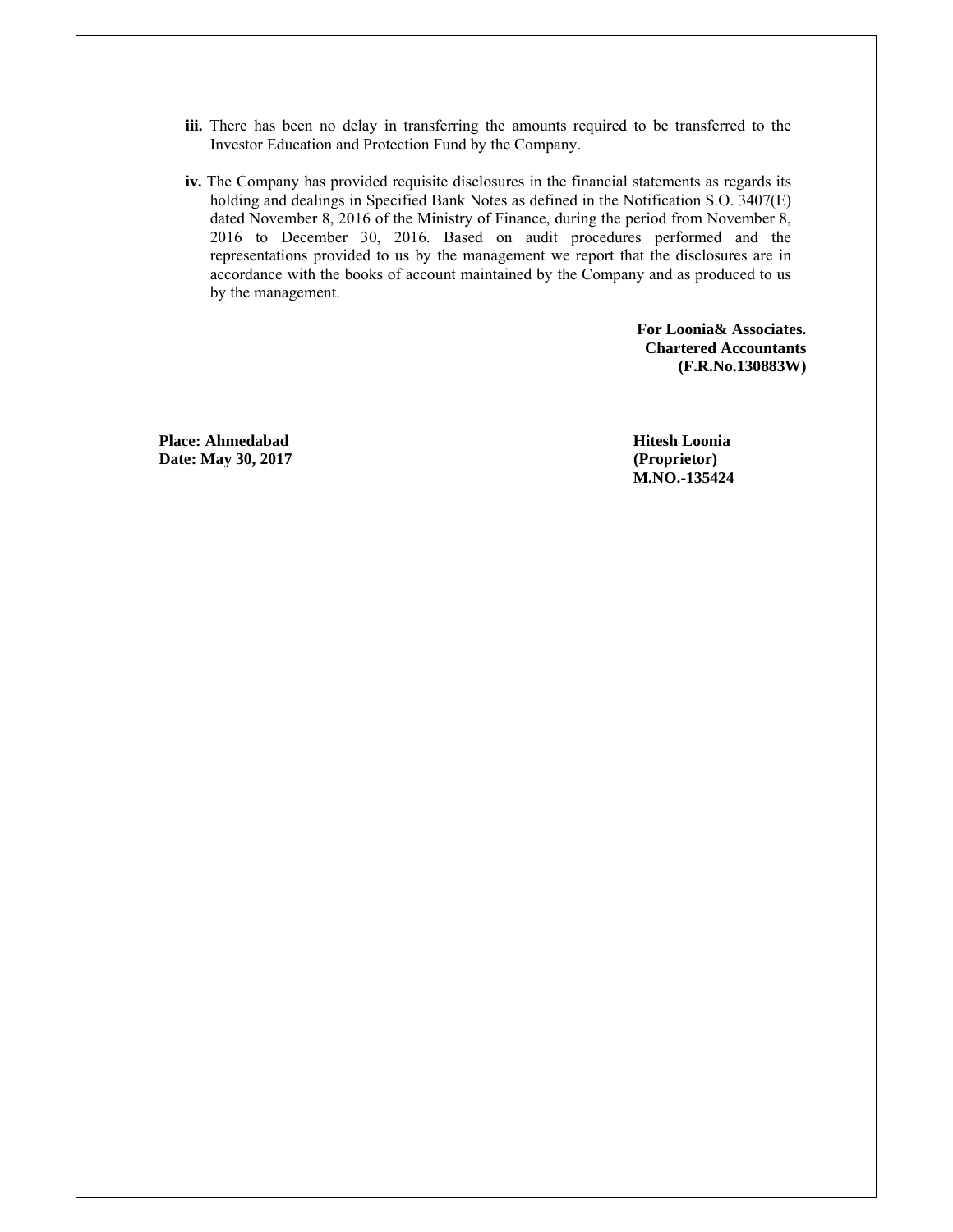#### **Annexure A to Independent Auditors' Report**

Referred to in Paragraph 1 under the heading of "Report on other legal and regulatory requirements" of our report of even date

#### **1. In respect of the Company's fixed assets:**

- a) The Company has maintained proper records showing full particulars including quantitative details and situation of fixed assets.
- b) The fixed assets were physically verified by the management at reasonable intervals during the year in a phased periodical manner in accordance with a programmed of physical verification. No material discrepancies were noticed on such physical verification.
- c) All the title deed of Immovable Properties are held in the name of the company except permission granted by the company.

#### **2. In respect of the Company's inventories:**

As per information, explanation and records produced and given to us, there were no inventories during the year and hence no physical verification and maintenance of records is required.

#### **3. In respect of the loans, secured or unsecured, granted or taken by the Company to / from Companies, firms or other parties covered in the register maintained under Section 189 of the Companies Act, 2013:**

According to the information & explanations given to us, the Company has not granted any loan to companies, firms, LLP's or other parties covered in the register maintained u/s. 189 of the Companies Act, 2013.

- 4. In our opinion and according to the information and explanations given to us, the Company has complied with the provisions of Sections 185 and 186 of the Companies Act, 2013 in respect of grant of loans, making investments and providing guarantees and securities, as applicable.
- 5. According to the information and explanations given to us, the Company has not accepted any deposit covered under Section 73 to 76 of the Companies Act, 2013 during the year.
- 6. According to the information and explanations provided by the Company, the Central Government has not prescribed to Maintenance of cost records under Section 148(1) of the Companies Act, 2013 in respect of product of the Company.
- 7. According to the information and explanations given to us, in respect of statutory dues:

a) According to the records of the Company, undisputed statutory dues including provident fund, employee state insurance, sales tax, wealth tax, service tax, income tax, custom duty, excise duty, value added tax, cess and other material statutory dues have been generally regularly deposited with appropriate authorities, wherever applicable to it.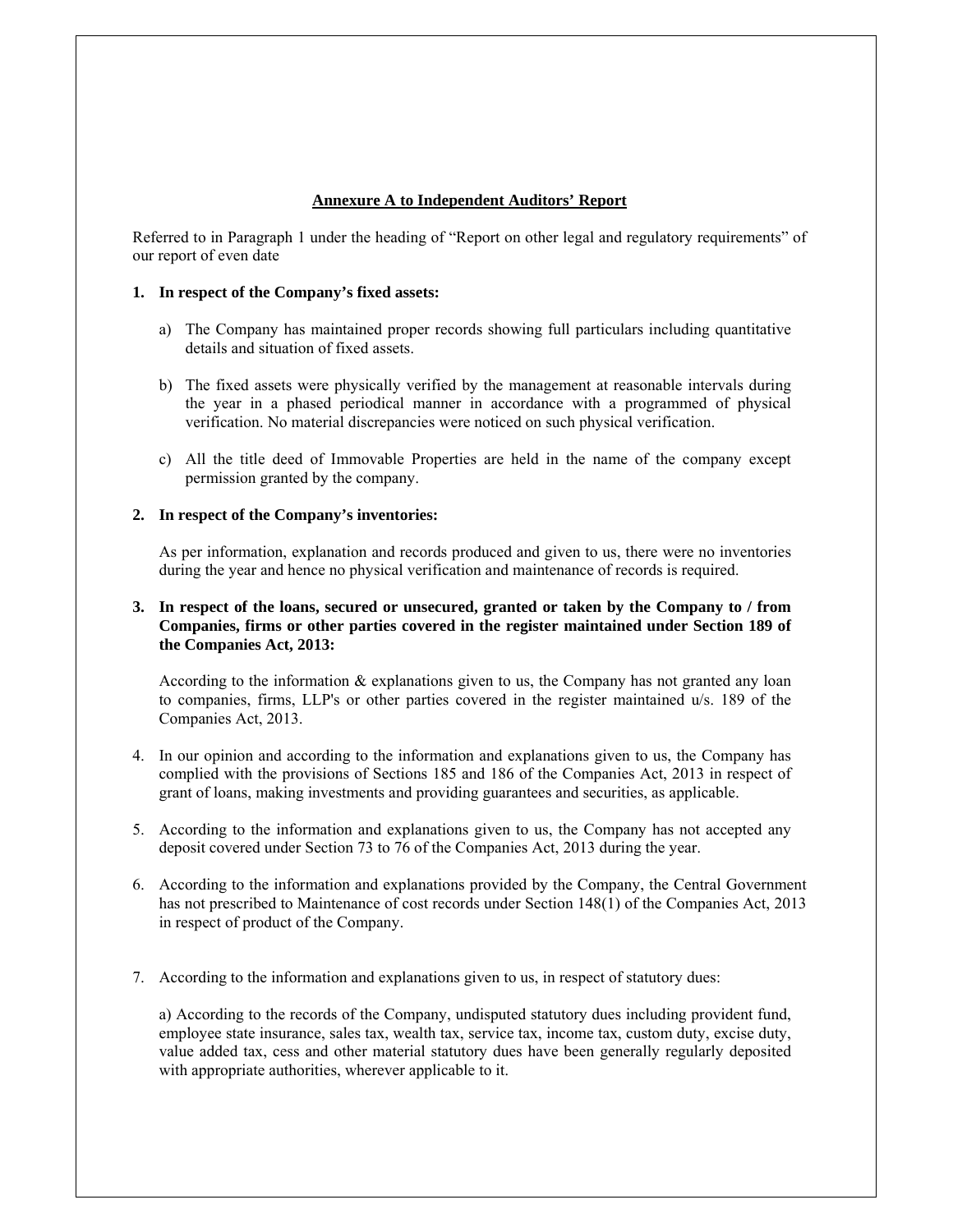b) According to information and explanation given to us, there are no undisputed amounts payable in respect of Income Tax, Sales Tax, Service Tax, or duty of custom or duty of excise or value added tax or cess and other statutory bodies which have remained outstanding as on 31st March, 2017 for a period of more than six months from the date they become payable. Further, as per information and explanations, there are no such statutory dues which have not been deposited on account of any dispute.

- 8. The Company does not have any loans or borrowings from any bank or financial institution or debenture holders during the year. Accordingly, paragraph 3(viii) of the Order is not applicable.
- 9. In our opinion and according to the information and explanations given to us, the Company had not raised any term loans during the year. The Company has not raised moneys by way of initial public offer or further public offer. Accordingly, paragraph 3(ix) of the Order is not applicable.
- 10. To the best of our knowledge and according to the information and explanations given to us, no fraud by the Company and no fraud on the Company by its officers or employees has been noticed or reported during the year.
- 11. In our opinion and according to the information and explanations given to us, the Managerial remuneration has been paid / provided in accordance with the requisite approvals mandated by section 197 r/w schedule V to the Companies act, 2013.
- 12. The Company is not a Nidhi Company and hence reporting under clause (xii) of the CARO 2016 Order is not applicable.
- 13. In our opinion and according to the information and explanations given to us the Company is in compliance with Section 188 and 177 of the Companies Act, 2013, where applicable, for all transactions with the related parties and the details of related party transactions have been disclosed in the financial statements etc. as required by the applicable accounting standards.
- 14. According to information and explanations given to us and based on our examination of the records of the Company, the Company has not made any preferential allotment or private placement of shares or fully or partly convertible debentures during the year in terms of section 42 of the Act. Accordingly, paragraph 3(xiv) of the Order is not applicable.
- 15. In our opinion and according to the information and explanations given to us, during the year the Company has not entered into any non cash transactions with its directors or persons connected with him and hence provisions of Section 192 of the Companies Act, 2013 are not applicable.
- 16. The Company is not required to be registered under section 45-I of the Reserve Bank of India Act, 1934.

**For Loonia& Associates. Chartered Accountants (F.R.No.130883W)** 

**Place: Ahmedabad Hitesh Loonia Date: May 30, 2017 (Proprietor)** 

 **M.NO.-135424**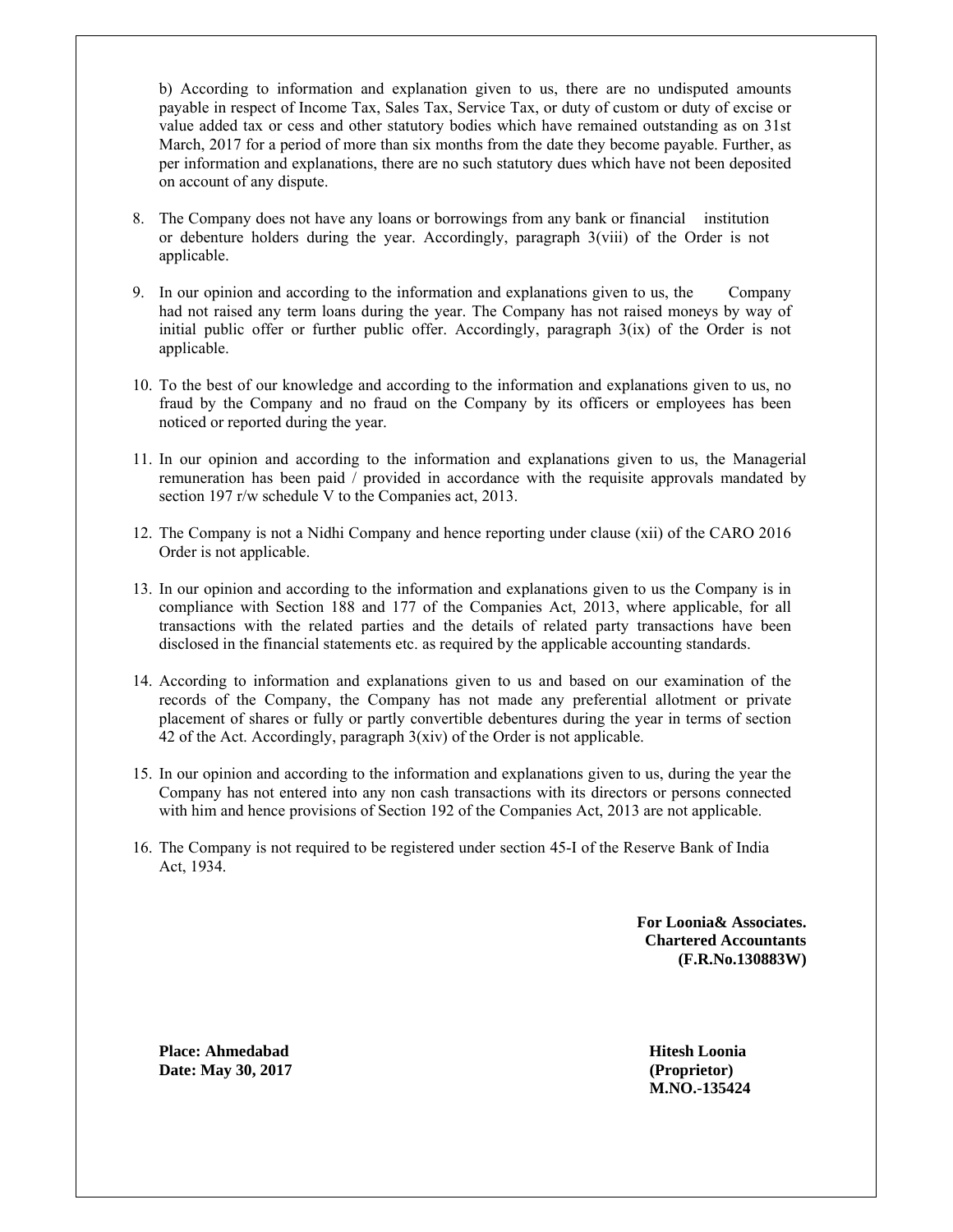#### **Annexure B to Independent Auditors' Report**

(Referred to in paragraph 2 (f) under "Report on Other Legal and Regulatory Requirements" section of our report of even date)

Report on the Internal Financial Controls Over Financial Reporting under Clause (i) of Subsection 3 of Section 143 of the Companies Act, 2013 ("the Act")

#### **Management's Responsibility for Internal Financial Controls:**

The Company's management is responsible for establishing and maintaining Internal Financial Controls based on the internal control over financial reporting criteria established by the Company considering the essential components of internal control stated in the Guidance Note on Audit of Internal Financial Controls over Financial Reporting issued by the Institute of Chartered Accountants of India. These responsibilities include the design, implementation and maintenance of adequate Internal Financial Controls that were operating effectively for ensuring the orderly and efficient conduct of its business, including adherence to company's policies, the safeguarding of its assets, the prevention and detection of frauds and errors, the accuracy and completeness of the accounting records, and the timely preparation of reliable financial information, as required under the Companies Act, 2013.

#### **Auditors' Responsibility:**

Our responsibility is to express an opinion on the Company's internal financial controls over financial reporting based on our audit. We conducted our audit in accordance with the Guidance Note on Audit of Internal Financial Controls over Financial Reporting (the "Guidance Note") and the Standards on Auditing, issued by ICAI and deemed to be prescribed under section 143(10) of the Companies Act, 2013, to the extent applicable to an audit of internal financial controls, both applicable to an audit of Internal Financial Controls and, both issued by the Institute of Chartered Accountants of India. Those Standards and the Guidance Note require that we comply with ethical requirements and plan and perform the audit to obtain reasonable assurance about whether adequate internal financial controls over financial reporting was established and maintained and if such controls operated effectively in all material respects.

Our audit involves performing procedures to obtain audit evidence about the adequacy of the internal financial controls system over financial reporting and their operating effectiveness. Our audit of internal financial controls over financial reporting included obtaining an understanding of internal financial controls over financial reporting, assessing the risk that a material weakness exists, and testing and evaluating the design and operating effectiveness of internal control based on the assessed risk. The procedures selected depend on the auditors judgement, including the assessment of the risks of material misstatement of the financial statements, whether due to fraud or error.

We believe that the audit evidence we have obtained is sufficient and appropriate to provide a basis for our audit opinion on the Company's internal financial controls system over financial reporting.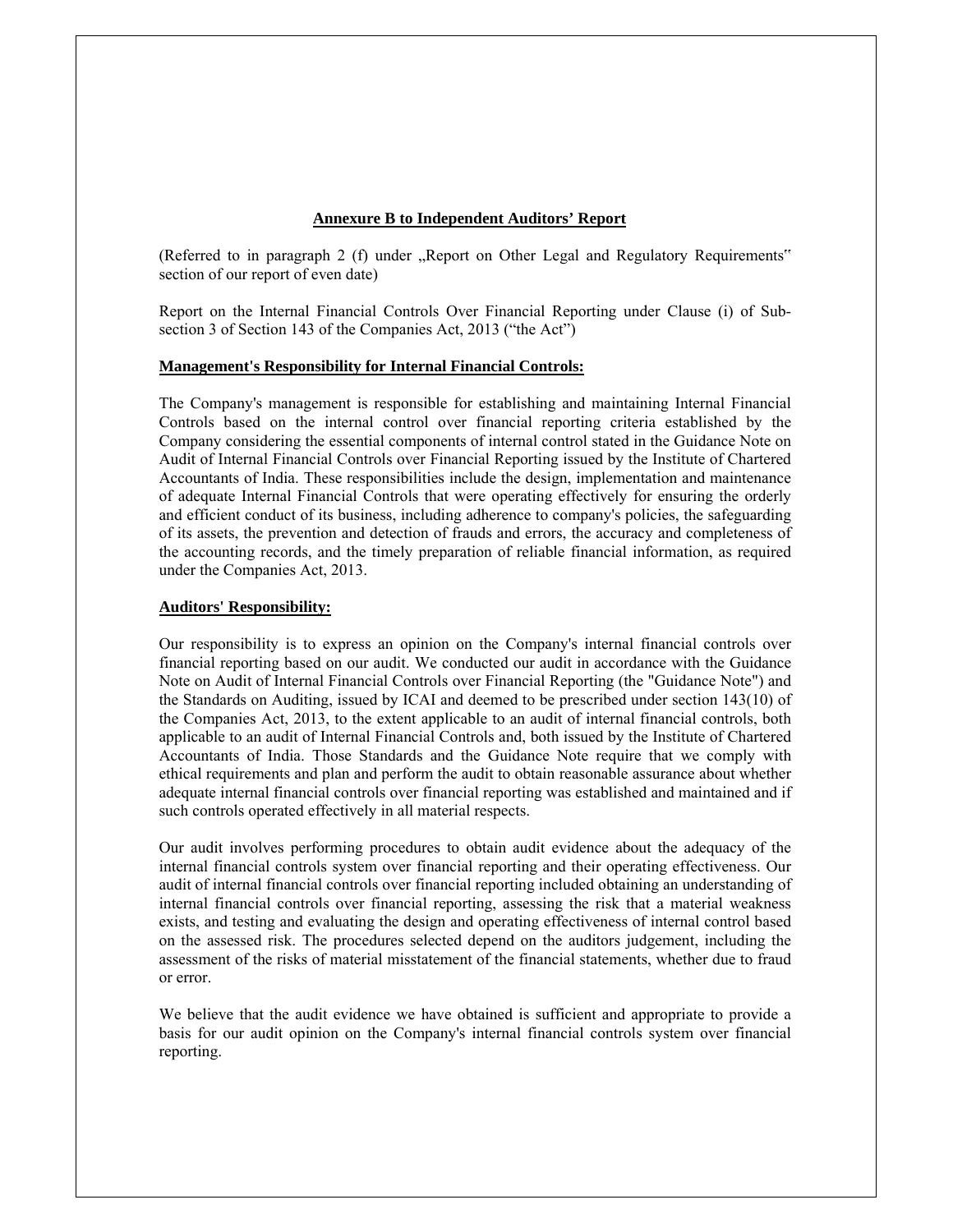#### **Meaning of Internal Financial Controls over Financial Reporting:**

A company's internal financial control over financial reporting is a process designed to provide reasonable assurance regarding the reliability of financial reporting and the preparation of financial statements for external purposes in accordance with generally accepted accounting principles. A company's internal financial control over financial reporting includes those policies and procedures that –

**(1)** Pertain to the maintenance of records that, in reasonable detail, accurately and fairly reflect the transactions and dispositions of the assets of the company;

**(2)** Provide reasonable assurance that transactions are recorded as necessary to permit preparation of financial statements in accordance with generally accepted accounting principles, and that receipts and expenditures of the Company are being made only in accordance with authorizations of management and directors of the company; and

**(3)** Provide reasonable assurance regarding prevention or timely detection of unauthorized acquisition, use, or disposition of the company's assets that could have a material effect on the financial statements.

#### **Inherent Limitations of Internal Financial Controls Over Financial Reporting:**

Because of the inherent limitations of internal financial controls over financial reporting, including the possibility of collusion or improper management override of controls, material misstatements due to error or fraud may occur and not be detected. Also, projections of any evaluation of the internal financial controls over financial reporting to future periods are subject to the risk that the internal financial control over financial reporting may become inadequate because of changes in conditions, or that the degree of compliance with the policies or procedures may deteriorate.

#### **Opinion:**

In our opinion, the Company has, in all material respects, an adequate internal financial controls system over financial reporting and such internal financial controls over financial reporting were operating effectively as at March 31, 2017, based on the internal control over financial reporting criteria established by the Company considering the essential components of internal control stated in the Guidance Note on Audit of Internal Financial Controls Over Financial Reporting issued by the Institute of Chartered Accountants of India.

> **For Loonia& Associates. Chartered Accountants (F.R.No.130883W)**

**Place: Ahmedabad Hitesh Loonia Date: May 30, 2017 (Proprietor)** 

 **M.NO.-135424**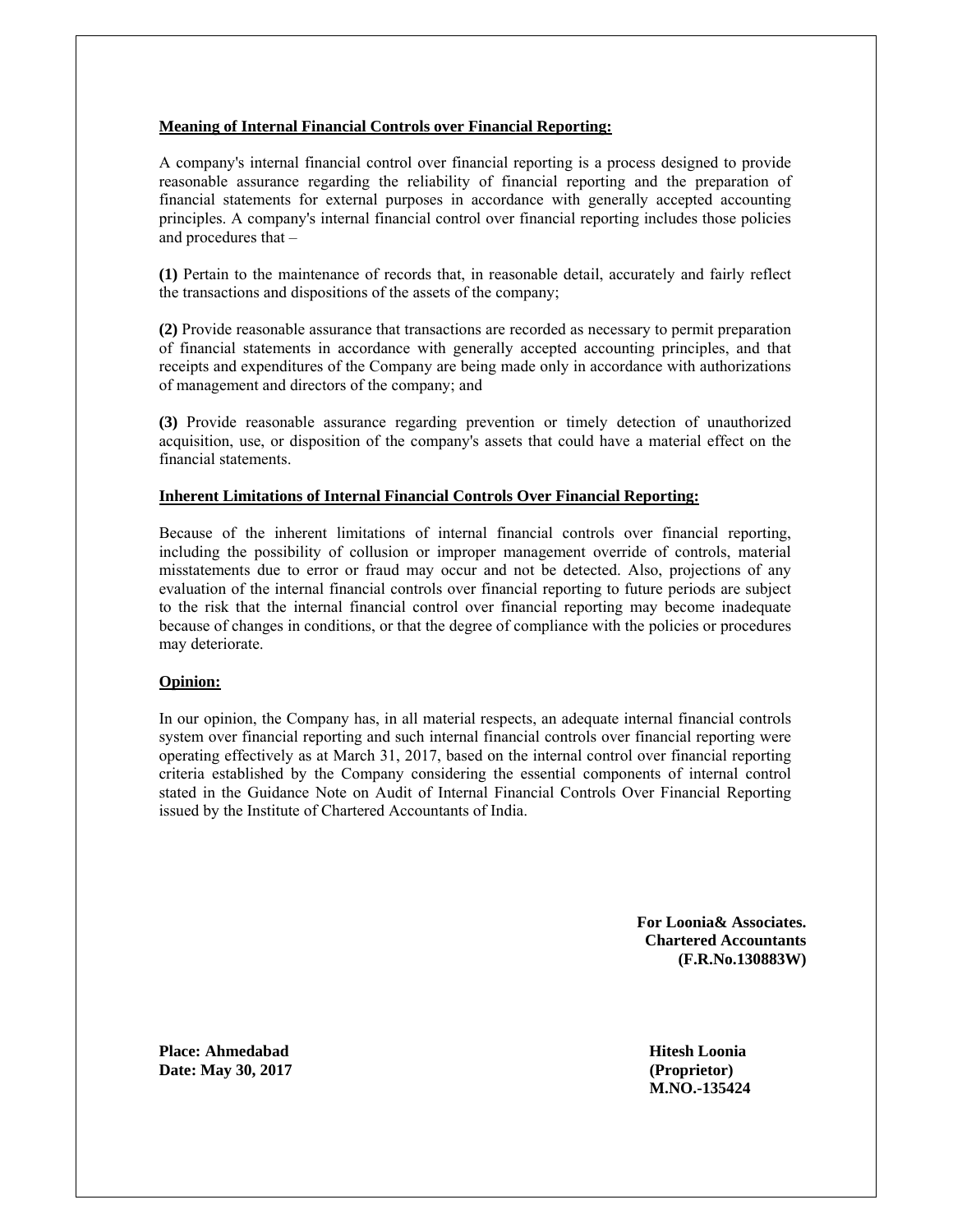| As at 31.03.2017<br>As at 31.03.2016<br><b>Note</b><br><b>PARTICULARS</b><br>₹<br>₹<br>₹<br>₹<br>No.<br>I. EQUITY AND LIABILITIES<br>1. Shareholders' funds<br>(a) Share Capital<br>2<br>35,000,000<br>35,000,000 |            |  |  |  |  |  |
|-------------------------------------------------------------------------------------------------------------------------------------------------------------------------------------------------------------------|------------|--|--|--|--|--|
|                                                                                                                                                                                                                   |            |  |  |  |  |  |
|                                                                                                                                                                                                                   |            |  |  |  |  |  |
|                                                                                                                                                                                                                   |            |  |  |  |  |  |
|                                                                                                                                                                                                                   |            |  |  |  |  |  |
|                                                                                                                                                                                                                   |            |  |  |  |  |  |
| (b) Reserves and Surplus<br>3<br>(16, 134, 892)<br>(15,907,852)                                                                                                                                                   |            |  |  |  |  |  |
| 19,092,148                                                                                                                                                                                                        | 18,865,108 |  |  |  |  |  |
| 2. Non-current liabilities                                                                                                                                                                                        |            |  |  |  |  |  |
| (a) Long-term borrowings                                                                                                                                                                                          |            |  |  |  |  |  |
|                                                                                                                                                                                                                   |            |  |  |  |  |  |
| 3. Current Liabilities                                                                                                                                                                                            |            |  |  |  |  |  |
| (a) Trade payables<br>1,178,672<br>761,072<br>4<br>5<br>129,000<br>72,000<br>(b) Short term provisions                                                                                                            |            |  |  |  |  |  |
|                                                                                                                                                                                                                   |            |  |  |  |  |  |
| 1,307,672                                                                                                                                                                                                         | 833,072    |  |  |  |  |  |
| 20,399,820<br><b>TOTAL</b>                                                                                                                                                                                        | 19,698,180 |  |  |  |  |  |
|                                                                                                                                                                                                                   |            |  |  |  |  |  |
| II ASSETS                                                                                                                                                                                                         |            |  |  |  |  |  |
| 1. Non-current assets                                                                                                                                                                                             |            |  |  |  |  |  |
| (a) Fixed assets                                                                                                                                                                                                  |            |  |  |  |  |  |
| 94,944<br>97,956<br>(i) Tangible assets<br>6                                                                                                                                                                      |            |  |  |  |  |  |
| $\overline{7}$<br>(b) Long-term loans and advances<br>18,972,268<br>17,758,024                                                                                                                                    |            |  |  |  |  |  |
| 19,067,212                                                                                                                                                                                                        | 17,855,980 |  |  |  |  |  |
| 2. Current assets                                                                                                                                                                                                 |            |  |  |  |  |  |
| (a) Trade receivables<br>8<br>1,018,165<br>1,228,979                                                                                                                                                              |            |  |  |  |  |  |
| 9<br>(b) Cash and Cash Equivalents<br>314,443<br>587,957                                                                                                                                                          |            |  |  |  |  |  |
| (c) Short Term loans & Advances<br>10<br>25,264                                                                                                                                                                   |            |  |  |  |  |  |
| 1,332,608<br>20,399,820<br><b>TOTAL</b>                                                                                                                                                                           | 1,842,200  |  |  |  |  |  |
|                                                                                                                                                                                                                   | 19,698,180 |  |  |  |  |  |
| Significant accounting policies and notes to                                                                                                                                                                      |            |  |  |  |  |  |
| accounts                                                                                                                                                                                                          |            |  |  |  |  |  |
| For and on behalf of the Board<br>As per our report of even date                                                                                                                                                  |            |  |  |  |  |  |
| For Yuranus Infrastructure Ltd<br>Loonia & Associates                                                                                                                                                             |            |  |  |  |  |  |
| <b>Chartered Accountants</b>                                                                                                                                                                                      |            |  |  |  |  |  |
| (FRN:130883W)                                                                                                                                                                                                     |            |  |  |  |  |  |
|                                                                                                                                                                                                                   |            |  |  |  |  |  |
| <b>Pankhil Desai</b><br>Dinesh Desai<br><b>Hitesh Loonia</b><br><b>Director</b><br><b>Director</b>                                                                                                                |            |  |  |  |  |  |
| Place: Ahmedabad<br>Proprietor                                                                                                                                                                                    |            |  |  |  |  |  |
| M.No. 135424<br>Date: 30.05.2017                                                                                                                                                                                  |            |  |  |  |  |  |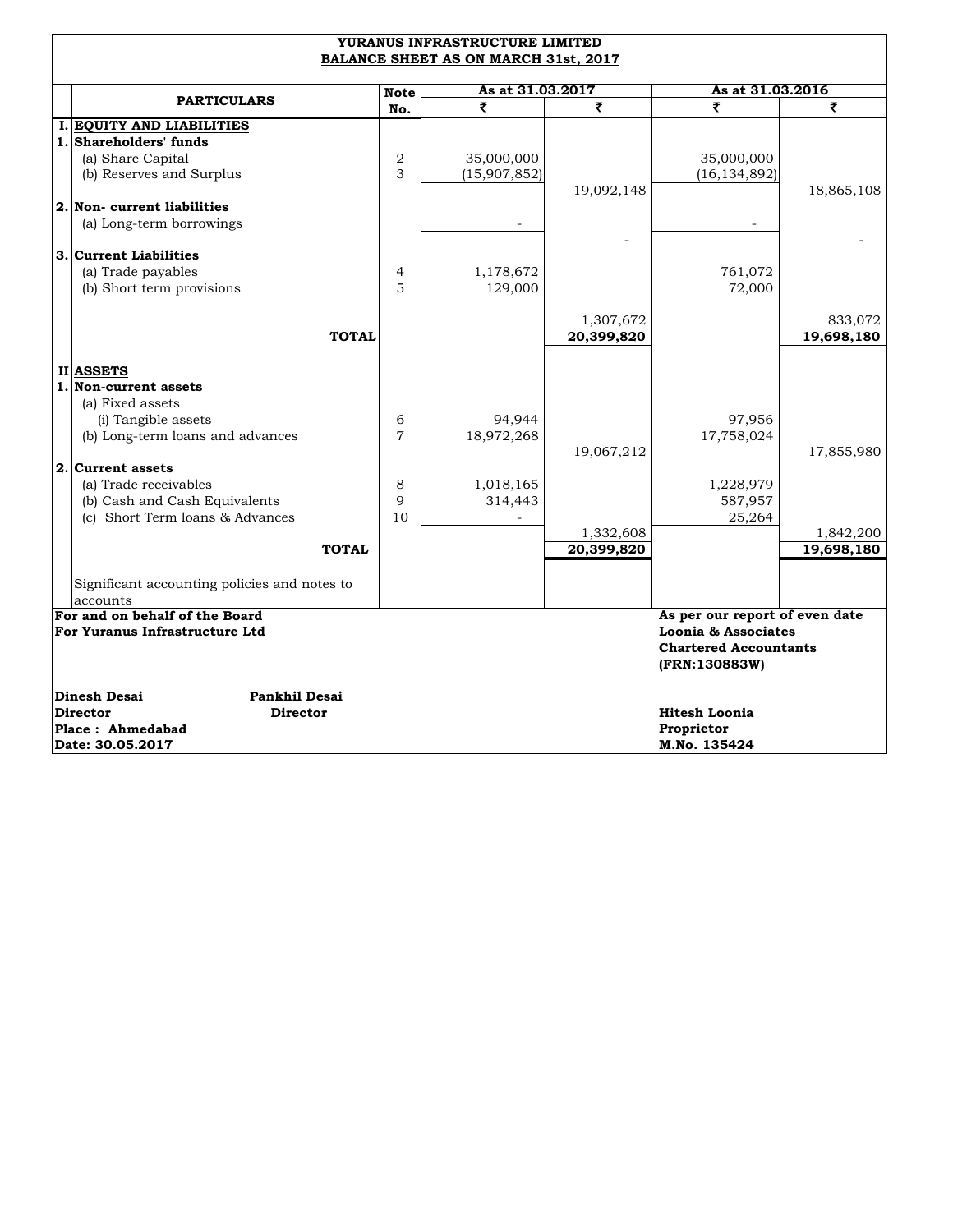#### **YURANUS INFRASTRUCTURE LIMITED PROFIT AND LOSS STATEMENT FOR THE PERIOD ENDED ON MARCH 31st, 2017**

|     |                                                  |     |           | As at 31.03.2017 | As at 31.03.2016                                                     |                                |
|-----|--------------------------------------------------|-----|-----------|------------------|----------------------------------------------------------------------|--------------------------------|
|     | <b>PARTICULARS</b>                               | No. | ₹         | ₹                | ₹                                                                    | ₹                              |
|     |                                                  |     |           |                  |                                                                      |                                |
| L   | <b>Revenue from Services</b>                     | 11  | 2,703,636 |                  | 918,432                                                              |                                |
|     | <b>Other Income</b>                              | 12  | 291,874   |                  | 311,713                                                              |                                |
|     | <b>Total Revenue</b>                             |     |           | 2,995,510        |                                                                      | 1,230,145                      |
|     | II Expenses                                      |     |           |                  |                                                                      |                                |
|     | Purchase of Traded Goods                         |     | 1,572,120 |                  |                                                                      |                                |
|     | Employee benefits expense                        | 13  | 530,000   |                  | 180,000                                                              |                                |
|     | <b>Finance Costs</b>                             | 14  | 7,421     |                  | 6,917                                                                |                                |
|     | Depreciation and amortization expense            |     | 3,012     |                  | 5,006                                                                |                                |
|     | Other expense                                    | 15  | 556,917   |                  | 752,715                                                              |                                |
|     | <b>Total Expense</b>                             |     |           | 2,669,470        |                                                                      | 944,638                        |
| III | Profit before exceptional and extraordinary      |     |           |                  |                                                                      |                                |
|     | items and tax (I - II)                           |     |           | 326,040          |                                                                      | 285,507                        |
|     | <b>IV Exceptional Items</b>                      |     |           |                  |                                                                      |                                |
| V   | Profit before extraordinary items and tax (III   |     |           | 326,040          |                                                                      | 285,507                        |
|     | $-IV$ )<br>VI Extraordinary items                |     |           |                  |                                                                      |                                |
|     | $VII$ Profit before tax (V - VI)                 |     |           | 326,040          |                                                                      | 285,507                        |
|     | VIII Tax expense:                                |     |           |                  |                                                                      |                                |
|     | (1) Current tax                                  |     | 99,000    |                  | 72,000                                                               |                                |
|     | (2) Deferred tax                                 |     |           |                  |                                                                      |                                |
|     |                                                  |     |           | 99,000           |                                                                      | 72,000                         |
|     | $I_X$ Profit/(Loss) for the period (VII - VIII)  |     |           | 227,040          |                                                                      | 213,507                        |
|     |                                                  |     |           |                  |                                                                      |                                |
|     | XVI Earnings per equity share:                   | 16  |           |                  |                                                                      |                                |
|     | $(1)$ Basic                                      |     |           | 0.06             |                                                                      | 0.06                           |
|     | (2) Diluted                                      |     |           | 0.06             |                                                                      | 0.06                           |
|     | See accompanying notes to the financial          |     |           |                  |                                                                      |                                |
|     | For and on behalf of the Board                   |     |           |                  |                                                                      | As per our report of even date |
|     | For Yuranus Infrastructure Ltd                   |     |           |                  | Loonia & Associates<br><b>Chartered Accountants</b><br>(FRN:130883W) |                                |
|     |                                                  |     |           |                  |                                                                      |                                |
|     | Dinesh Desai<br>Pankhil Desai<br><b>Director</b> |     |           |                  |                                                                      |                                |
|     | <b>Director</b><br>Place: Ahmedabad              |     |           |                  | <b>Hitesh Loonia</b><br>Proprietor                                   |                                |
|     | Date: 30.05.2017                                 |     |           |                  | M.No. 135424                                                         |                                |
|     |                                                  |     |           |                  |                                                                      |                                |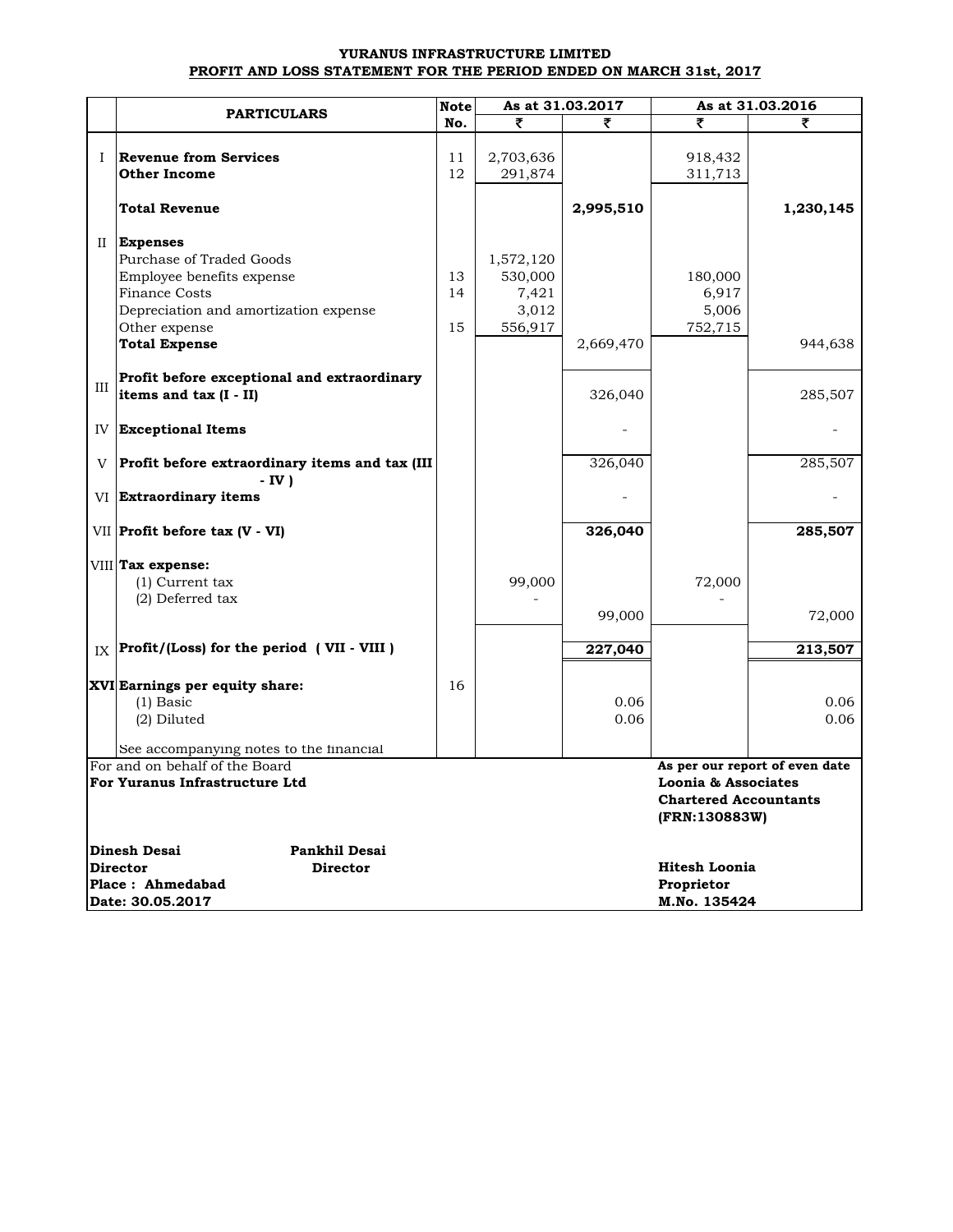#### **YURANUS INFRASTRUCTURE LIMITED CASH FLOW STATEMENT FOR THE YEAR ENDED 31ST MARCH, 2017**

| <b>Particulars</b><br>₹<br>₹<br>₹<br><b>Cash Flow from Operating Activities</b><br>Net Profit before tax and Extraordinary Items<br>326,040<br>285,507<br>Adjusted for<br>Depreciation and amortization expense<br>3,012<br>5,006<br>3,012<br>329,052<br>290,513<br><b>Operating Profit before Working Capital Changes</b><br>Adjusted for<br>Trade Receivable<br>210,814<br>(432, 562)<br>Short term Loans & Advances<br>25,264<br>(25, 264)<br>Trade Payable, Other Current Liabilites<br>417,600<br>(40,000)<br>Short term Provisions<br>57,000<br>710,678<br>(6,500)<br>(504, 326)<br>Cash generated from Operating Activities<br>1,039,730<br>(213, 813)<br>Adjustment related to previous year<br>Less: Direct Tax Paid<br>(99,000)<br>(72,000)<br><b>Net Cash flow Operating Activities</b><br>940,730<br>(285, 813)<br>B.<br><b>Cash Flow from Investing Activities</b><br>Net Cash used in Investing Activities<br>$\blacksquare$<br>$\blacksquare$<br>C.<br><b>Cash Flow from Financing Activities</b><br>(Increase) / Decrease in Long Term Loan & Advances<br>(1,214,244)<br>2,855,831<br>Increase / (Decrease) in Long Term Borrowings<br>(1,214,244)<br>(2,017,500)<br>838,331<br>Net Cash used in Financing Activities<br>(1, 214, 244)<br>838,331<br>Net increase in Cash and Cash Equivalents ( $A + B + C$ )<br>(273, 514)<br>552,518<br>Opening Balance of Cash and Cash Equivalents<br>35,439<br>587,957<br>Closing Balance of Cash and Cash Equivalents<br>314,443<br>587,957<br>For and On Behalf of the Board<br>As per Our Report of Even Date<br>For Yuranus Infrastructure Limited<br>Loonia & Associates<br>Chartered Accountants<br>(FRN:130883W)<br>Dinesh Desai<br>Pankhil Desai<br><b>Hitesh Loonia</b><br><b>Director</b><br><b>Director</b><br>Proprietor<br>M.No. 135424<br>Place: Ahmedabad |    | AS AT 31/03/2017 |  | AS AT 31/03/2016 |  |  |
|--------------------------------------------------------------------------------------------------------------------------------------------------------------------------------------------------------------------------------------------------------------------------------------------------------------------------------------------------------------------------------------------------------------------------------------------------------------------------------------------------------------------------------------------------------------------------------------------------------------------------------------------------------------------------------------------------------------------------------------------------------------------------------------------------------------------------------------------------------------------------------------------------------------------------------------------------------------------------------------------------------------------------------------------------------------------------------------------------------------------------------------------------------------------------------------------------------------------------------------------------------------------------------------------------------------------------------------------------------------------------------------------------------------------------------------------------------------------------------------------------------------------------------------------------------------------------------------------------------------------------------------------------------------------------------------------------------------------------------------------------------------------------------------------------------------------------------|----|------------------|--|------------------|--|--|
|                                                                                                                                                                                                                                                                                                                                                                                                                                                                                                                                                                                                                                                                                                                                                                                                                                                                                                                                                                                                                                                                                                                                                                                                                                                                                                                                                                                                                                                                                                                                                                                                                                                                                                                                                                                                                                |    |                  |  |                  |  |  |
|                                                                                                                                                                                                                                                                                                                                                                                                                                                                                                                                                                                                                                                                                                                                                                                                                                                                                                                                                                                                                                                                                                                                                                                                                                                                                                                                                                                                                                                                                                                                                                                                                                                                                                                                                                                                                                | A. |                  |  |                  |  |  |
|                                                                                                                                                                                                                                                                                                                                                                                                                                                                                                                                                                                                                                                                                                                                                                                                                                                                                                                                                                                                                                                                                                                                                                                                                                                                                                                                                                                                                                                                                                                                                                                                                                                                                                                                                                                                                                |    |                  |  |                  |  |  |
|                                                                                                                                                                                                                                                                                                                                                                                                                                                                                                                                                                                                                                                                                                                                                                                                                                                                                                                                                                                                                                                                                                                                                                                                                                                                                                                                                                                                                                                                                                                                                                                                                                                                                                                                                                                                                                |    |                  |  |                  |  |  |
|                                                                                                                                                                                                                                                                                                                                                                                                                                                                                                                                                                                                                                                                                                                                                                                                                                                                                                                                                                                                                                                                                                                                                                                                                                                                                                                                                                                                                                                                                                                                                                                                                                                                                                                                                                                                                                |    |                  |  |                  |  |  |
|                                                                                                                                                                                                                                                                                                                                                                                                                                                                                                                                                                                                                                                                                                                                                                                                                                                                                                                                                                                                                                                                                                                                                                                                                                                                                                                                                                                                                                                                                                                                                                                                                                                                                                                                                                                                                                |    |                  |  |                  |  |  |
|                                                                                                                                                                                                                                                                                                                                                                                                                                                                                                                                                                                                                                                                                                                                                                                                                                                                                                                                                                                                                                                                                                                                                                                                                                                                                                                                                                                                                                                                                                                                                                                                                                                                                                                                                                                                                                |    |                  |  |                  |  |  |
|                                                                                                                                                                                                                                                                                                                                                                                                                                                                                                                                                                                                                                                                                                                                                                                                                                                                                                                                                                                                                                                                                                                                                                                                                                                                                                                                                                                                                                                                                                                                                                                                                                                                                                                                                                                                                                |    |                  |  |                  |  |  |
|                                                                                                                                                                                                                                                                                                                                                                                                                                                                                                                                                                                                                                                                                                                                                                                                                                                                                                                                                                                                                                                                                                                                                                                                                                                                                                                                                                                                                                                                                                                                                                                                                                                                                                                                                                                                                                |    |                  |  |                  |  |  |
|                                                                                                                                                                                                                                                                                                                                                                                                                                                                                                                                                                                                                                                                                                                                                                                                                                                                                                                                                                                                                                                                                                                                                                                                                                                                                                                                                                                                                                                                                                                                                                                                                                                                                                                                                                                                                                |    |                  |  |                  |  |  |
|                                                                                                                                                                                                                                                                                                                                                                                                                                                                                                                                                                                                                                                                                                                                                                                                                                                                                                                                                                                                                                                                                                                                                                                                                                                                                                                                                                                                                                                                                                                                                                                                                                                                                                                                                                                                                                |    |                  |  |                  |  |  |
|                                                                                                                                                                                                                                                                                                                                                                                                                                                                                                                                                                                                                                                                                                                                                                                                                                                                                                                                                                                                                                                                                                                                                                                                                                                                                                                                                                                                                                                                                                                                                                                                                                                                                                                                                                                                                                |    |                  |  |                  |  |  |
|                                                                                                                                                                                                                                                                                                                                                                                                                                                                                                                                                                                                                                                                                                                                                                                                                                                                                                                                                                                                                                                                                                                                                                                                                                                                                                                                                                                                                                                                                                                                                                                                                                                                                                                                                                                                                                |    |                  |  |                  |  |  |
|                                                                                                                                                                                                                                                                                                                                                                                                                                                                                                                                                                                                                                                                                                                                                                                                                                                                                                                                                                                                                                                                                                                                                                                                                                                                                                                                                                                                                                                                                                                                                                                                                                                                                                                                                                                                                                |    |                  |  |                  |  |  |
|                                                                                                                                                                                                                                                                                                                                                                                                                                                                                                                                                                                                                                                                                                                                                                                                                                                                                                                                                                                                                                                                                                                                                                                                                                                                                                                                                                                                                                                                                                                                                                                                                                                                                                                                                                                                                                |    |                  |  |                  |  |  |
|                                                                                                                                                                                                                                                                                                                                                                                                                                                                                                                                                                                                                                                                                                                                                                                                                                                                                                                                                                                                                                                                                                                                                                                                                                                                                                                                                                                                                                                                                                                                                                                                                                                                                                                                                                                                                                |    |                  |  |                  |  |  |
|                                                                                                                                                                                                                                                                                                                                                                                                                                                                                                                                                                                                                                                                                                                                                                                                                                                                                                                                                                                                                                                                                                                                                                                                                                                                                                                                                                                                                                                                                                                                                                                                                                                                                                                                                                                                                                |    |                  |  |                  |  |  |
|                                                                                                                                                                                                                                                                                                                                                                                                                                                                                                                                                                                                                                                                                                                                                                                                                                                                                                                                                                                                                                                                                                                                                                                                                                                                                                                                                                                                                                                                                                                                                                                                                                                                                                                                                                                                                                |    |                  |  |                  |  |  |
|                                                                                                                                                                                                                                                                                                                                                                                                                                                                                                                                                                                                                                                                                                                                                                                                                                                                                                                                                                                                                                                                                                                                                                                                                                                                                                                                                                                                                                                                                                                                                                                                                                                                                                                                                                                                                                |    |                  |  |                  |  |  |
|                                                                                                                                                                                                                                                                                                                                                                                                                                                                                                                                                                                                                                                                                                                                                                                                                                                                                                                                                                                                                                                                                                                                                                                                                                                                                                                                                                                                                                                                                                                                                                                                                                                                                                                                                                                                                                |    |                  |  |                  |  |  |
|                                                                                                                                                                                                                                                                                                                                                                                                                                                                                                                                                                                                                                                                                                                                                                                                                                                                                                                                                                                                                                                                                                                                                                                                                                                                                                                                                                                                                                                                                                                                                                                                                                                                                                                                                                                                                                |    |                  |  |                  |  |  |
|                                                                                                                                                                                                                                                                                                                                                                                                                                                                                                                                                                                                                                                                                                                                                                                                                                                                                                                                                                                                                                                                                                                                                                                                                                                                                                                                                                                                                                                                                                                                                                                                                                                                                                                                                                                                                                |    |                  |  |                  |  |  |
|                                                                                                                                                                                                                                                                                                                                                                                                                                                                                                                                                                                                                                                                                                                                                                                                                                                                                                                                                                                                                                                                                                                                                                                                                                                                                                                                                                                                                                                                                                                                                                                                                                                                                                                                                                                                                                |    |                  |  |                  |  |  |
|                                                                                                                                                                                                                                                                                                                                                                                                                                                                                                                                                                                                                                                                                                                                                                                                                                                                                                                                                                                                                                                                                                                                                                                                                                                                                                                                                                                                                                                                                                                                                                                                                                                                                                                                                                                                                                |    |                  |  |                  |  |  |
|                                                                                                                                                                                                                                                                                                                                                                                                                                                                                                                                                                                                                                                                                                                                                                                                                                                                                                                                                                                                                                                                                                                                                                                                                                                                                                                                                                                                                                                                                                                                                                                                                                                                                                                                                                                                                                |    |                  |  |                  |  |  |
|                                                                                                                                                                                                                                                                                                                                                                                                                                                                                                                                                                                                                                                                                                                                                                                                                                                                                                                                                                                                                                                                                                                                                                                                                                                                                                                                                                                                                                                                                                                                                                                                                                                                                                                                                                                                                                |    |                  |  |                  |  |  |
|                                                                                                                                                                                                                                                                                                                                                                                                                                                                                                                                                                                                                                                                                                                                                                                                                                                                                                                                                                                                                                                                                                                                                                                                                                                                                                                                                                                                                                                                                                                                                                                                                                                                                                                                                                                                                                |    |                  |  |                  |  |  |
|                                                                                                                                                                                                                                                                                                                                                                                                                                                                                                                                                                                                                                                                                                                                                                                                                                                                                                                                                                                                                                                                                                                                                                                                                                                                                                                                                                                                                                                                                                                                                                                                                                                                                                                                                                                                                                |    |                  |  |                  |  |  |
|                                                                                                                                                                                                                                                                                                                                                                                                                                                                                                                                                                                                                                                                                                                                                                                                                                                                                                                                                                                                                                                                                                                                                                                                                                                                                                                                                                                                                                                                                                                                                                                                                                                                                                                                                                                                                                |    |                  |  |                  |  |  |
|                                                                                                                                                                                                                                                                                                                                                                                                                                                                                                                                                                                                                                                                                                                                                                                                                                                                                                                                                                                                                                                                                                                                                                                                                                                                                                                                                                                                                                                                                                                                                                                                                                                                                                                                                                                                                                |    |                  |  |                  |  |  |
|                                                                                                                                                                                                                                                                                                                                                                                                                                                                                                                                                                                                                                                                                                                                                                                                                                                                                                                                                                                                                                                                                                                                                                                                                                                                                                                                                                                                                                                                                                                                                                                                                                                                                                                                                                                                                                |    |                  |  |                  |  |  |
|                                                                                                                                                                                                                                                                                                                                                                                                                                                                                                                                                                                                                                                                                                                                                                                                                                                                                                                                                                                                                                                                                                                                                                                                                                                                                                                                                                                                                                                                                                                                                                                                                                                                                                                                                                                                                                |    |                  |  |                  |  |  |
|                                                                                                                                                                                                                                                                                                                                                                                                                                                                                                                                                                                                                                                                                                                                                                                                                                                                                                                                                                                                                                                                                                                                                                                                                                                                                                                                                                                                                                                                                                                                                                                                                                                                                                                                                                                                                                |    |                  |  |                  |  |  |
|                                                                                                                                                                                                                                                                                                                                                                                                                                                                                                                                                                                                                                                                                                                                                                                                                                                                                                                                                                                                                                                                                                                                                                                                                                                                                                                                                                                                                                                                                                                                                                                                                                                                                                                                                                                                                                |    |                  |  |                  |  |  |
|                                                                                                                                                                                                                                                                                                                                                                                                                                                                                                                                                                                                                                                                                                                                                                                                                                                                                                                                                                                                                                                                                                                                                                                                                                                                                                                                                                                                                                                                                                                                                                                                                                                                                                                                                                                                                                |    |                  |  |                  |  |  |
|                                                                                                                                                                                                                                                                                                                                                                                                                                                                                                                                                                                                                                                                                                                                                                                                                                                                                                                                                                                                                                                                                                                                                                                                                                                                                                                                                                                                                                                                                                                                                                                                                                                                                                                                                                                                                                |    |                  |  |                  |  |  |
|                                                                                                                                                                                                                                                                                                                                                                                                                                                                                                                                                                                                                                                                                                                                                                                                                                                                                                                                                                                                                                                                                                                                                                                                                                                                                                                                                                                                                                                                                                                                                                                                                                                                                                                                                                                                                                |    |                  |  |                  |  |  |
|                                                                                                                                                                                                                                                                                                                                                                                                                                                                                                                                                                                                                                                                                                                                                                                                                                                                                                                                                                                                                                                                                                                                                                                                                                                                                                                                                                                                                                                                                                                                                                                                                                                                                                                                                                                                                                |    |                  |  |                  |  |  |
|                                                                                                                                                                                                                                                                                                                                                                                                                                                                                                                                                                                                                                                                                                                                                                                                                                                                                                                                                                                                                                                                                                                                                                                                                                                                                                                                                                                                                                                                                                                                                                                                                                                                                                                                                                                                                                |    |                  |  |                  |  |  |
|                                                                                                                                                                                                                                                                                                                                                                                                                                                                                                                                                                                                                                                                                                                                                                                                                                                                                                                                                                                                                                                                                                                                                                                                                                                                                                                                                                                                                                                                                                                                                                                                                                                                                                                                                                                                                                |    |                  |  |                  |  |  |
|                                                                                                                                                                                                                                                                                                                                                                                                                                                                                                                                                                                                                                                                                                                                                                                                                                                                                                                                                                                                                                                                                                                                                                                                                                                                                                                                                                                                                                                                                                                                                                                                                                                                                                                                                                                                                                |    |                  |  |                  |  |  |

**Date: 30.05.2017**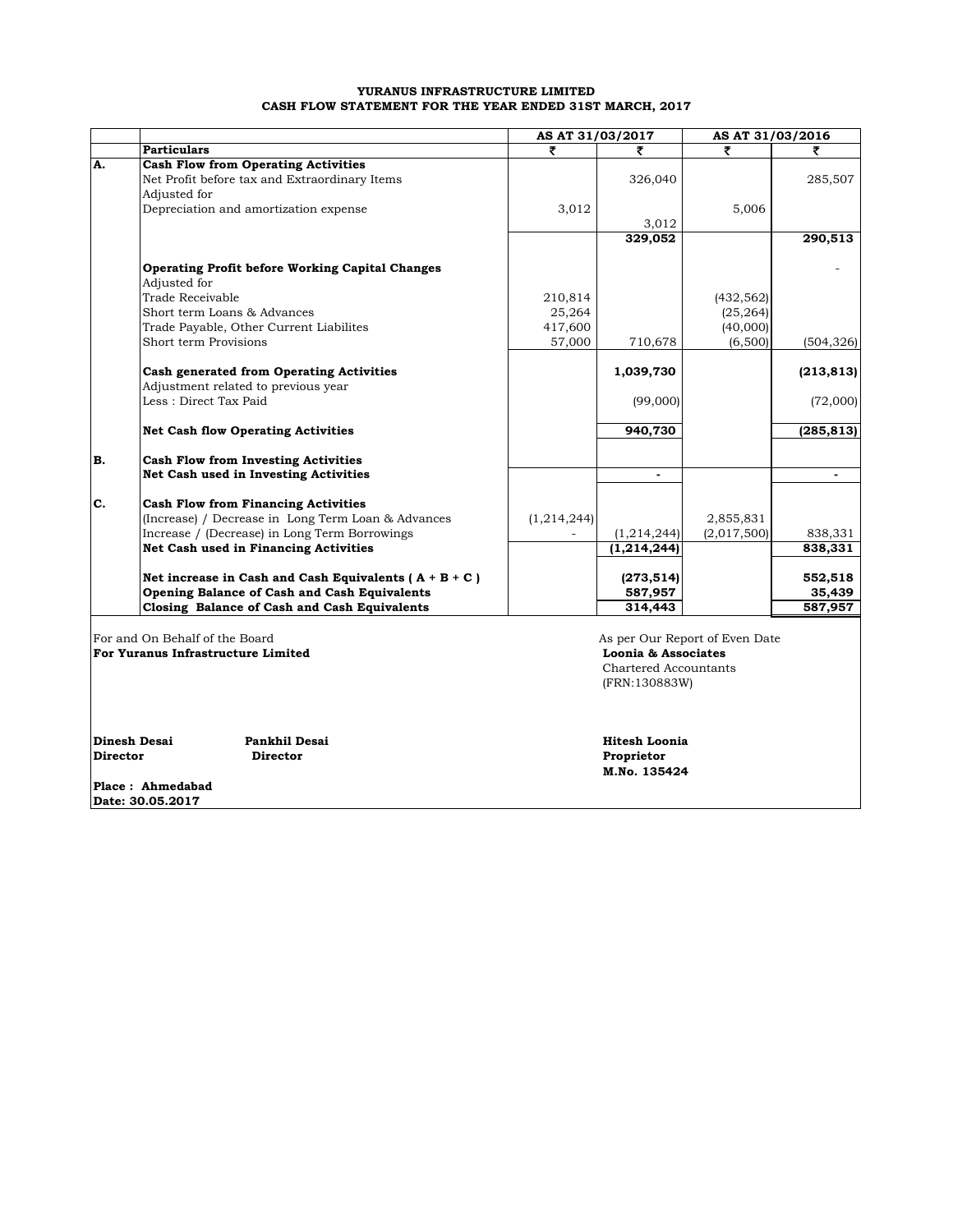# **Notes Forming Part of Financial Statements for the year ended 31st March, 2017:**

### **NOTE 1:- SIGNIFICANT ACCOUNTING POLICIES**

#### **1. Basis of Accounting:-**

The financial statements have been prepared in accordance with the recognition and measurement principles laid down in the Accounting Standards specified under Section 133 of the Companies Act, 2013 read with Rule 7 of the Companies (Accounts) Rules, 2014 and other accounting principles generally accepted in India.

#### **2. Use of Estimates:-**

The preparation of the financial statements in conformity with GAAP requires the Management to make estimates and assumptions that affect the reported balances of assets and liabilities and disclosures relating to contingent liabilities as at the date of the financial statements and reported amounts of income and expenses during the period. Examples of such estimates include computations of percentage of completion which requires the Company to estimate the efforts or costs expended to date as a proportion of total efforts or costs to be expended, provisions for doubtful debts, future obligations under employee retirement benefit plans, income taxes, post-sales customer support and the useful lives of fixed tangible assets and intangible assets.

Accounting estimates could change from period to period. Actual results could differ from these estimates. Appropriate changes in estimates are made as the Management becomes aware of changes in circumstances surrounding the estimates. Changes in estimates are reflected in the financial statements in the period in which changes are made and, if material, their effects are disclosed in the notes to the financial statements.

#### **3. Revenue Recognition :-**

Income/Expenses are accounted for on accrual basis and provisions are made for all known expenditure.

### **4. Fixed Assets:-**

Fixed assets are stated at their cost on acquisition less accumulated depreciation. Cost of acquisition is inclusive of freight, duties and other directly attributable cost incurred to bring the assets to their working condition for use.

#### **5. Depreciation:-**

Depreciation is calculated on Straight Line Method at the rates and in the manner prescribed in Schedule II of the Companies Act, 2013.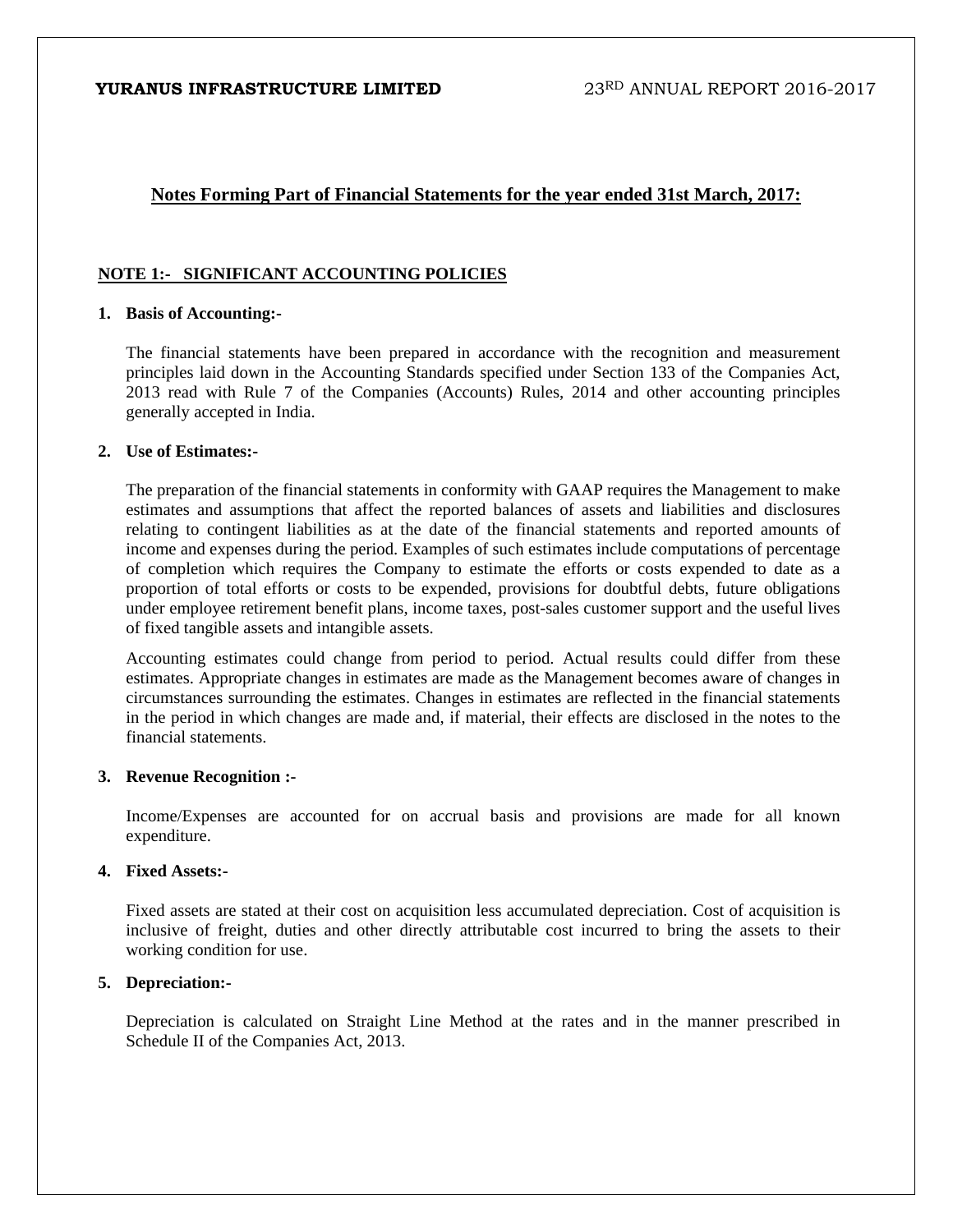### **6. Inventories:-**

NIL- However the closing stock is valued at Cost or Market Value whichever is lower on FIFO basis

#### **7. Taxes on Income:-**

Provision for Current Tax is made on the basis of estimated taxable income for the current accounting period and in accordance with the provisions as per the Income Tax Act, 1961**.**

Deferred Tax resulting from "Timing Difference" between book and taxable profit for the year is accounted for using the tax rates and laws that have been enacted or substantially enacted as on the balance sheet date**.** The deferred tax asset is recognized and carried forward only to the extent that there is a reasonable certainty/virtual certainty that the assets will be adjusted in future**.** 

#### **8. Micro, Small and Medium Enterprises Development Act, 2006:-**

- 1. Based on the information available with the Company in respect of MSME (as defined in the Micro Small & Medium Enterprise Development Act, 2006) there are no delays in payment of dues to such enterprises during the year.
- 2. Companies has send letter to suppliers to confirm whether they are covered under Micro, Small and Medium Enterprises Act, 2006. As on date, the Company has not received confirmation from any suppliers who have registered under the "Micro, Small and Medium Enterprise Development Act, 2006" and hence no disclosure has been made under the said Act. And on the basis of information available with the Company there are no such parties in respect of MSME. This has been relied upon by the auditors.

### **9. Provisions, Contingent Liabilities and Contingent Assets:-**

Provisions are recognized only when there is a present obligation, as a result of past events, and when a reliable estimate of the amount of obligation can be made. Contingent liability is disclosed for:

- i) Possible obligations which will be confirmed only by future events not within the control of the Company or,
- ii) Present obligations arising from past events where it is not probable that an outflow of resources will be required to settle the obligation or a reliable estimate of the amount of the obligation cannot be made.

Contingent Assets are not recognized in the financial statements since this may result in the recognition of income that may never be realized.

#### **10. Cash Flow Statement:-**

Cash flows are reported using the indirect method, whereby profit before tax is adjusted for the effects of transaction of a non-cash nature, any deferral or accruals of past or future operating cash receipts or payment and item of income or expenses associated with investing or financing cash flows. The cash flows from operating, investing and financing activities of the Company are segregated.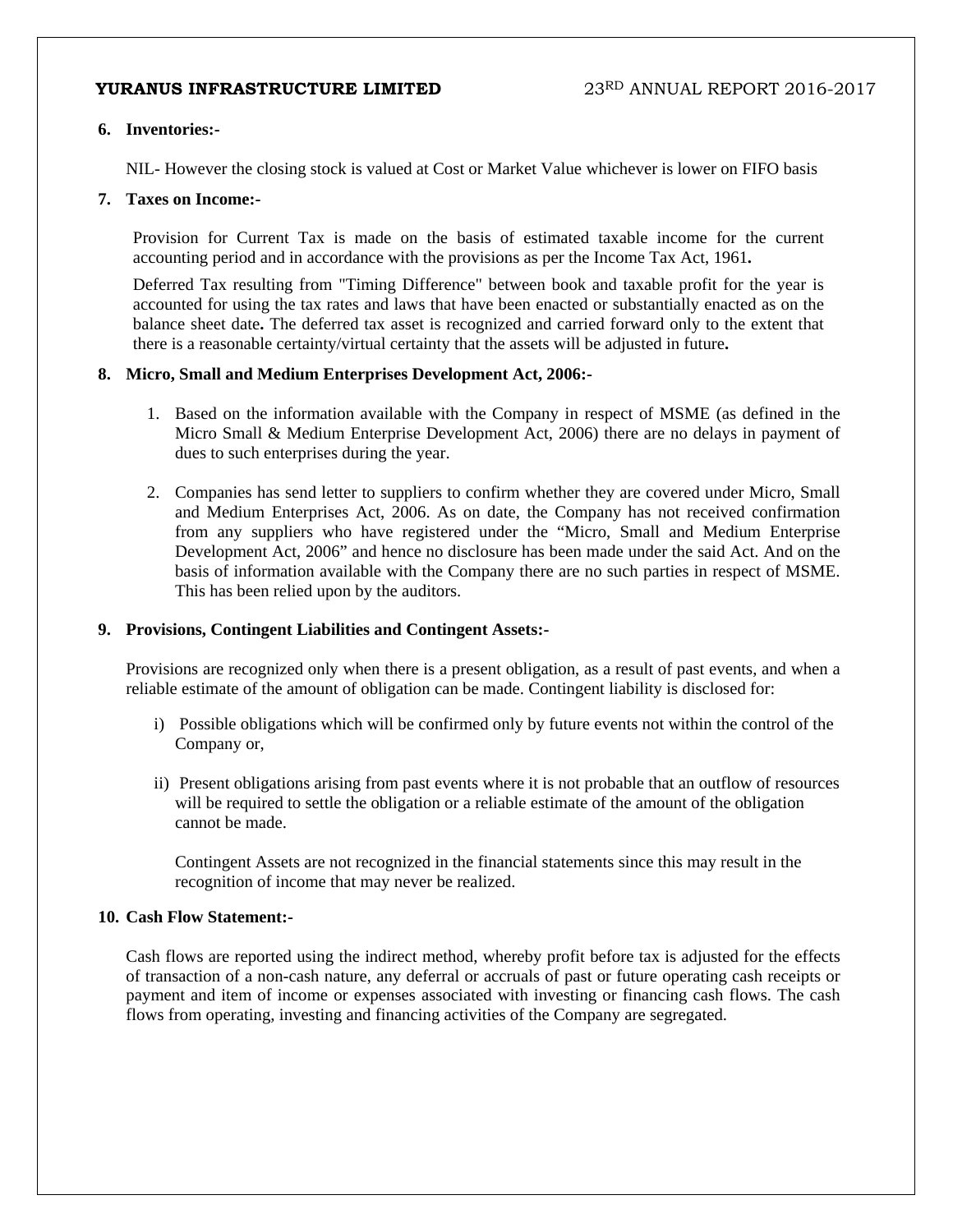#### **11. Earning Per Share:-**

The Company reports basic and diluted earnings per share in accordance with Accounting Standard issued by the Institute of Chartered Accountant of India. Basic earnings per share are computed by dividing the net profit for the year by the Weighted Average Number of equity shares outstanding during the year. Diluted earnings per share is computed by dividing the net profit for the year by weighted average number of equity shares outstanding during the year as adjusted for the effects of all dilutive potential equity shares except where results are anti-dilutive.

#### **12. Employee Benefits :**

#### **Provident Fund:-**

The management is of the opinion that Provident Fund is not applicable to the Company as number of employees is less than that as required by law.

#### **Gratuity:-**

The provision of gratuity is not made by the Company. However, if payment on account of gratuity arises due to happening of any incidents as provided under the applicable provisions of law, the same will be accounted for on cash basis.

#### **Pension:-**

The management is also of the opinion that the payment under Pension Act is not applicable to the Company.

#### **13. Segment Information:-**

Currently, the Company deals in only one reportable segment i.e. Trading in Textiles and hence requirement of Accounting Standard 17 "Segment Reporting" issued by ICAI is not applicable.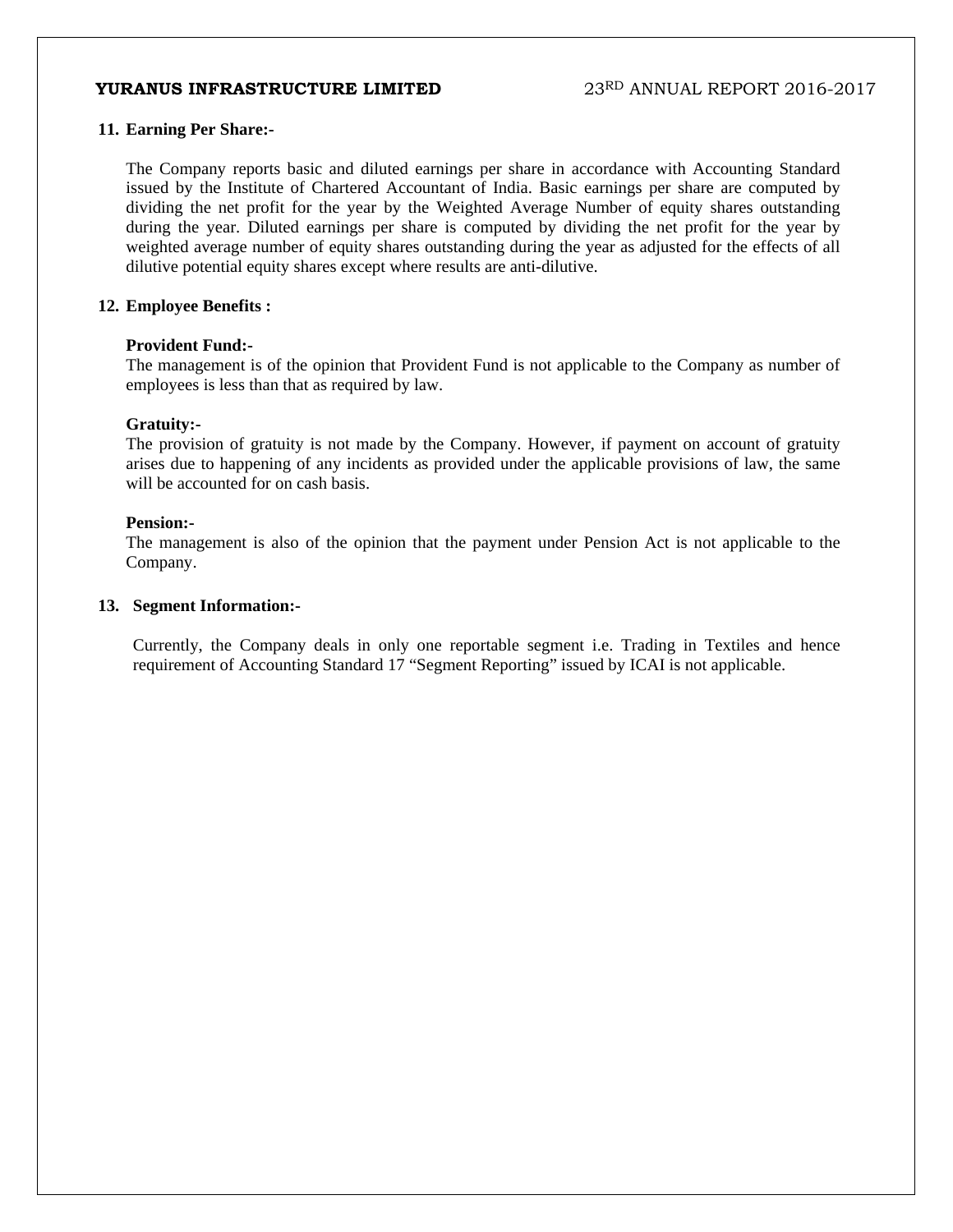#### **NOTES FORMING PART OF ACCOUNTS**

| <b>Particulars</b>                                                                         |              |            | On 31/03/2017 |            | On 31/03/2016 |  |
|--------------------------------------------------------------------------------------------|--------------|------------|---------------|------------|---------------|--|
|                                                                                            |              |            | ₹             |            |               |  |
| NOTE '2'                                                                                   |              |            |               |            |               |  |
| <b>SHARE CAPITAL</b>                                                                       |              |            |               |            |               |  |
|                                                                                            |              |            |               |            |               |  |
| -Authorised                                                                                |              |            |               |            |               |  |
| 40,00,000 (40,00,000) Equity Shares of Rs. 10/-                                            |              |            | 40,000,000    |            | 40,000,000    |  |
| each                                                                                       |              |            |               |            |               |  |
|                                                                                            |              |            |               |            |               |  |
| -Issued, Subscribed and Paid up                                                            |              |            | 35,000,000    |            |               |  |
| 35,00,000 Equity Share Of Rs 10/- Each<br>[Previous Year: 3500000 Equity Shares of Rs.10/- |              |            |               |            | 35,000,000    |  |
| each]                                                                                      |              |            |               |            |               |  |
|                                                                                            | <b>TOTAL</b> |            | 35,000,000    |            | 35,000,000    |  |
|                                                                                            |              |            |               |            |               |  |
| - Reconciliation of Shares:                                                                |              | <b>Nos</b> | Amt(₹)        | <b>Nos</b> | Amt(₹)        |  |
|                                                                                            |              |            |               |            |               |  |
| Opening Share Capital                                                                      |              | 3,500,000  | 35,000,000    | 3,500,000  | 35,000,000    |  |
| Add: Shares issuued During the year                                                        |              |            |               |            |               |  |
| Add: Rights/Bonus Shares Issued                                                            |              |            |               |            |               |  |
|                                                                                            | <b>TOTAL</b> | 3,500,000  | 35,000,000    | 3,500,000  | 35,000,000    |  |
| Less: Buy back of Shares                                                                   |              |            |               |            |               |  |
| Less Reduction in Capital<br>Closing Share Capital                                         |              | 3,500,000  | 35,000,000    | 3,500,000  | 35,000,000    |  |
|                                                                                            |              |            |               |            |               |  |
| List of Share holders having 5% or more Shares (In Nos)                                    |              |            |               |            |               |  |
| <b>Name Of Shareholders</b>                                                                |              | In Nos     | In $%$        | In Nos     | In $%$        |  |
|                                                                                            |              |            |               |            |               |  |
| Dinesh N Desai                                                                             |              | 833,800    | 23.82         | 833,800    | 23.82         |  |
| Leena D Desai                                                                              |              | 529,200    | 15.12         | 529,200    | 15.12         |  |
| Aabhar Hodling Pvt. Ltd                                                                    |              | 249,400    | 7.13          | 249,400    | 7.13          |  |
| Satyanarayan J Kabra                                                                       |              | 209,600    | 5.99          | 209,600    | 5.99          |  |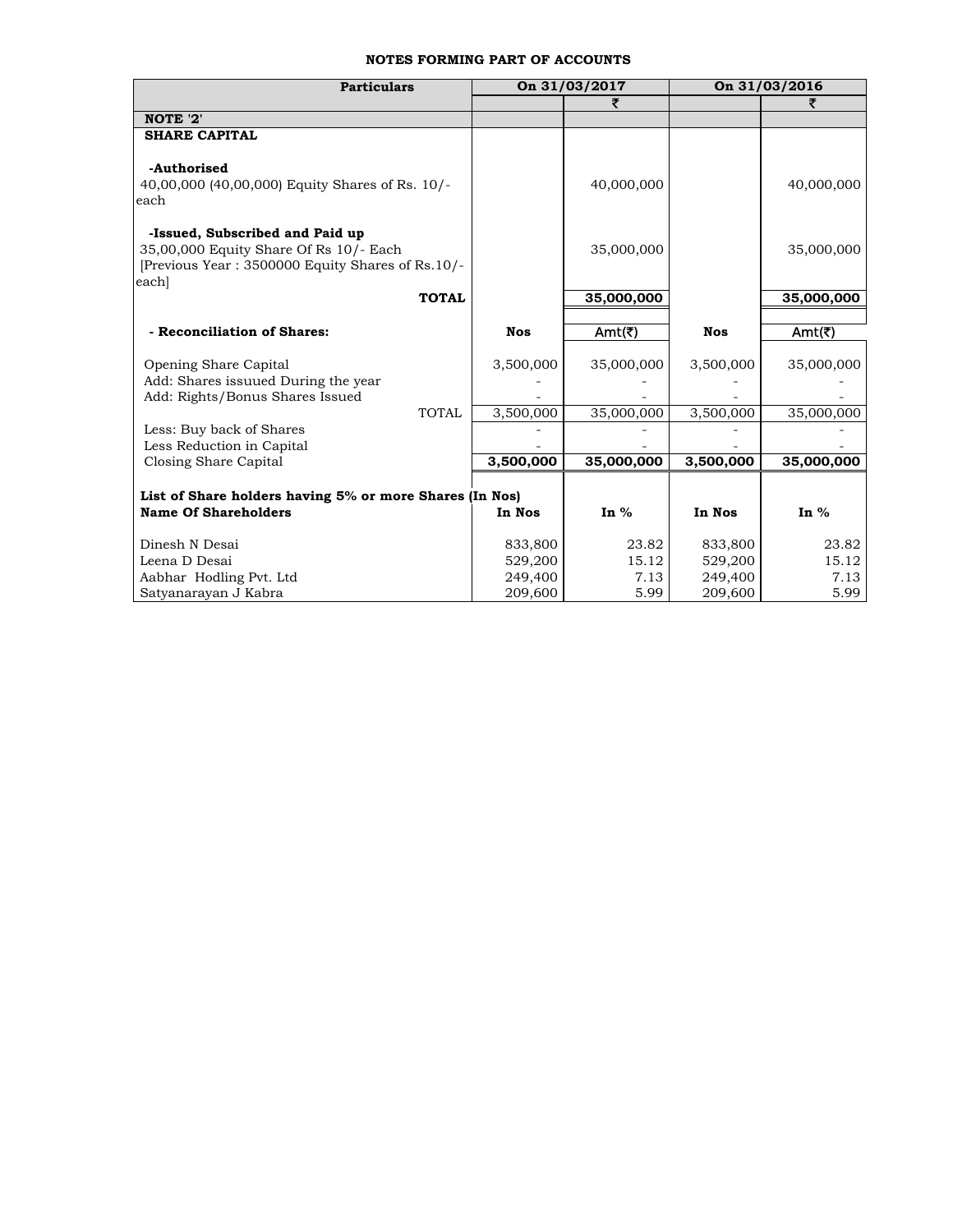| <b>Particulars</b>                                                                                                                                        | 31.03.2017                | 31.03.2016                |
|-----------------------------------------------------------------------------------------------------------------------------------------------------------|---------------------------|---------------------------|
| NOTE '3'                                                                                                                                                  | ₹                         |                           |
| <b>RESERVES AND SURPLUS</b>                                                                                                                               |                           |                           |
| <b>Profit and Loss Account</b><br><b>Opening Balance</b><br>Add: Profit During The Year<br>Proposed Dividend (Incl. Tax)<br>Less:<br>Transfer to Reserves | (16, 134, 892)<br>227,040 | (16, 348, 399)<br>213,507 |
| Bonus Shares<br><b>Closing Balance</b>                                                                                                                    | (15,907,852)              | (16, 134, 892)            |
| TOTAL                                                                                                                                                     | (15,907,852)              | (16,134,892)              |

| NOTE '4'                     |              | ₹         | ₹       |
|------------------------------|--------------|-----------|---------|
| <b>TRADE PAYABLES</b>        |              |           |         |
| <b>Trade Payables</b>        |              |           |         |
| For Expenses                 |              | 1,178,672 | 761,072 |
|                              | <b>TOTAL</b> | 1,178,672 | 761,072 |
|                              |              |           |         |
| NOTE '5'                     |              | ₹         | ₹       |
| <b>SHORT TERM PROVISIONS</b> |              |           |         |
| Provision for Taxation       |              | 99,000    | 72,000  |
| <b>Statutory Tax</b>         |              | 30,000    |         |
|                              | <b>TOTAL</b> | 129,000   | 72,000  |

| <b>Particulars</b>                                          | 31.03.2017 | 31.03.2016 |
|-------------------------------------------------------------|------------|------------|
| NOTE '7'                                                    | ₹          | ₹          |
| LONG TERM LOANS AND ADVANCES                                |            |            |
| a) Security Deposits (Unsecured,<br>Considered Good)        | 51,000     | 6,000      |
| b) Advance Income Tax / TDS -<br>Unsecured, Considered Good | 199,196    | 129,952    |
| c) Others (Advances recoverable in cash<br>or in kind)      |            |            |
| Unsecured, Considered good                                  | 18,704,823 | 17,604,823 |
| d) Balance with Statutory Authorities                       | 17,249     | 17,249     |
| <b>TOTAL</b>                                                | 18,972,268 | 17,758,024 |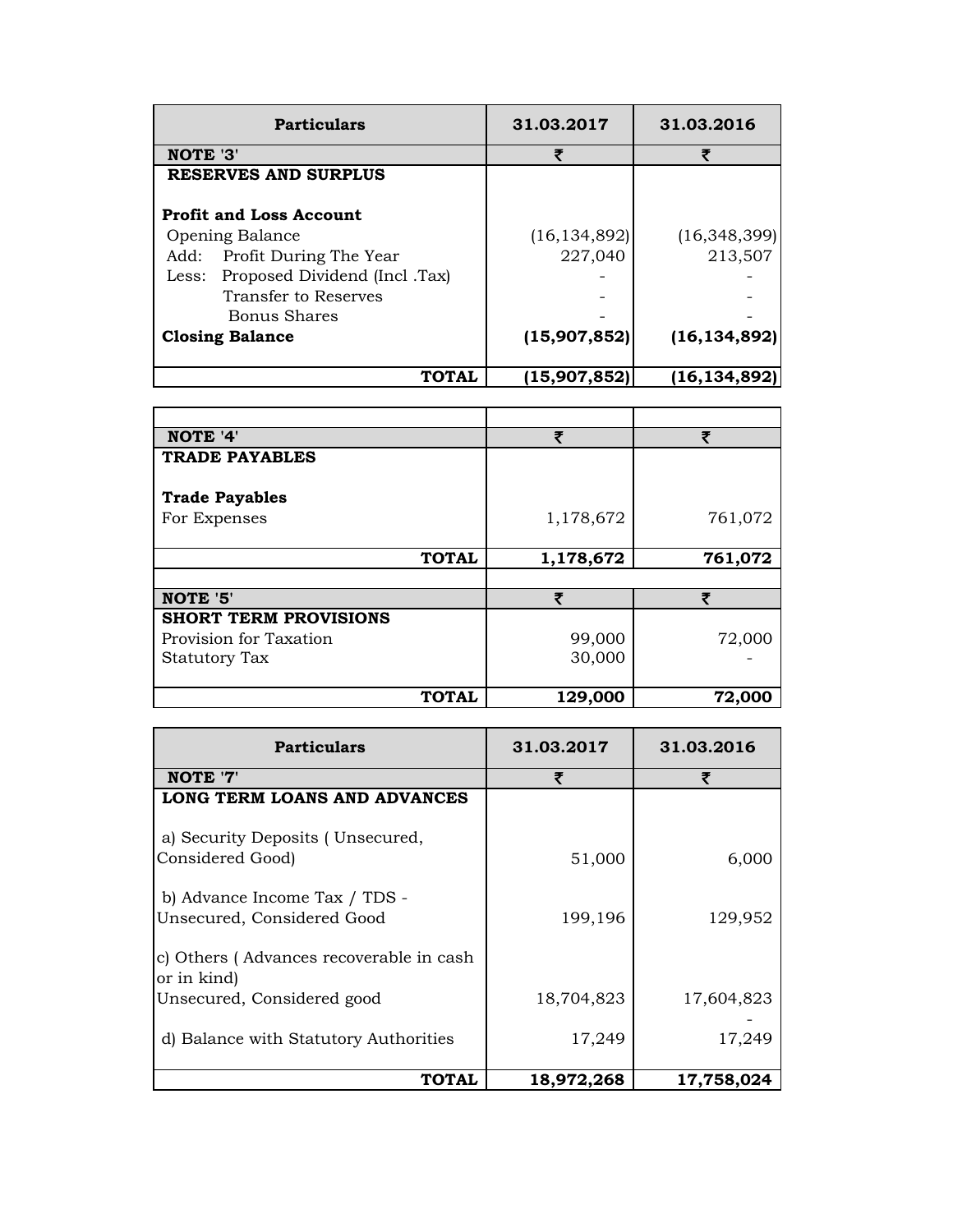| <b>NOTE '8'</b>                        | ₹         | ₹         |
|----------------------------------------|-----------|-----------|
| <b>TRADE RECEIVABLES</b>               |           |           |
| Over Six Months                        | 1,018,165 | 1,228,979 |
| <b>Below Six Months</b>                |           |           |
| (Debts Due by Directors and Other      |           |           |
| Related Parties)                       |           |           |
| <b>TOTAL</b>                           | 1,018,165 | 1,228,979 |
|                                        |           |           |
| NOTE '9'                               | ₹         | ₹         |
| <b>CASH AND BANK BALANCES</b>          |           |           |
| -Cash and Cash Equivalents             |           |           |
| Cash on Hand                           | 38,483    | 396,815   |
| <b>Balance with Banks</b>              |           |           |
| In Current Account                     | 275,960   | 191,142   |
|                                        |           |           |
| <b>TOTAL</b>                           | 314,443   | 587,957   |
|                                        |           |           |
| NOTE '10'                              | ₹         | ₹         |
| <b>SHORT TERM LOANS &amp; ADVANCES</b> |           |           |
|                                        |           |           |
| TDS receivable                         |           | 18,264    |
| Advance recoverable in cash or in kind |           | 7,000     |
|                                        |           |           |
| <b>TOTAL</b>                           |           | 25,264    |
|                                        |           |           |
|                                        |           |           |

| <b>Particulars</b>                | 31.03.2017           | 31.03.2016 |
|-----------------------------------|----------------------|------------|
| NOTE '11'                         |                      |            |
| <b>REVENUE FROM OPERATIONS</b>    |                      |            |
| Sale of Goods<br>Sale of Services | 1,785,205<br>918,431 | 918,432    |
| TOTAL                             | 2,703,636            | 918,432    |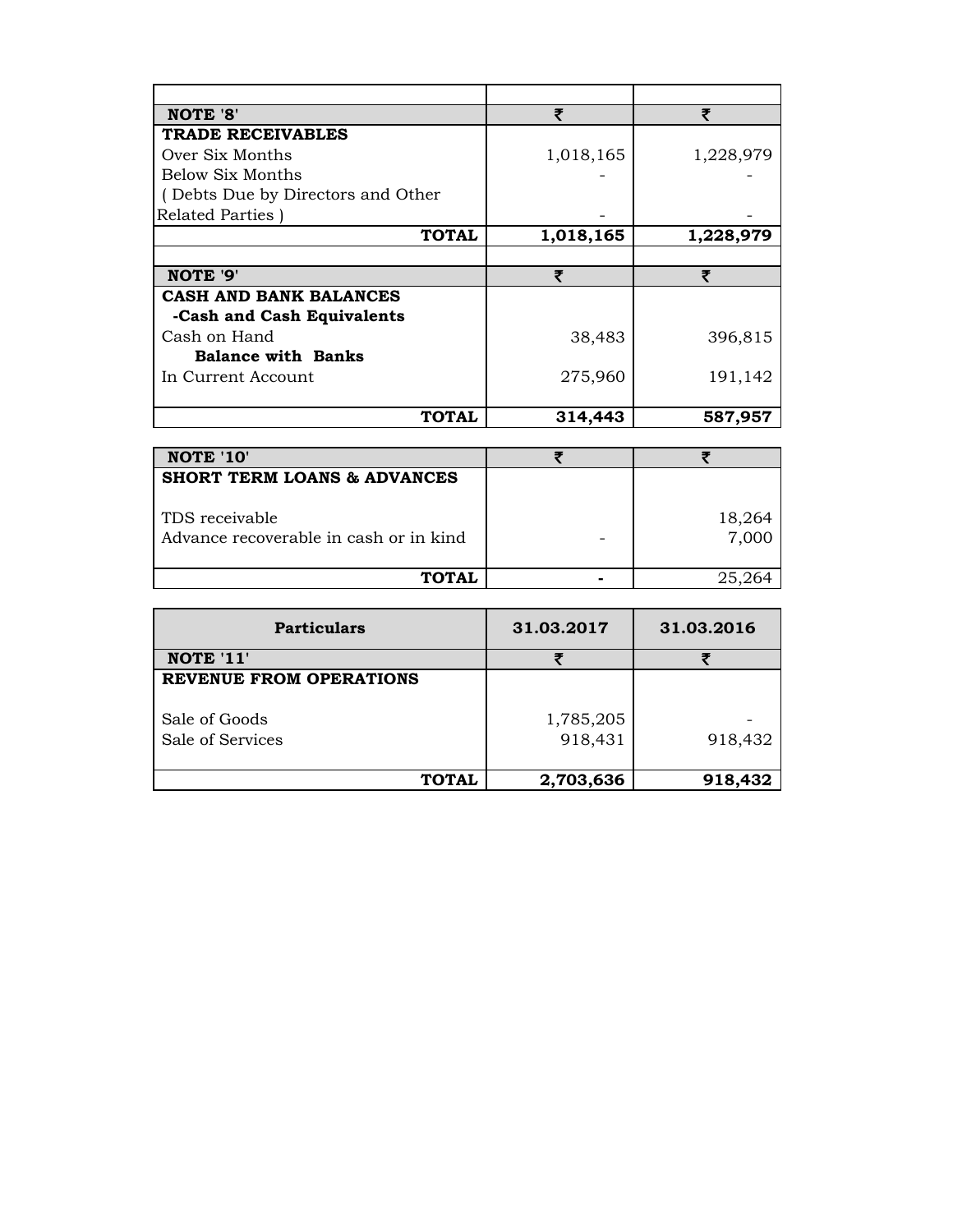| <b>NOTE '12'</b>                   | ₹       | ₹       |
|------------------------------------|---------|---------|
| <b>OTHER INCOME</b>                |         |         |
| Interest Income                    | 278,231 | 257,716 |
| Short / Excess Provision           | 13,643  | 53,997  |
| <b>TOTAL</b>                       | 291,874 | 311,713 |
|                                    |         |         |
| <b>NOTE '13'</b>                   | ₹       | ₹       |
| <b>EMPLOYEE BENEFITS EXPENSE</b>   |         |         |
| Salaries, Wages, Bonus etc.        | 530,000 | 180,000 |
|                                    |         |         |
| <b>TOTAL</b>                       | 530,000 | 180,000 |
| NOTE '14'                          | ₹       | ₹       |
| <b>FINANCE COSTS</b>               |         |         |
| Interest Expense                   | 5,635   | 5,155   |
| <b>Bank Charges</b>                | 1,786   | 1,762   |
|                                    |         |         |
| <b>TOTAL</b>                       | 7,421   | 6,917   |
|                                    |         |         |
| <b>NOTE '15'</b>                   | ₹       | ₹       |
| <b>OTHER EXPENSES</b>              |         |         |
| Advertisement Exp                  | 33,250  | 110,655 |
| Auditors' Remuneration - Audit Fee | 29,500  | 29,500  |
| ROC Filling Fees                   | 14,220  | 14,168  |
| <b>Listing Fees</b>                | 230,000 | 224,720 |
| Legal & Professional Fees          | 166,758 | 205,870 |
| Office Expenses                    | 60,757  | 69,676  |
| <b>Insurance Expense</b>           | 2,863   | 521     |
| <b>Courier Expenses</b>            | 13,409  | 33,205  |
| Website Development Charges        | 2,500   | 64,400  |
| Telephone Expenses                 | 3,661   |         |
| <b>TOTAL</b>                       | 556,917 | 752,715 |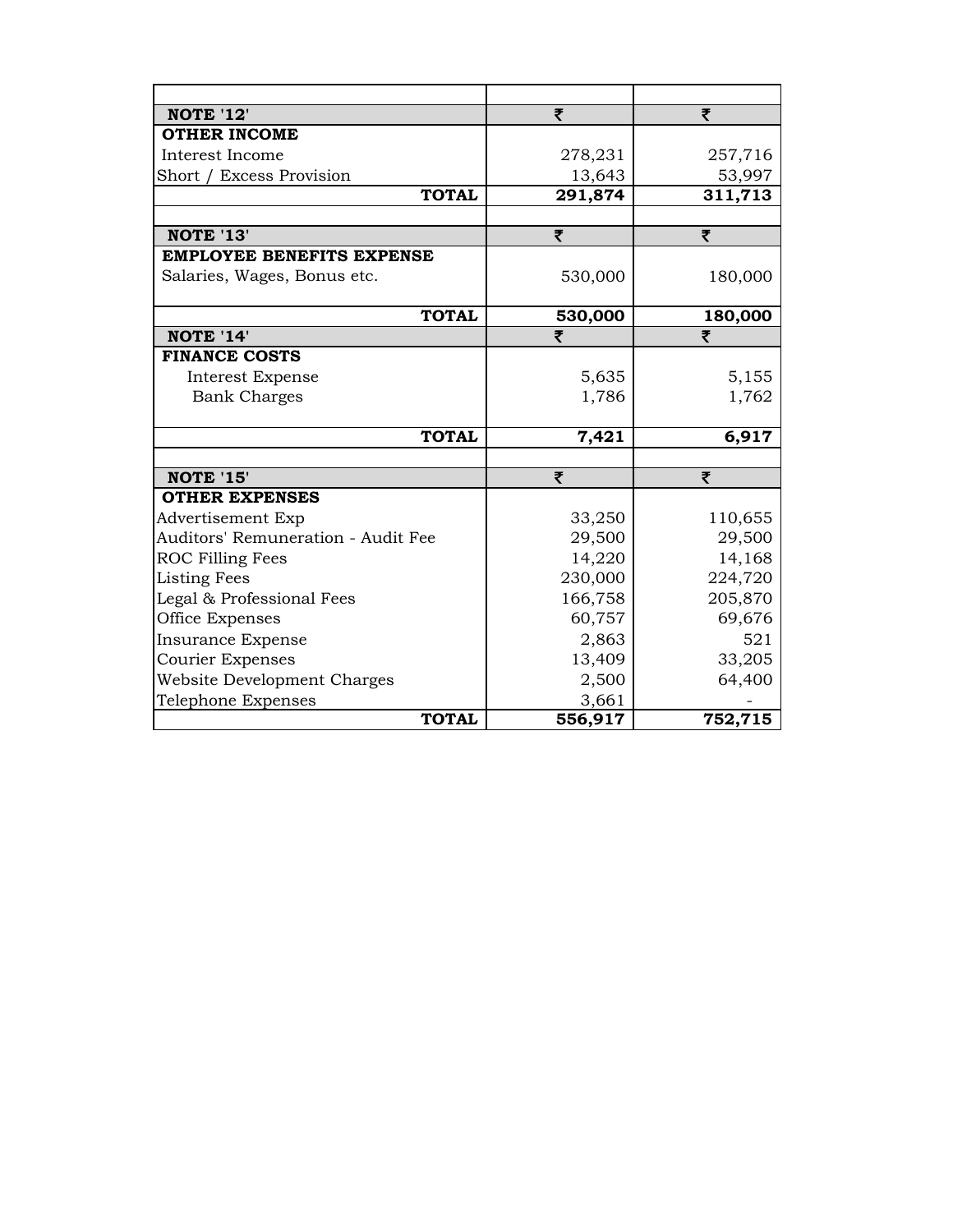#### **AS AT 31/03/2017 Yuranus Infrastructure Ltd**

| <b>FIXED ASSETS</b>    |                    |                 |                          |                |                    |                 |                          |                  |         | Amount in $\bar{z}$ |
|------------------------|--------------------|-----------------|--------------------------|----------------|--------------------|-----------------|--------------------------|------------------|---------|---------------------|
| <b>PARTICULARS</b>     | <b>GROSS BLOCK</b> |                 |                          |                | DEPRECIATION BLOCK |                 |                          | <b>NET BLOCK</b> |         |                     |
|                        | <b>OPENING</b>     | <b>ADDITION</b> | <b>DEDUCTION</b>         | <b>CLOSING</b> | <b>OPENING</b>     | <b>ADDITION</b> | DED.                     | <b>CLOSING</b>   | Current | Previous            |
|                        | <b>BALANCE</b>     |                 |                          | <b>BALANCE</b> | <b>BALANCE</b>     |                 |                          | BALANCE          | Year    | Year                |
| <b>Office Building</b> | 225,000            |                 | $\overline{\phantom{a}}$ | 225,000        | 149,035            | 3,012           | $\overline{\phantom{a}}$ | 152,047          | 72,953  | 75,965              |
| Furniture & Fixtures   | 55,888             |                 | $\overline{\phantom{a}}$ | 55,888         | 53,854             |                 | $\overline{\phantom{a}}$ | 53,854           | 2,034   | 2,034               |
| Office Equipment       | 372,896            |                 | $\overline{\phantom{a}}$ | 372,896        | 354,337            |                 | $\overline{\phantom{a}}$ | 354,337          | 18,559  | 18,559              |
| Vehicles               | 224.393            |                 | -                        | 224,393        | 223,031            |                 | $\overline{\phantom{a}}$ | 223,031          | 1,362   | 1,362               |
| Computer               | 152,500            |                 | $\overline{\phantom{a}}$ | 152,500        | 152,464            |                 | $\overline{\phantom{a}}$ | 152,464          | 36      | 36                  |
| <b>TOTAL</b>           | 1,030,677          |                 |                          | 1,030,677      | 932,721            | 3,012           | $\overline{\phantom{a}}$ | 935,733          | 94,944  | 97,956              |
| <b>PREVIOUS YEAR</b>   | 1,030,677          |                 | $\overline{\phantom{a}}$ | 1,030,677      | 927,715            | 5,006           |                          | 932,721          | 97,956  | 102,962             |

**Notes : 6**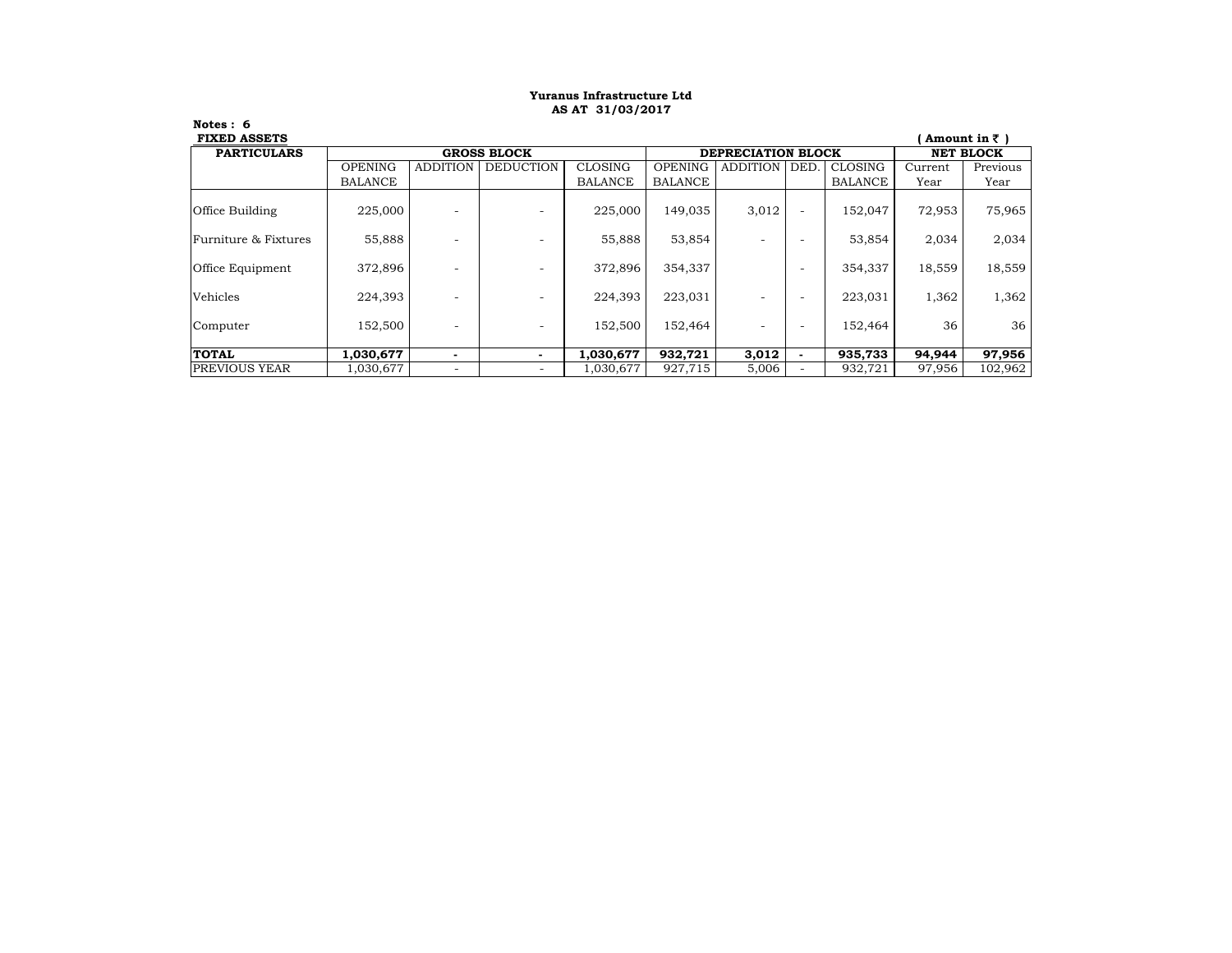# **Notes Forming Part of Balance Sheet & Profit and Loss Account:**

# **16. Earnings per Share:-**

| <b>Particulars</b>                           | $31^{\rm st}$<br>at<br><b>As</b> | 31 <sup>st</sup><br>As<br>at |
|----------------------------------------------|----------------------------------|------------------------------|
|                                              | <b>March</b> , 2017              | <b>March, 2016</b>           |
| Net Profit as per Profit & Loss Account      | $\bar{z}$ 2,27,040.00            | $\bar{z}$ 2,13,507.00        |
| Number of Shares Outstanding during the year | 35,00,000                        | 35,00,000                    |
| Weighted Average Number of Equity Shares     | 35,00,000                        | 35,00,000                    |
| Outstanding during the year                  |                                  |                              |
| Basic/Diluted Earnings Per Share             | 0.06                             | 0.06                         |

# **17. Deferred Taxation:**

In conformity with Accounting Standard No**.** 22 issued by The Institute of Chartered Accountants of India on "Accounting for Taxes on Income", the Company has provided for net deferred tax liability during the year amounting to Rs. Nil ( P.Y. Nil)

 **18. Details of Specified Bank Notes ( SBN) held and transacted during the period 08.11.2016 to 30.12.2016 as provided in the Table below:-** 

|                                  |            |                                 | Amount in $\bar{\tau}$ |
|----------------------------------|------------|---------------------------------|------------------------|
| <b>Particulars</b>               | <b>SBN</b> | <b>Other Denomination Notes</b> | <b>Total</b>           |
| Closing Cash in Hand as on       | Nil        | 85,325                          | 85,325                 |
| 08.11.2016                       |            |                                 |                        |
| <b>Permitted Receipts</b>        | <b>Nil</b> | <b>Nil</b>                      | Nil                    |
| <b>Permitted Payments</b>        | <b>Nil</b> | 18,735                          | 18,735                 |
| <b>Amount Deposited in Banks</b> | <b>Nil</b> | <b>Nil</b>                      | <b>Nil</b>             |
| Closing Cash in Hand as on       | <b>Nil</b> | 66,590                          | 66,590                 |
| 30.12.2016                       |            |                                 |                        |

# **19. Related Party Disclosures:-**

List of Related Parties and Relationships:

- **1.** Relative Parties where significant interest exists:
	- (i) Yuranus Education & Immigration ( Prop. Of Directors Relative)
- **2.** Key Management Personnel & Relatives:
	-
	- (ii) Shri Pankhil Desai Director
	- (i) Shri Dinesh Desai Chairman Cum Managing Director
	- (iii) Smt. Leena Desai Relative of Director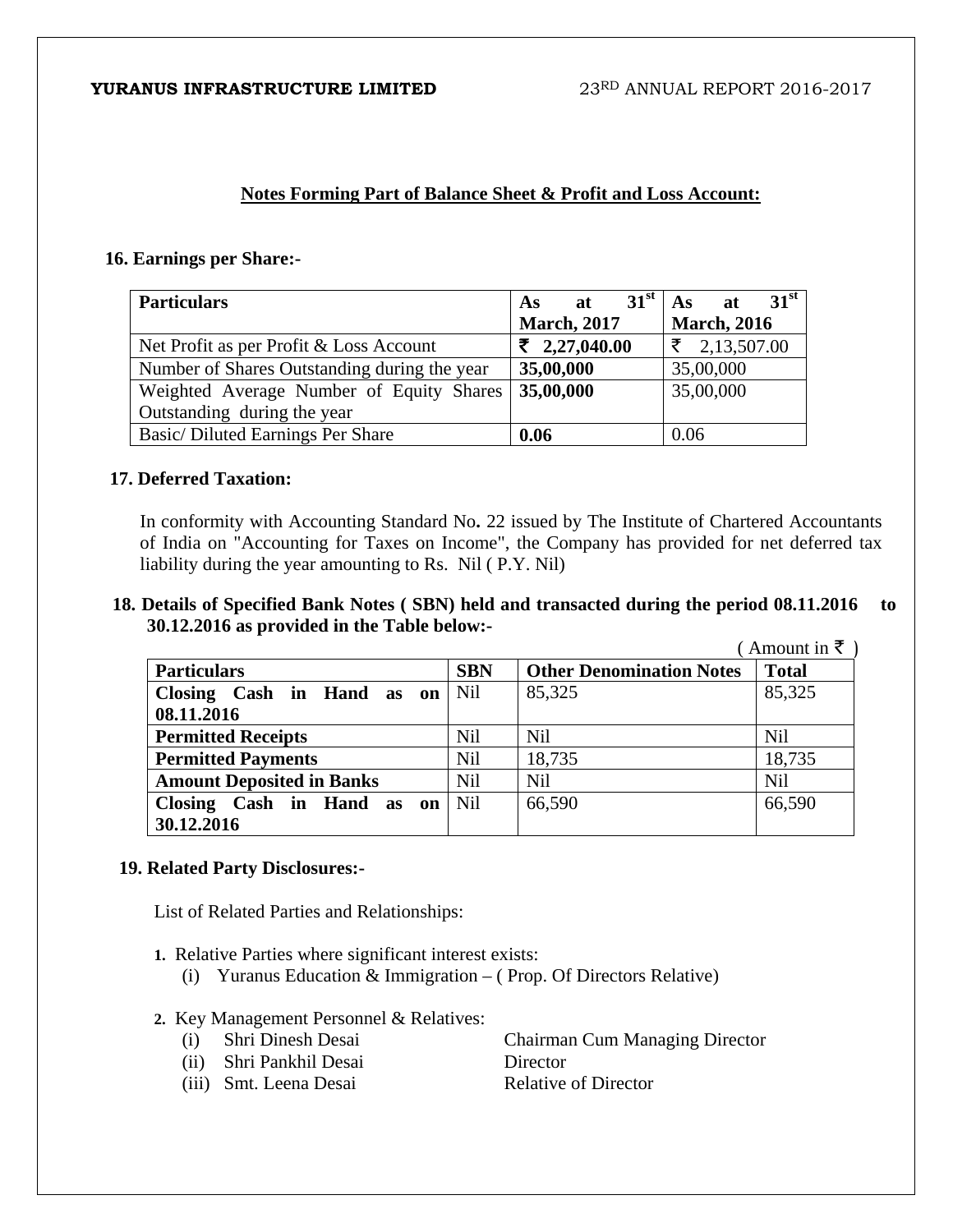**3.** Transactions during the year:

|                              |                   |                                                 |                            | $(A$ mount In ₹) |
|------------------------------|-------------------|-------------------------------------------------|----------------------------|------------------|
| <b>Particulars</b>           | <b>Associates</b> | <b>Key Management</b><br><b>Personnel (KMP)</b> | <b>Relatives</b><br>of KMP | <b>Total</b>     |
| <b>Director Remuneration</b> | Nil               | 3,00,000                                        | Nil                        | 3,00,000         |
|                              | (Nil)             | (Nil)                                           | (Nil)                      | (Nil)            |
|                              | Nil               | 2,70,000                                        | Nil                        | 2,70,000         |
| Outstanding Balances – Cr.   | (Nil              | (Nil)                                           | (Nil)                      | (Nil)            |

- **20.** In the opinion of the Board; Current Assets, Loans and Advances are approximately of the value stated if realized in the ordinary course of business**.** The provisions for depreciation and all known liabilities are adequate and not in excess of the amount considered reasonably necessary**.**
- **21**. All the balances i.e. Debit and Credit Balances in the Balance Sheet are subject to confirmation.
- **22.** Loans and advances includes  $\overline{5}$  15.13 lacs (P.Y. 15.13 lacs) which are doubtful of recovery for which no provisions has been made by the Company.
- **23.** Company does not have any defined retirement benefit scheme in this respect. Accounting Standard AS- 15 issued by the Institute of Chartered Accountants of India is not considered applicable.
- **24.** Previous year's figures have been regrouped / rearrange or reclassified, wherever necessary to conform to the current years grouping or reclassification.

**As per our Report of even date For, Loonia & Associates**  *(Chartered Accountants)* 

**For and on Behalf of the Board**

**Dinesh Desai Chairman cum Managing Director** 

**Hitesh Loonia Proprietor** 

**M. No. 135424 F.R.No. 130883W** 

**Place: Ahmedabad Date: 30.05.2017** 

**Pankhil Desai Director**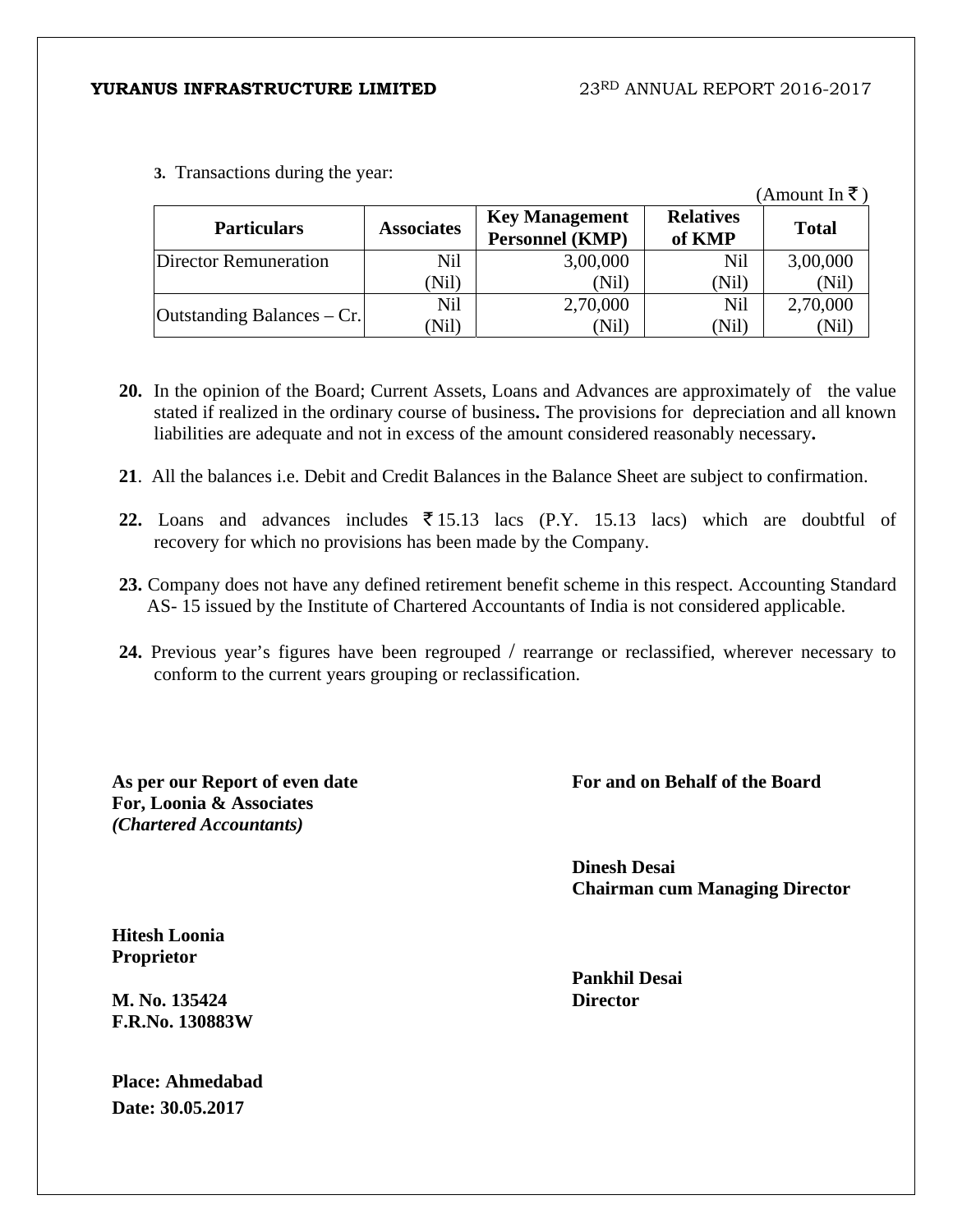# **YURANUS INFRASTRUCTURE LIMITED**

**Registered Office:** 201, 2nd Floor, Maulik Arcade, Above Karnavati Pagarkha Bazar, Mansi Cross Road, Vastrpur, Ahmedabad- 380015, Gujarat

Tel No. 07940082820/21, E-mail: info@yuranusinfra.com, Website: www.yuranusinfra.com **CIN:** L45200GJ1994PLC021352

#### **ATTENDANCE SLIP**

DP ID \_\_\_\_\_\_\_\_\_\_\_\_\_\_\_\_\_\_\_\_\_\_\_\_\_\_\_\_\_\_

(To be presented at the entrance) Folio No. / Client ID\_\_\_\_\_\_\_\_\_\_\_\_\_\_\_\_\_\_\_\_\_\_\_\_\_\_

I/We hereby record my/our presence at the  $23<sup>rd</sup>$  Annual General Meeting of the Company at 201,2nd Floor Maulik Arcade, Above Karnavati Pagarkha Bazar, Mansi Cross Road, Vastrapur, Ahmedabad - 380 015. On Friday, 29<sup>th</sup> day of September, 2017 at 04.00 p.m.

PLEASE COMPLETE THIS ATTENDANCE SLIP AND HAND IT OVER AT THE ENTERANCE OF THE MEETING HALL. JOINT SHAREHOLDER(S) MAY OBTAIN ADDITIONAL SLIP AT THE VENUE OF THE MEETING.

 $\overline{\phantom{a}}$  , and the contract of the contract of the contract of the contract of the contract of the contract of the contract of the contract of the contract of the contract of the contract of the contract of the contrac

Signature of the Member/ Proxy